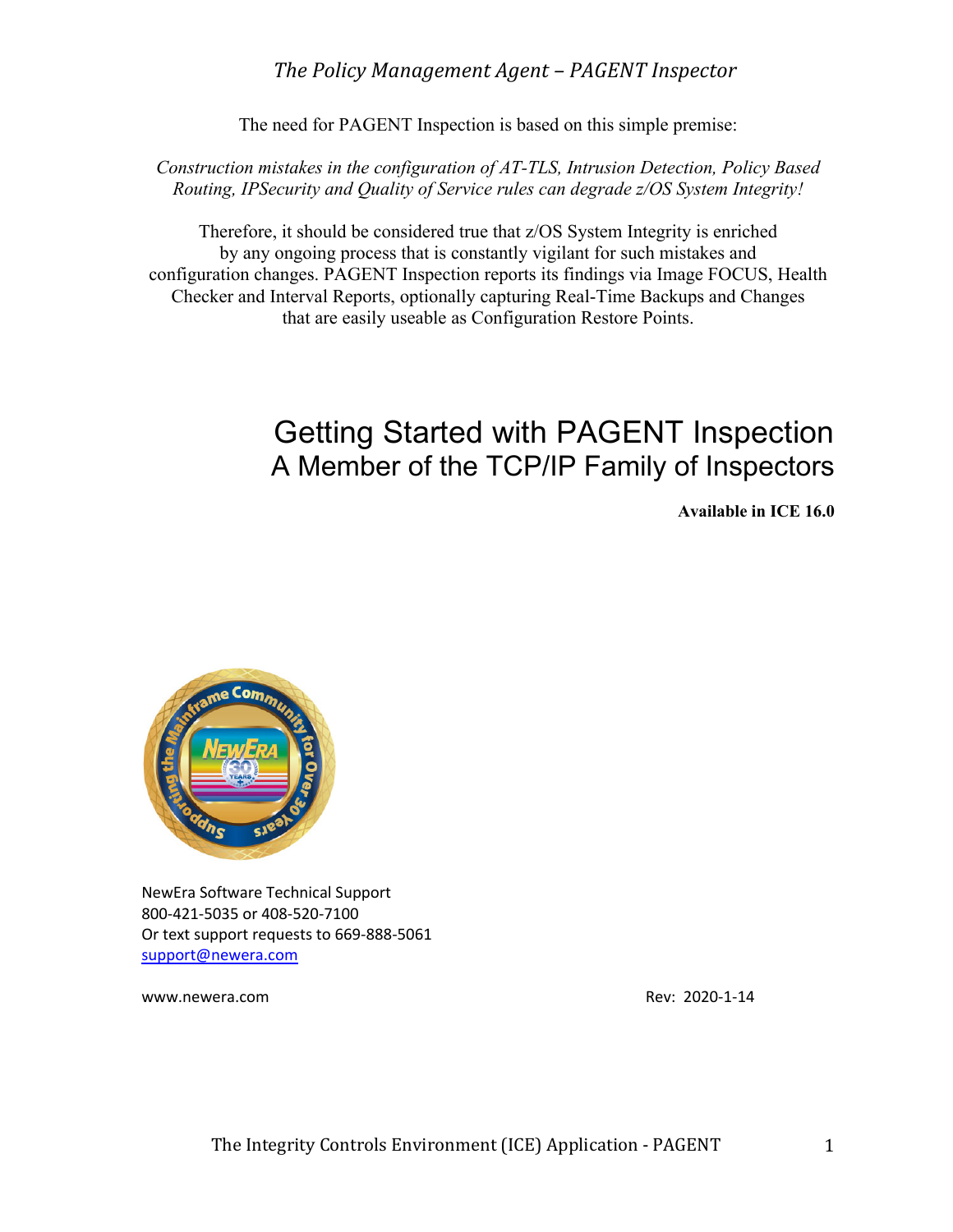#### **Table of Contents**  $\overline{1}$

| 1            |       |  |
|--------------|-------|--|
| $\mathbf{2}$ |       |  |
|              | 2.1   |  |
|              | 2.2   |  |
|              | 2.3   |  |
|              | 2.3.1 |  |
|              | 2.3.2 |  |
|              | 2.4   |  |
|              | 2.4.1 |  |
|              | 2.4.1 |  |
| 3            |       |  |
|              | 3.1   |  |
|              | 3.1.1 |  |
|              | 3.1.2 |  |
|              | 3.1.3 |  |
|              | 3.1.4 |  |
|              | 3.1.5 |  |
|              | 3.1.6 |  |
|              | 3.2   |  |
|              | 3.2.1 |  |
|              | 3.2.2 |  |
|              | 3.2.3 |  |
|              | 3.2.4 |  |
| 4            |       |  |
|              | 4.1   |  |
|              | 4.1.1 |  |
|              | 4.1.2 |  |
|              | 4.2   |  |
|              | 4.2.1 |  |
|              | 4.2.2 |  |
|              | 4.2.3 |  |
|              | 4.2.4 |  |
|              | 4.3   |  |
|              | 4.3.1 |  |
|              | 4.3.2 |  |
|              | 4.3.3 |  |
|              | 4.3.4 |  |
|              | 4.3.5 |  |
|              | 4.3.6 |  |
| 5.           |       |  |
|              | 5.1   |  |
|              | 5.1.1 |  |
|              | 5.1.2 |  |
|              | 5.1.1 |  |
| 6            |       |  |
|              | 6.1.1 |  |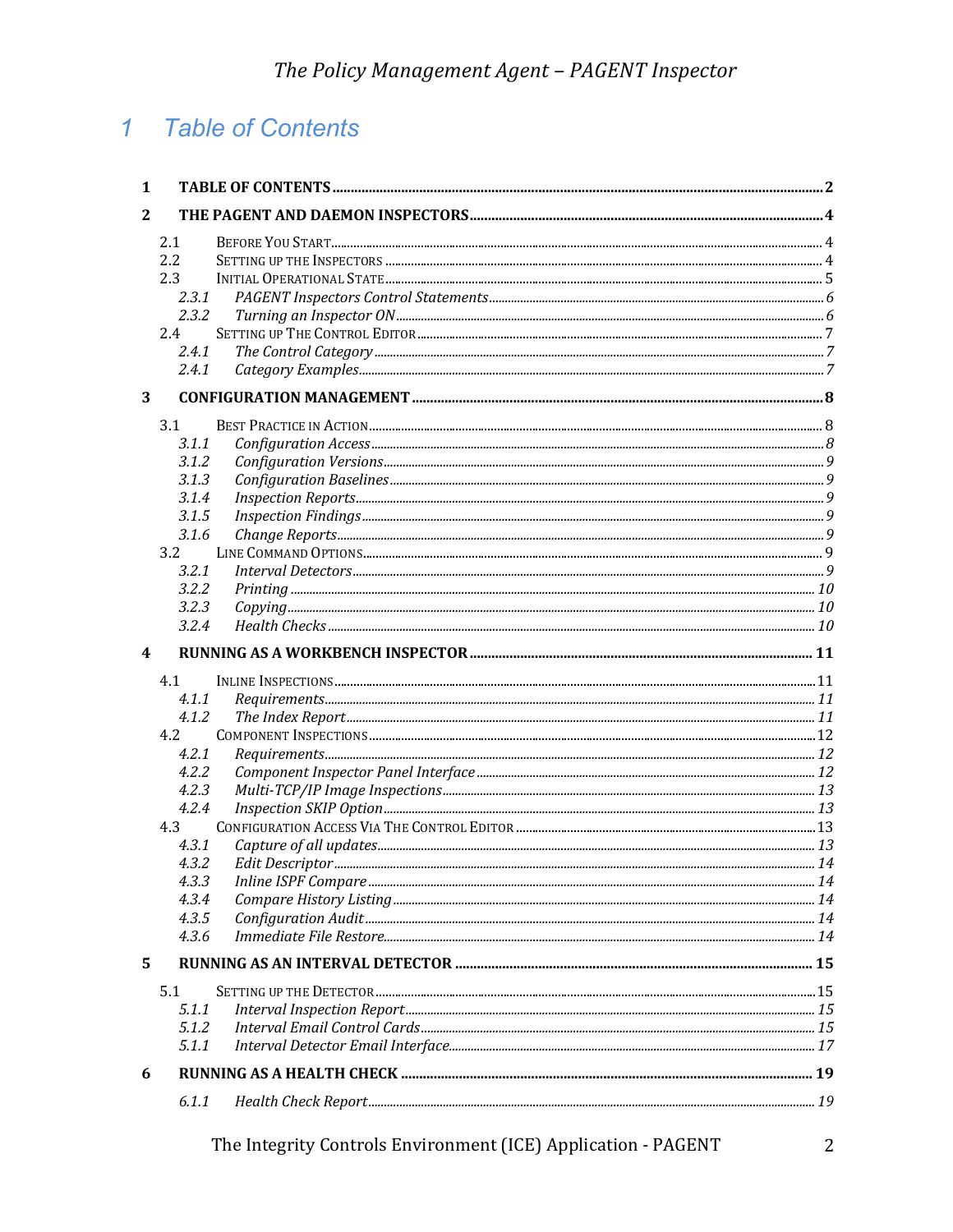# The Policy Management Agent - PAGENT Inspector

|   | 6.1.2 |  |
|---|-------|--|
|   | 6.1.3 |  |
|   | 6.1.4 |  |
| 7 |       |  |
|   | 7.1   |  |
|   | 7.2   |  |
|   | 7.2.1 |  |
|   | 7.2.2 |  |
|   | 7.2.3 |  |
|   | 7.2.4 |  |
|   | 7.2.5 |  |
|   | 7.2.6 |  |
|   | 7.3   |  |
|   | 7.4   |  |
| 8 |       |  |
|   | 8.1   |  |
|   | 8.2   |  |
|   | 8.3   |  |
|   |       |  |
|   | 8.4   |  |
|   | 8.5   |  |
|   | 8.6   |  |
|   | 8.7   |  |
|   | 8.8   |  |
|   | 8.8.1 |  |
|   | 8.8.2 |  |
| 9 |       |  |
|   | 9.1   |  |
|   | 9.2   |  |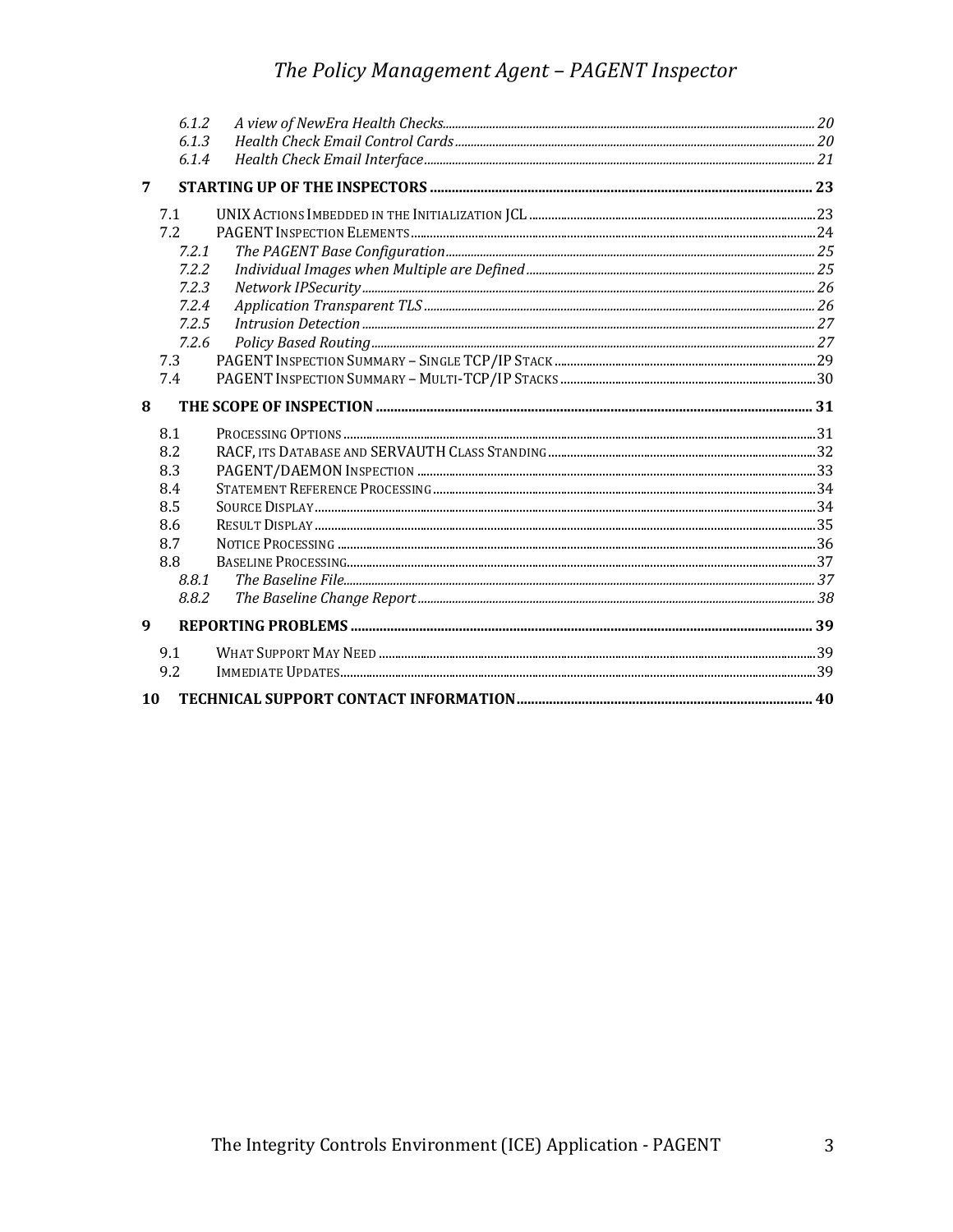# *2 The PAGENT and DAEMON Inspectors*

The PAGENT and DAEMON Inspectors are an integral part of the Integrity Controls Environment (ICE) family of TCP/IP Inspectors - Resolver, Profile, Data, FTP, TN3270, OMP Route and SMTP. This section will help you identify what is needed to set up the Inspectors and define to The Control Editor in order to get started quickly.

Note:

If you are licensed for the Supplemental Inspectors, you are licensed to use these Inspectors. If not, contact NewEra Technical Support support@newera.com for an Evaluation Key.

## 2.1 *Before You Start*

If you are not an Image FOCUS and a Control Editor user, you will need to contact NewEra Technical Support, support@newera.com, and arrange for download links and license keys for both. Once they are installed and operational, you are ready to proceed.

Because the PAGENT and DAEMON Inspectors enforce the same level of security you place over their configurations, you will need to have UPDATE access to their various configuration files. Using this permitted access, you will next need to define certain inspector specific controls discussed later in this document.

Finally, only TCE Administrators, may run or gain access to these Inspectors. If you are not a TCE Administrator contact the current Administrator to discuss your need to run the Inspectors and how you might gain access to them.

Note:

As used within this document, the word "File/file" should be taken to mean both MVS Datasets and UNIX Files as these Inspectors fully support both.

## 2.2 *Setting up the Inspectors*

There are a few things you need to know about your environment before you get started. First, if you want to set them up, you will need to figure out how PAGENT and the DAEMONS, if you want to set them up, are started. Once you have this information, update the additional COMMNDxx member used during a Workbench inspection with the appropriate START command. These entries would likely appear as follows:

COM='S DMD' COM='S IKED' COM='S NSSD' COM='S PAGENT' COM='S TN3270' COM='S TCPIP'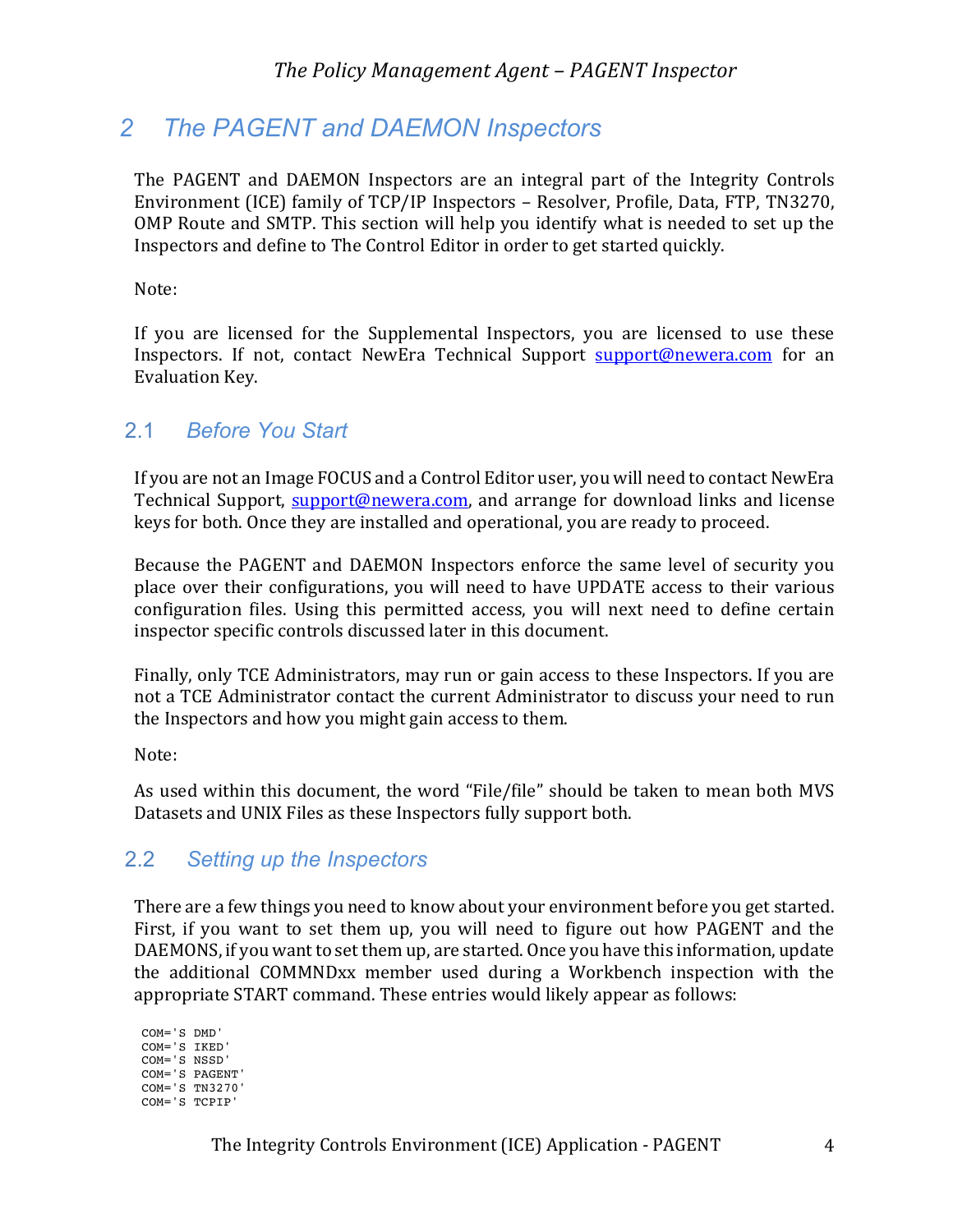Next, you will need to make certain that a copy of the PAGENT and the DAEMON PROCs are in PROCLIB. The standard IBM PROC used to start the PAGENT TASK appears in part as follows:

```
//PAGENT PROC
//*
//* IBM Communications Server for z/OS
//* SMP/E distribution name: EZAPAGSP
//*
//* 5650-ZOS Copyright IBM Corp. 1998, 2013
//* Licensed Materials - Property of IBM
//* "Restricted Materials of IBM"
//* Status = CSV2R1
```
Now, scroll down in each PROC and find the first uncommented "//STDENV DD PATH=" control card. A sample from the NSSD PROC is shown below:

//STDENV DD PATH='/u/paul/samples/nssd.env',PATHOPTS=(ORDONLY)

Make a note of the fully qualified file name. You will need this name when setting up the Component Inspector to run from a "Configuration File".

If you intend to run the Component Inspector from an "Environmental File", the the configuration file points to it. The example shown below is from a PAGENT PROC.

```
PAGENT CONFIG_FILE=/u/paul/pagent.config
PAGENT LOG FILE=SYSLOGD
LIBPATH= /usr/libTZ=EST5EDT
```
Scroll down in the configuration file and find the first uncommented " $CONFIG$  FILE=" control card. Make a note of the fully qualified file name. You will need this name when setting up the Component Inspector to run from an "Environmental File".

Note:

The Component Inspector will determine which file type is used, Environmental or Configuration and automatically adjust its discovery process to accommodate either.

## 2.3 *Initial Operational State*

The PAGENT Inspector is included in the Integrity Controls Environment (ICE) download with an initial operational state of "OFF". In order to make it fully functional, you will need to add the following control statements to the PAGENT Configuration File as comments and then turn them "ON" as needed.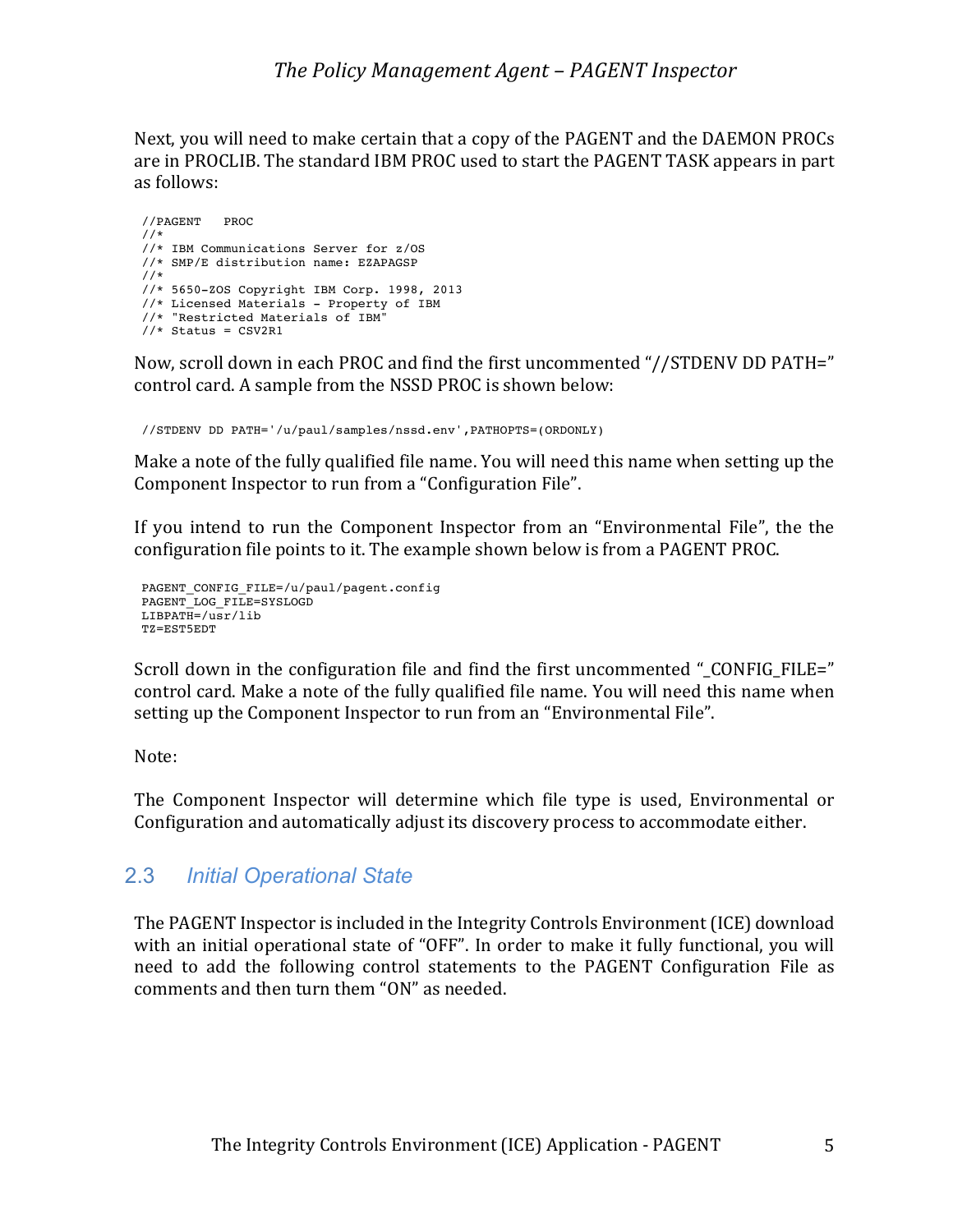### *2.3.1 PAGENT Inspectors Control Statements*

The following Control Statements are used to Activate/Deactivate the functions for the Inspectors. They MUST appear as "Commented Lines" in BOTH the PAGENT and DEAMON Configuration files. By default, all functions are "OFF".

# \*NEWERA\*PAGENT INSPECT=OFF # ON|OFF - DEFAULT OFF - PAGENT INSPECTION # \*NEWERA\*CHKREF PROCESS=ON # ON|OFF - DEFAULT ON - VALIDATE REFERENCE # \*NEWERA\*SOURCE\_DISPLAY=ON # ON OFF - DEFAULT ON - SHOW SOURCE IN REPORT  $\#$  \*NEWERA\*RESULT\_DISPLAY=ON  $\#$  ON|OFF - DEFAULT ON - SHOW DETAIL IN REPORT  $\#$  \*NEWERA\*HLTCHK\_PROCESS=ON  $\#$  ON|OFF - DEFAULT OFF- ENABLE AS HEALTH CHECK # \*NEWERA\*NOTICE PROCESS=OFF # ON OFF - DEFAULT OFF- ENABLE EMAIL NOTICES # \*NEWERA\*BASELN\_PROCESS=ON # ON|OFF,FIXED|MOVING - DEFAULT OFF,MOVING

Take Note:

The PAGENT or DAEMON JCL may point to a Configuration or to an Environmental file, which in turn points to the Configuration file. In either case, the Configuration file is the final controlling entity and therefore these Control Statements must appear in it and not the Environmental file.

#### *2.3.2 Turning an Inspector ON*

To Activate one or more of the Inspectors, add this commented line to their respective Configuration file.

\*NEWERA\*PAGENT\_INSPECT=ON

To Activate any other function, add it to the PAGENT or DAEMON source Configuration file.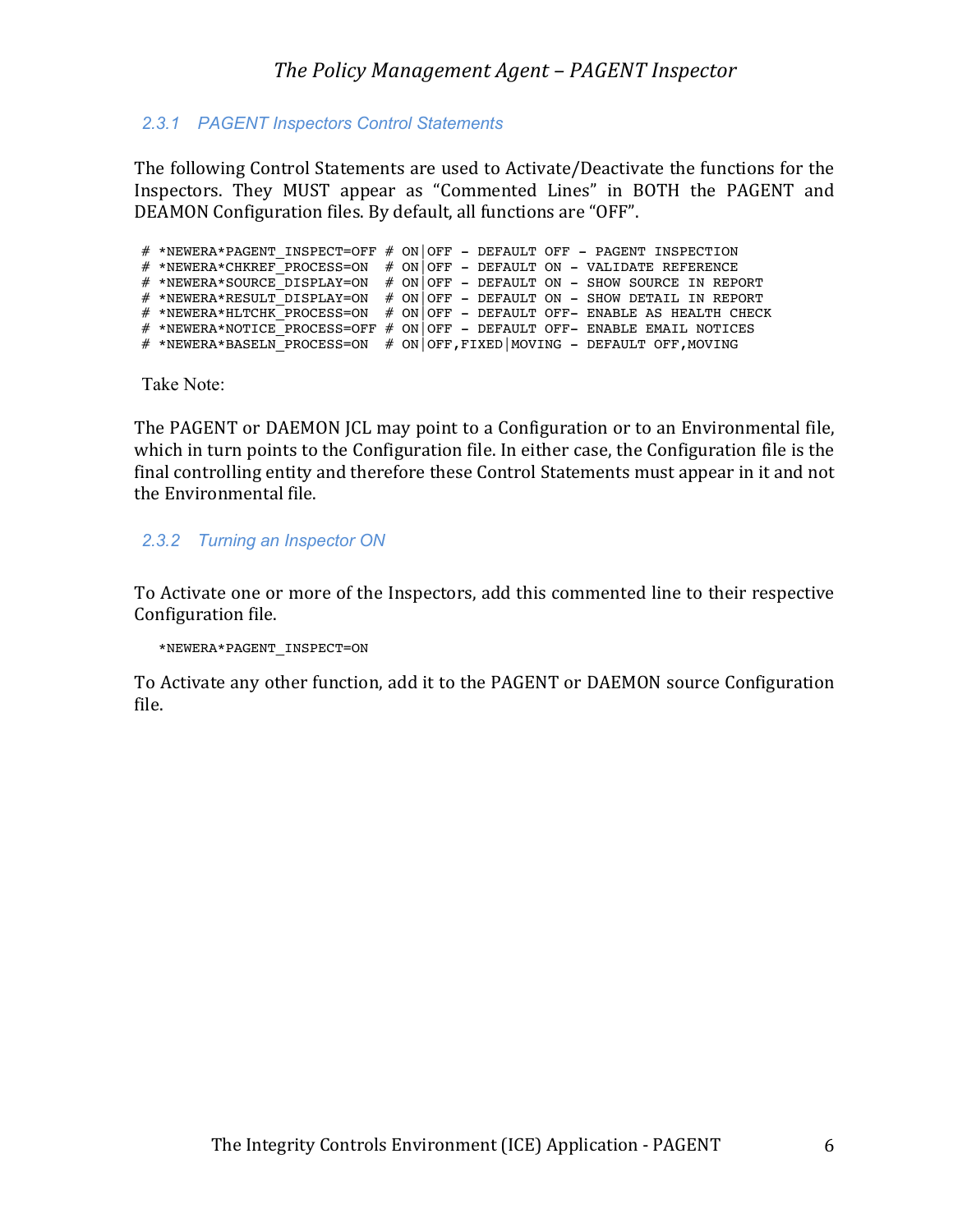## 2.4 *Setting up The Control Editor*

The PAGENT and DEAMON Inspectors are tightly bound to The Control Editor in order to ensure adherence to "Best Practices" in the support of their individual configuration files.

#### *2.4.1 The Control Category*

The Control Category is the primary controlling element of The Control Editor. In order to enable the Inspectors to take full advantage of the Integrity Controls Environment (ICE), you will need to define a Category within the ICE NSECTLxx Parmlib Member that encompasses a full set of PAGENT and DAEMON Configuration files. All files for all TCP/IP Images may be defined in a single Category or Multiple Categories may be defined for each individual TCP/IP Image. Here are some Category Examples:

#### *2.4.1 Category Examples*

```
CATEGORY PAGENT.CONFIGS 
PATH '/u/ice/samples'
FILE '/pagent_ImageMain.config'
PATH '/u/ice'
FILE '/samples/pagent_TTLS.conf'
PATH '/u/ice'
FILE '/samples/pagent_IDS.conf'
PATH '/u/ice'
FILE '/samples/pagent_IPSec.conf'
PATH '/u/ice'
FILE '/samples/pagent_Routing.conf'
PATH '/u/ice'
FILE '/samples/pagent image tcpip1.conf'
PATH '/u/ice'
FILE '/pagent_qos_tcpip1.config'
PATH '/u/ice'
FILE '/samples/pagent_image_tcpip2.conf'
PATH '/u/ice'
FILE '/pagent_qos_tcpip2.config'
CATEGORY .END
CATEGORY PAGENT.CONFIGS 
DSN PAGENT.MAIN.CONFIG
DSN PAGENT.COMMON.TTLS.CONFIG
DSN PAGENT.COMMON.IDS.CONFIG
DSN PAGENT.COMMON.IPSEC.CONFIG
DSN PAGENT.COMMON.ROUTING.CONFIG
```
DSN PAGENT.TCPIP1.CONFIG DSN PAGENT.TCPIP1.QOS.CONFIG

DSN PAGENT.TCPIP2.CONFIG

DSN PAGENT.TCPIP2.QOS.CONFIG CATEGORY .END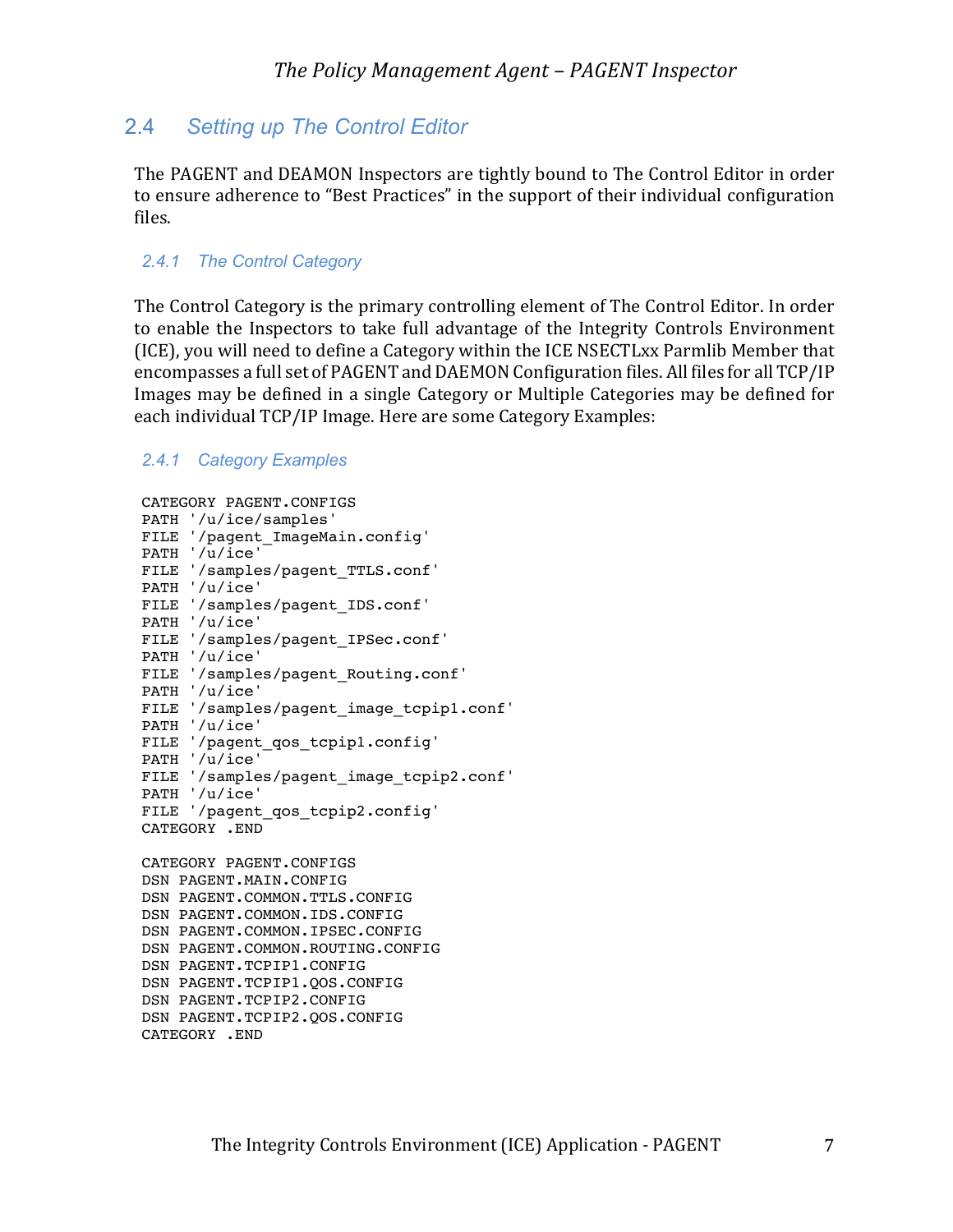# *3 Configuration Management*

Excellence in Configuration Management is defined by adherence to "Best Practices". The bedrock of these practices is to always:

- Make a Backup BEFORE you make a change
- Test your change BEFORE you Commit it to Production
- Maintain an Inventory of Configuration Versions
- Have a Known, Accessible Restore Point
- Compare Restore Point before you Restore to Production
- Document the Authority for a Reason for your Change
- Monitor for Unauthorized Changes
- Review Configuration Reports at Regular Intervals

The integration of Image FOCUS and The Control Editor supports these "Best Practices".

## 3.1 *Best Practice in Action*

As documented in the section titled "Component Inspector", these Inspectors provide a panel access interface that will allow you to call The Control Editor controlled configuration management functions directly. The functions of this interface are presented in its Help Panel (PFK1) which is shown below.

| ICE 16.0 - Image Inspection Summary - TCPIP1<br>PAGENT 0501                                                                                                                                                                                                          |
|----------------------------------------------------------------------------------------------------------------------------------------------------------------------------------------------------------------------------------------------------------------------|
| -Overview- -----------------------Description---------------------<br>Panel shows a summary of Inspection and Change Detection                                                                                                                                       |
| results for named TCP/IP Image. Access them via command.<br>-Sources-- S - If the target DS/File is Control Editor managed, its<br>content will be displayed in a TCE Edit Window.<br>L - If a TCE Managed Environment command will build/show                       |
| a worksheet of available Versions/Restore Points.<br>B - Displays the current baseline DS/File in View Mode.<br>Does not allow the editing of the Baseline.<br>-Findings- S - Shows the full Inspection of each major Statement<br>and any related/defined Keywords. |
| F - Presents only those major Statements that contain<br>Errors, Warnings or Notices.                                                                                                                                                                                |
| C - When Baseline changes are detected, will display the<br>change detail. Baseline not updated by execution.<br>R - Displays report that summarizes the major elements.                                                                                             |
| -CmmdLine-SKIP: Ends processing, shows report, returns to Menu.<br>DETC: Shows the Interval Detector Primary Menu.<br>PRNT: Used with 'S/B/F/C/R' to PRINT a Selection.<br>$COPY: Used$ with 'S/B/F/C/R' to COPY a selection.                                        |
| HCKR: Setup HealthChecker Notification and Audit Logging.                                                                                                                                                                                                            |

#### *3.1.1 Configuration Access*

Depending on the authority permitted to you, this function will display the select configuration file in TCE/Edit providing all of the inherent Edit Services.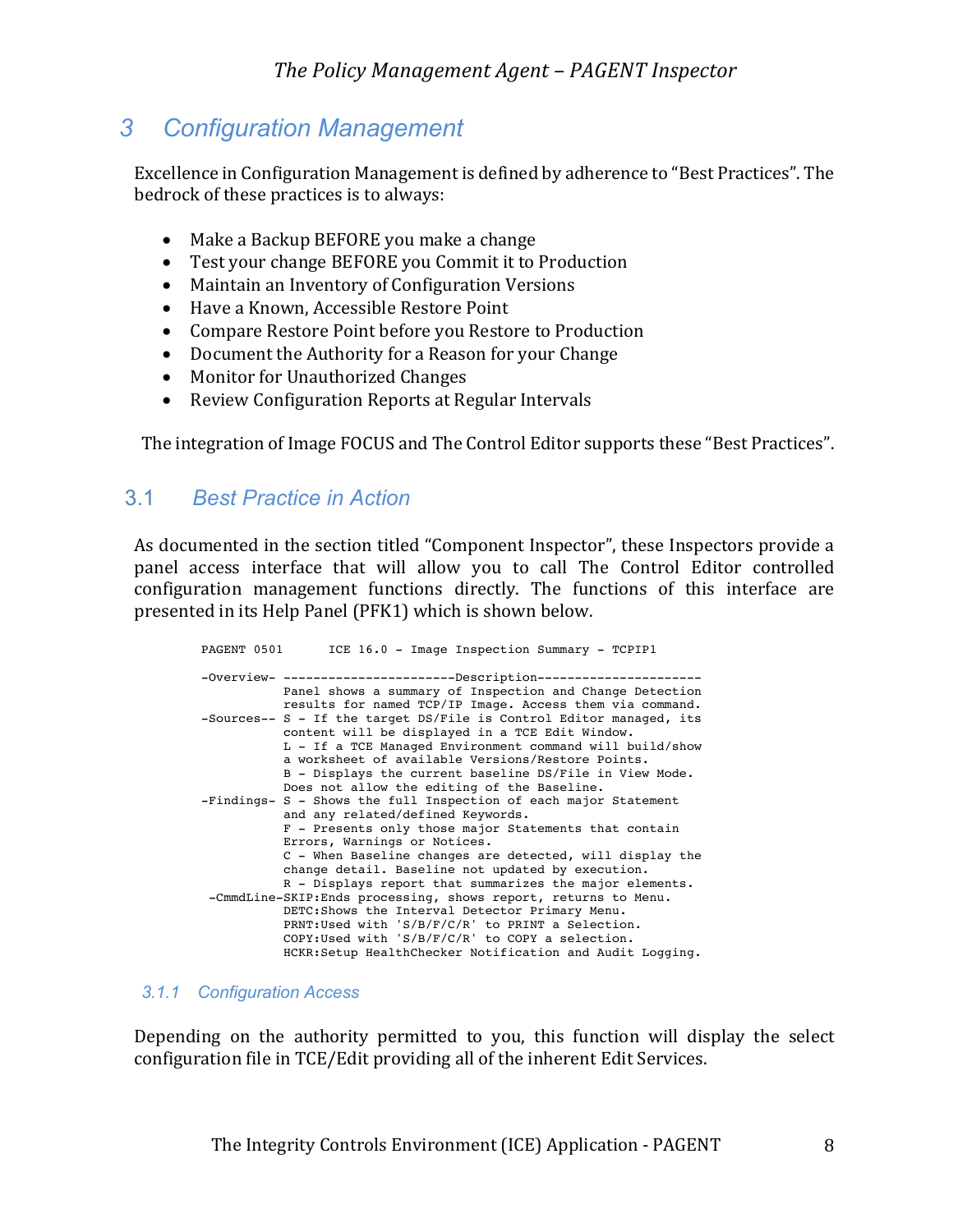#### *3.1.2 Configuration Versions*

As backups are taken and changes are made, versions of these configuration files are recorded in the TCE Control Journal. This function provides direct access to the stored versions presenting them in an interactive ISPF Worksheet.

#### *3.1.3 Configuration Baselines*

For a defined configuration file, a baseline of its content is maintained. This function will display the current baseline.

#### *3.1.4 Inspection Reports*

With each execution of the Component Inspector, a full inspection of the selected configuration file is performed. The results of the Full Inspection are summarized in the panel and can be displayed, printed or copied as a Full Inspection Report using this function.

#### *3.1.5 Inspection Findings*

With each execution of the Component Inspector, a full inspection of the selected configuration file is performed. The Inspection Findings – Errors, Warnings, Notices – are summarized in the panel and can be displayed, printed or copied as a Findings Report using this function.

#### *3.1.6 Change Reports*

With each execution of the Component Inspector, a comparison of the current configuration is made against its baseline; any changes discovered are summarized in the panel and can be displayed, printed or copied as a Change Report using this function.

## 3.2 *Line Command Options*

#### *3.2.1 Interval Detectors*

Enter 'DETC' on the command line and press enter to display the Inspectors Interval Detector Interface. These specific Detectors are designed to report their discovered problems and changes asynchronously from the other Image FOCUS or Control Editor reporting systems. Interval execution may be set - Daily, Weekly or Monthly - any one, or all three simultaneously, with reports delivered via Email. Use PFK1 for Help.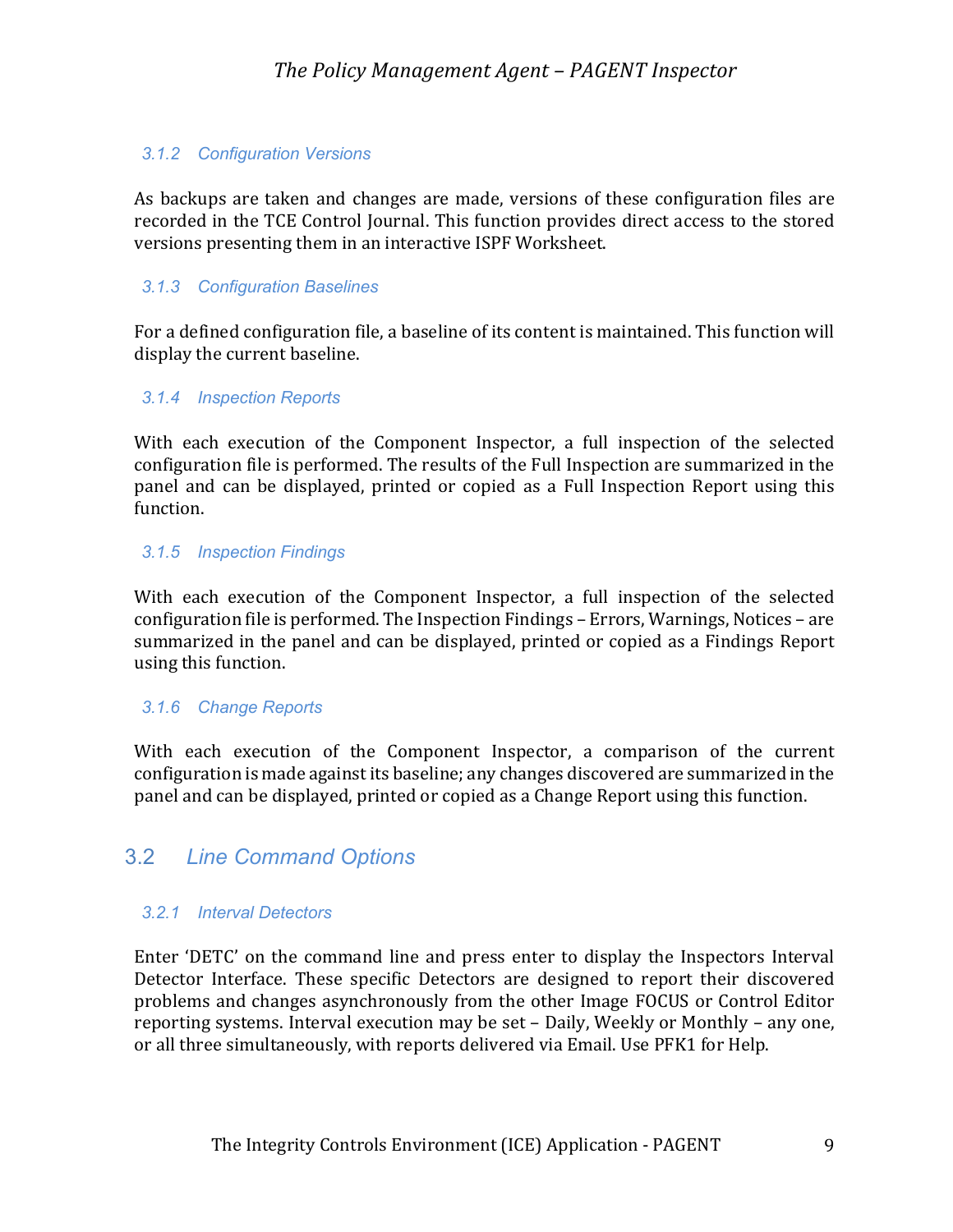### *3.2.2 Printing*

Enter 'PRNT' on the command line first and then make a selection  $(S, F, C, R)$  and press enter. These actions will display the ISPF Hardcopy Utility interface.

#### *3.2.3 Copying*

Enter 'COPY' on the command line first and then make a selection  $(S, F, C, R)$  and press enter. These actions will display the ISPF Move/Copy Utility interface.

#### *3.2.4 Health Checks*

Enter 'HCKR' and press enter to display the HealthCheck Notification Interface. These settings in the ICE NSEENSxx member are designed to work in conjunction with IPLCHECK. When IPLCHECK is active and this panel is populated, Email will be sent to a defined set of recipients. Use PFK1 for Help.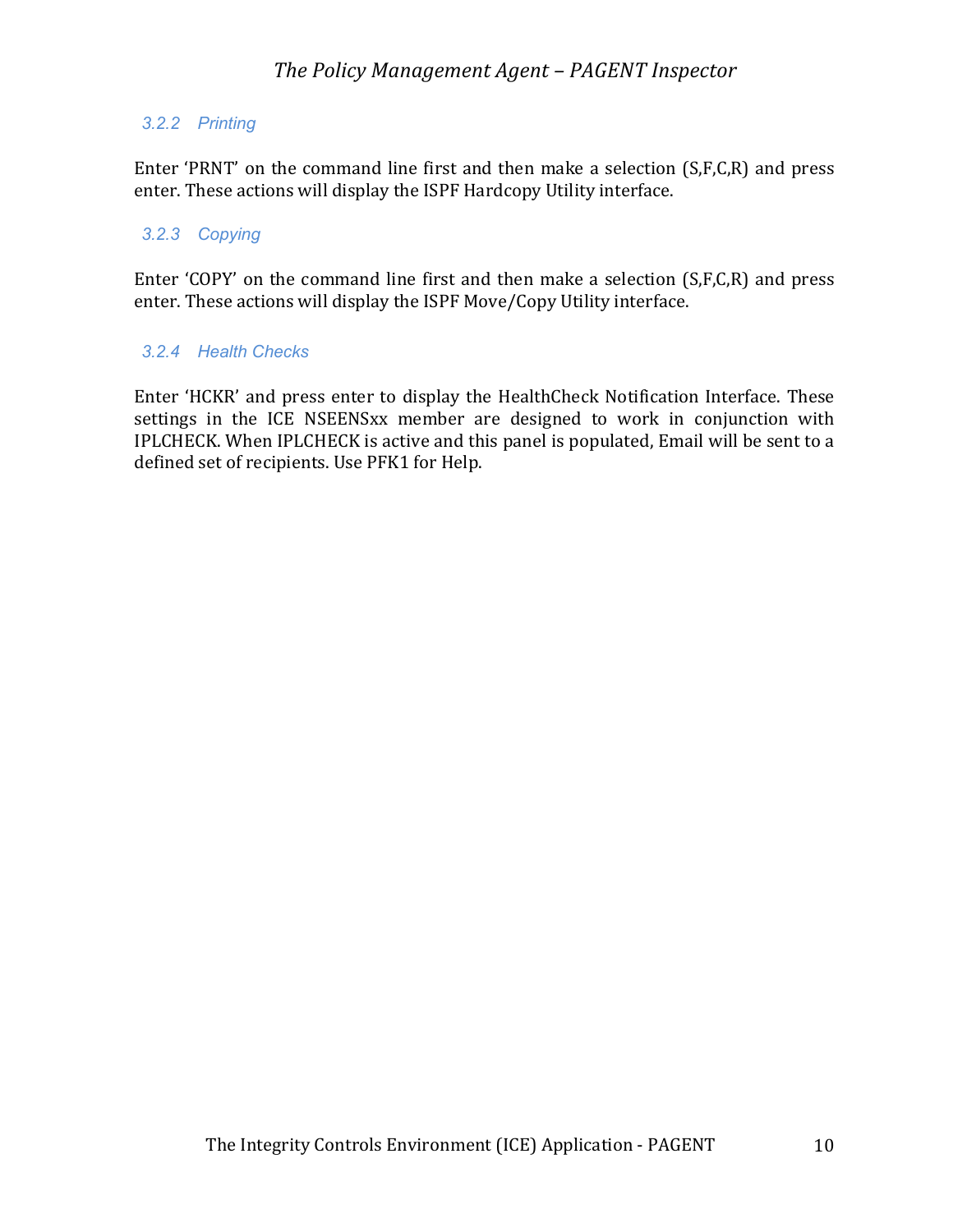# *4 Running as a Workbench Inspector*

Here you have two options. First, run the Inspectors inline, with all other Inspectors during an overall Image Inspection. Second, run the Inspectors as individual Inspections using the functions of the Component Inspector.

## 4.1 *Inline Inspections*

Like all Image FOCUS Inspectors, the PAGENT Inspector and its DAEMONS may be run inline with a Full Image Inspection from the Image Inspection Panel Interface. To do so requires that you access the "Define Image for Inspection" panel and do the following:

#### *4.1.1 Requirements*

First, the Additional COMMNDxx Member must have been populated with the Start Command for the PAGENT and/or IKED, NSSD, DMD and TRMD Task. The Panel line appears as follows:

ADD'L COMMNDxx ==> IF (See Image FOCUS Documentation)

Second, both the JES and TCPIP Inspections must be set to 'Y'. The required Panel line would appear as follows:

| INSPECTOR NAMES                               |  | OPSYS DSRPT JESX VTAM TCPS CICS LOAD MBRS CSDS CST1 CST2 |  |  |  |  |  |
|-----------------------------------------------|--|----------------------------------------------------------|--|--|--|--|--|
| SELECTION $(Y/N)$ ==> Y Y Y N Y N N N N N N N |  |                                                          |  |  |  |  |  |

#### *4.1.2 The Index Report*

When the Image Inspection completes, the Inspection Index Report will be displayed. Scroll down the report to the sections shown below:

|                      | LINE Member | Status       | Description               |
|----------------------|-------------|--------------|---------------------------|
| <b>CMD</b>           | Name        | Code         |                           |
| $\ddot{\phantom{0}}$ | $-TELNET$   | WARNING      | TELNET Profile Inspection |
| $\ddot{\phantom{0}}$ | $ FTP$      | 0K           | FTP Profile Inspection    |
| $\ddotsc$            | $-PAGENT$   | <b>ERROR</b> | PAGENT Inspection         |
| $\ddot{\phantom{0}}$ | $-IKED$     | WARNING      | IKED Inspection           |
| $\ddot{\phantom{0}}$ | $-$ NSSD    | WARNING      | NSSD Inspection           |
| $\ddot{\phantom{0}}$ | $-DMD$      | WARNING      | DMD Inspection            |
|                      | $-TRMD$     | WARNING      | TRMD Inspection           |
|                      |             |              |                           |

To display the related Inspection Report, place "S" on the insertion point preceding the Inspector (Member Name) and press enter.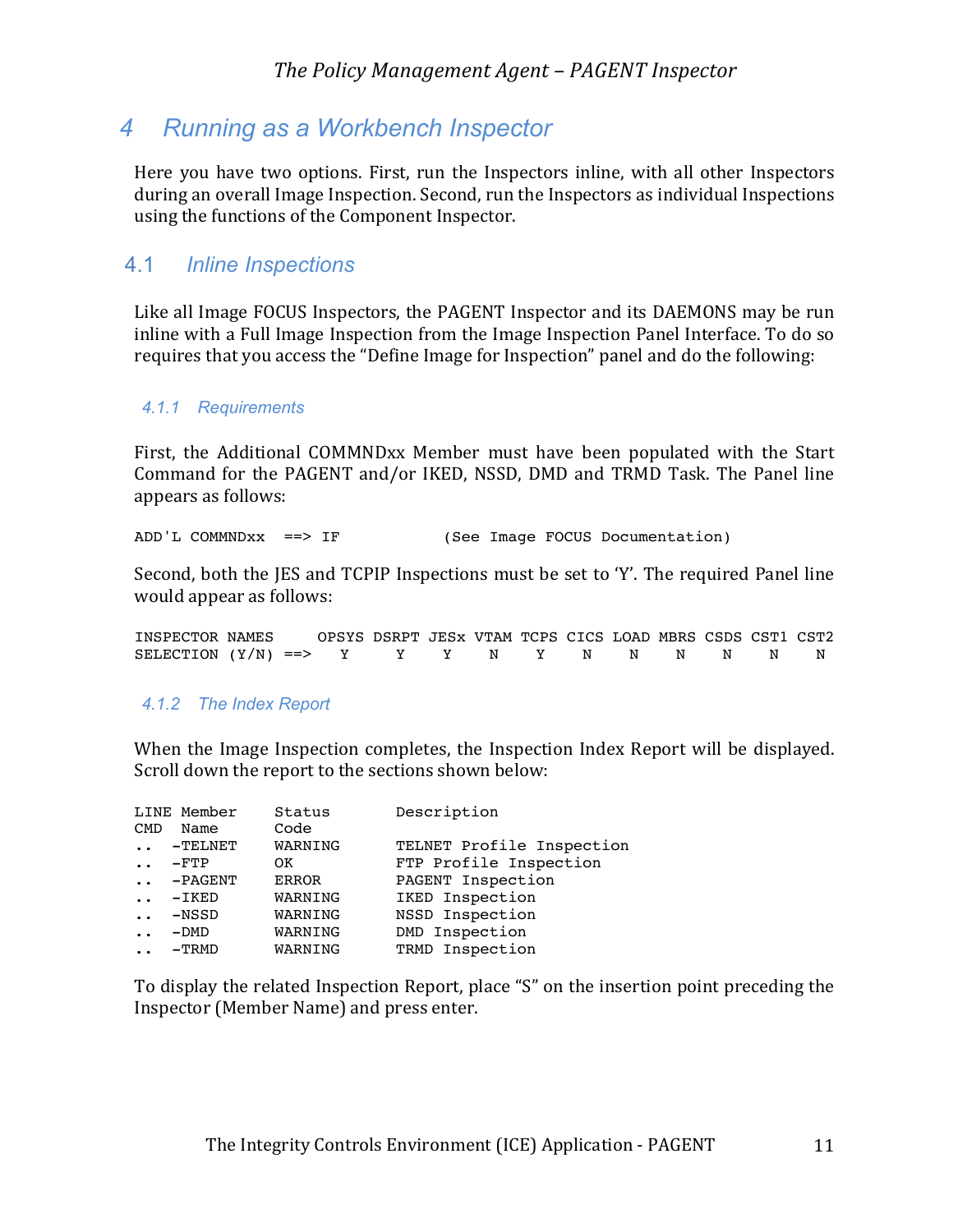## 4.2 *Component Inspection*

The Component Inspector supports a number of individual  $z/OS$  and Communication Server configuration components. To set up the Component Inspector to Inspect PAGENT or one or more of its DAEMONs requires that you access the "Component Inspection Selection" panel and do the following:

#### *4.2.1 Requirements*

First, enter 'I' on any available panel insertion point (your new entry will be inserted below). Next, in the panel that appears, enter one of the following: PAGENT, IKED, NSSD, DMD or TRMD and press enter. You add Inspectors one at a time, so once you are finished setting up the first, cycle back and add others as needed.

Second, in the panel that appears, "Single Component Inspection" you will need to provide an 8 character Inspector Name within the panel line that appears as follows:

Inspection Name ==> yourname =A User Assigned Name

Third, lower in the panel you will find this line:

.. STDENV => \_\_\_\_\_\_\_\_\_\_\_\_\_\_\_\_\_\_\_\_\_\_\_\_\_\_\_\_\_\_\_\_\_\_\_\_\_\_\_\_\_\_\_\_\_\_ =>

In the space provided, enter the fully qualified name of either the Environmental or Configuration file that is pointed to by the ICL, or to any other file name that you might be using for testing or upgrading the configuration. We discussed how to located the needed file name in the sub-section titled "Setting up the Inspectors".

Fourth, once the name is entered, place "S" on the selection point preceding STDENV. If the file appears, you are ready to go. PFK3 back and press enter to begin the Inspection. If it does not appear, the entered file is not accessible by the Component Inspector.

#### *4.2.2 Component Inspector Panel Interface*

The PAGENT and DAEMON Inspector are unique in that they display inline Inspection Summary Panels that can be used to access inspection findings, detected changes and support and maintain underlying configuration files.

During a Component Inspection of PAGENT or a DAEMON, it will display an "Inline" Access" panel, a sample of which is shown below:

| PAGENT 0501                                                                                                | ICE 16.0 - Image Inspection Summary - TCPIP1                                                                                                                                                                                                                                |
|------------------------------------------------------------------------------------------------------------|-----------------------------------------------------------------------------------------------------------------------------------------------------------------------------------------------------------------------------------------------------------------------------|
| Policy Agent Task<br>TCP/IP Image Task<br>Network IPSecurity<br>App Transparent TLS<br>Intrusion Detection | -Source Datasets/Files- Cm ----------Dataset and/or File Names----------<br>/u/paul/samples/pagent ImageMain.config<br>/u/paul/samples/pagent image tcpipl.conf<br>/u/paul/samples/pagent IPSec.conf<br>/u/paul/samples/pagent TTLS.conf<br>/u/paul/samples/pagent IDS.conf |
|                                                                                                            |                                                                                                                                                                                                                                                                             |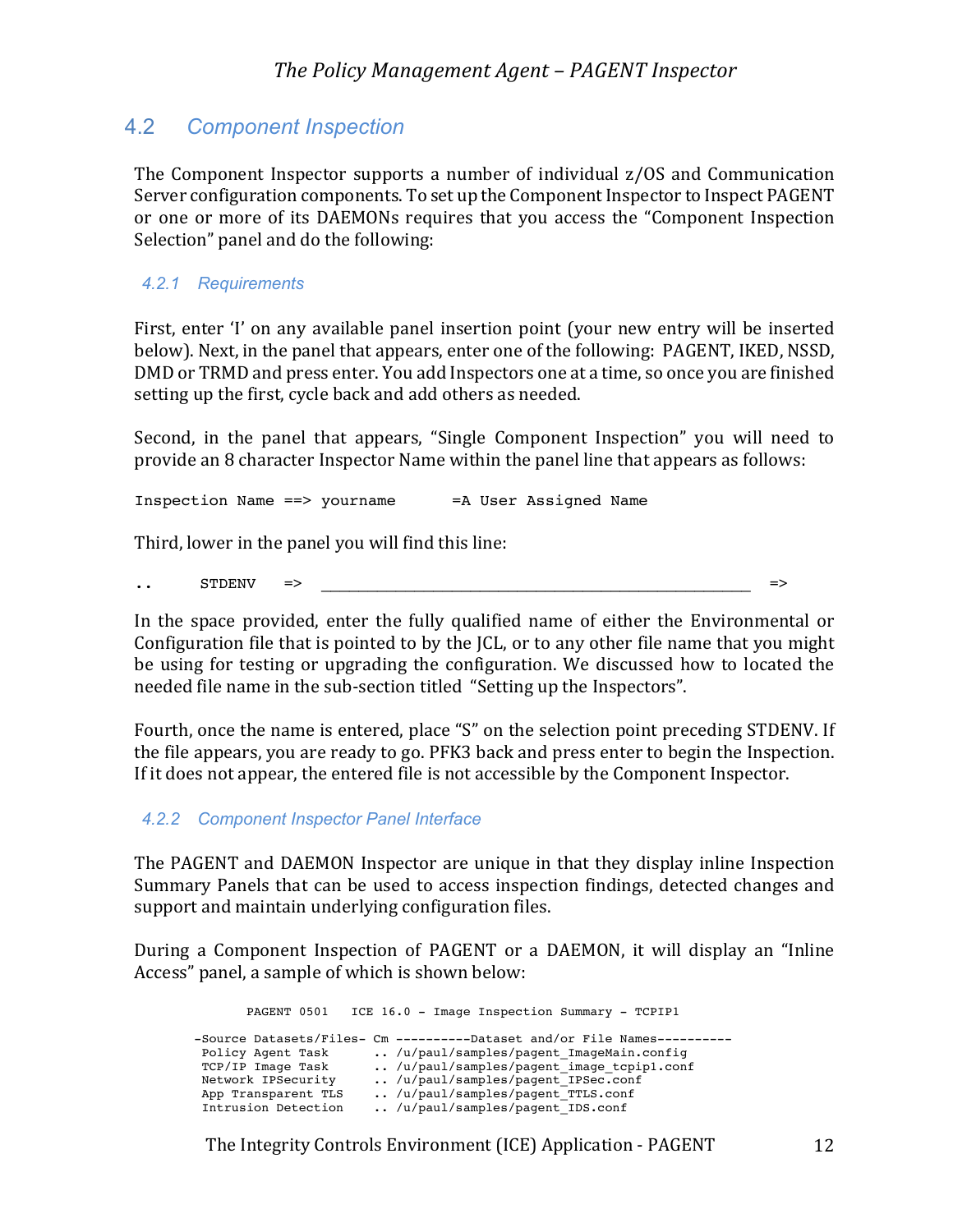| Policy Based Routing                                            |                      | /u/paul/samples/pagent Routing.conf      |          |                |          |              |        |          |                                                  |          |
|-----------------------------------------------------------------|----------------------|------------------------------------------|----------|----------------|----------|--------------|--------|----------|--------------------------------------------------|----------|
| Quality of Service                                              |                      | /u/paul/samples/pagent gos tcpipl.config |          |                |          |              |        |          |                                                  |          |
| --Inspection Findings--                                         |                      |                                          |          |                |          |              |        |          | Cm Smnt-Refs -Err--War--Not--Inf--Unk--Ttls--Cng |          |
| Policy Agent Task                                               | $\ddotsc$            | 14                                       | $\Omega$ |                | 5        | 0            | 160    | $\Omega$ | 166                                              |          |
| TCP/IP Image Task                                               | $\ddot{\phantom{a}}$ | 13                                       | $\Omega$ | $\overline{4}$ | $\Omega$ | $\Omega$     | 186    | $\Omega$ | 190                                              | $\Omega$ |
| Network IPSecurity                                              | $\ddotsc$            | 141                                      | 59       | $\mathbf{1}$   | 2        |              | 0 1859 | $\Omega$ | 1862                                             | 0        |
| App Transparent TLS                                             | $\ddotsc$            | 40                                       | 48       | $\mathbf 0$    | $\Omega$ | $\Omega$     | 604    | $\Omega$ | 604                                              | $\Omega$ |
| Intrusion Detection                                             | $\ddotsc$            | 76                                       | 68       | 2              | 2        | $\Omega$     | 854    | $\Omega$ | 858                                              | 0        |
| Policy Based Routing                                            | $\ddot{\phantom{0}}$ | 17                                       | 12       | $\Omega$       | $\Omega$ | $\Omega$     | 201    | $\Omega$ | 201                                              | 0        |
| Quality of Service                                              | $\ddot{\phantom{0}}$ | 4                                        | 2        | $\mathbf 0$    | 1        | $\mathbf{1}$ | 141    | $\Omega$ | 143                                              | $\Omega$ |
| --------Total---------                                          | $\ddot{\phantom{a}}$ | 305                                      | 189      | 8              | 10       |              | 1 4005 | $\Omega$ | 4024                                             | 1        |
| Full Inspection Report  IFO.TEST.\$PGN.RPTS.\$TCPIP1(\$9050413) |                      |                                          |          |                |          |              |        |          |                                                  |          |
| Option $==$                                                     |                      |                                          |          |                |          |              |        |          |                                                  |          |

The panel is interactive, listing individual configuration files, configuration baselines, full inspections, findings only and detected changes. PFK1 for HELP.

#### *4.2.3 Multi-TCP/IP Image Inspections*

When the selected Main Configuration file (Policy Agent Task) contains a multiple fully qualified (configuration file) reference on the TcpImage control statements, a multi-TCP/IP Image Inspection is performed, a sample is shown above. This is the first of two defined by TcpImage, TCP/IP Images (TCPIP1 and TCPIP2). See "SKIP" below.

#### *4.2.4 Inspection SKIP Option*

Without intervention, the inspection of TCPIP2 would commence when you select PFK3. However, if you now wish to bypass that inspection, proceed, and go directly to the final inspection report for TCPIP1, enter "SKIP" on the command line and press enter.

## 4.3 *Configuration Access Via The Control Editor*

Each file shown in the upper part of the panel may be accessed by entering "S", but only if the file is included in an active Control Editor - Control Category. If it is, it will be displayed in ICE/ISPF Edit and inherit all of the functions of the Control Editor. They include:

#### *4.3.1 Capture of all updates*

Once a file is displayed in ICE/Edit, all changes made to it are recorded in the TCE Control Journal (a BLOCKCHAIN for z/OS Configurations). In addition to the actual updated file, they include standard ISPF Statistics: UserId, Date, Time, etc. and any related documentation provided by the user via the TCE Descriptor.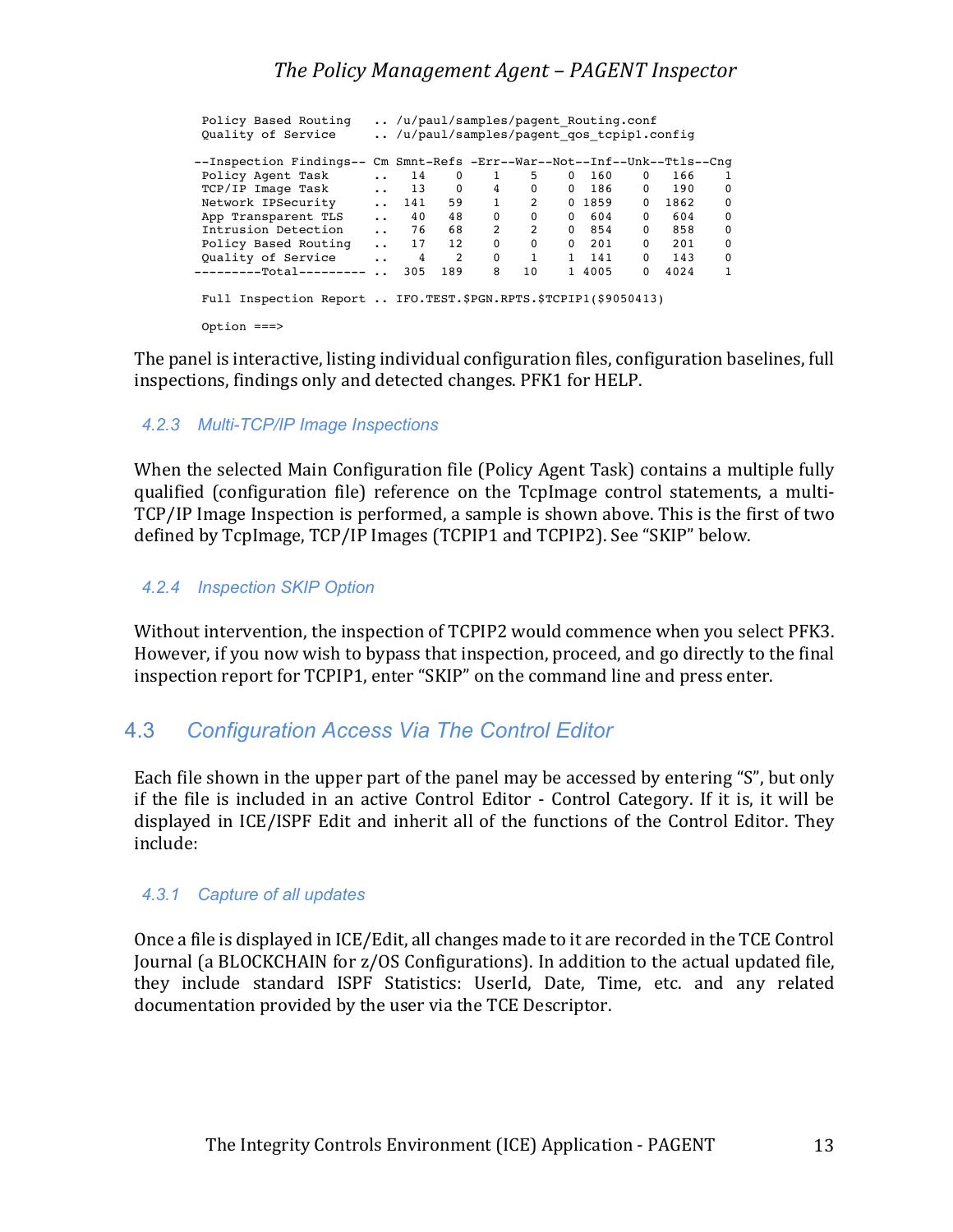### *4.3.2 Edit Descriptor*

The Edit Descriptor works in tandem with TCE/Edit and is called only when an actual change is detected. This intercept is a default or custom full function ISPF panel that may be designed to capture as much or as little additional information from the user as needed and may be optionally integrated into existing Change Management Systems via its API.

#### *4.3.3 Inline ISPF Compare*

All of the functions of standard ISPF Compare are available to the ICE/ISPF user.

#### *4.3.4 Compare History Listing*

Once in TCE/Edit, enter 'COMPARE HISTLIST' on the command line to display a selection list of Compare Points. Selecting a specific entry will compare its content against the current working file, displaying its findings in standard ISPF Compare.

#### *4.3.5 Configuration Audit*

Once in TCE/Edit, enter 'CONFIG AUDIT' on the command line to display a full audit of all changes related to the working file that have been captured in the TCE Control Journal, beginning with the initial backup of the file.

#### *4.3.6 Immediate File Restore*

Once in TCE/Edit, enter 'RESTORE' on the command line to display a selection list of Restore Points. Several options are offered. Selecting a specific entry will restore it. Confirmation of this action is required.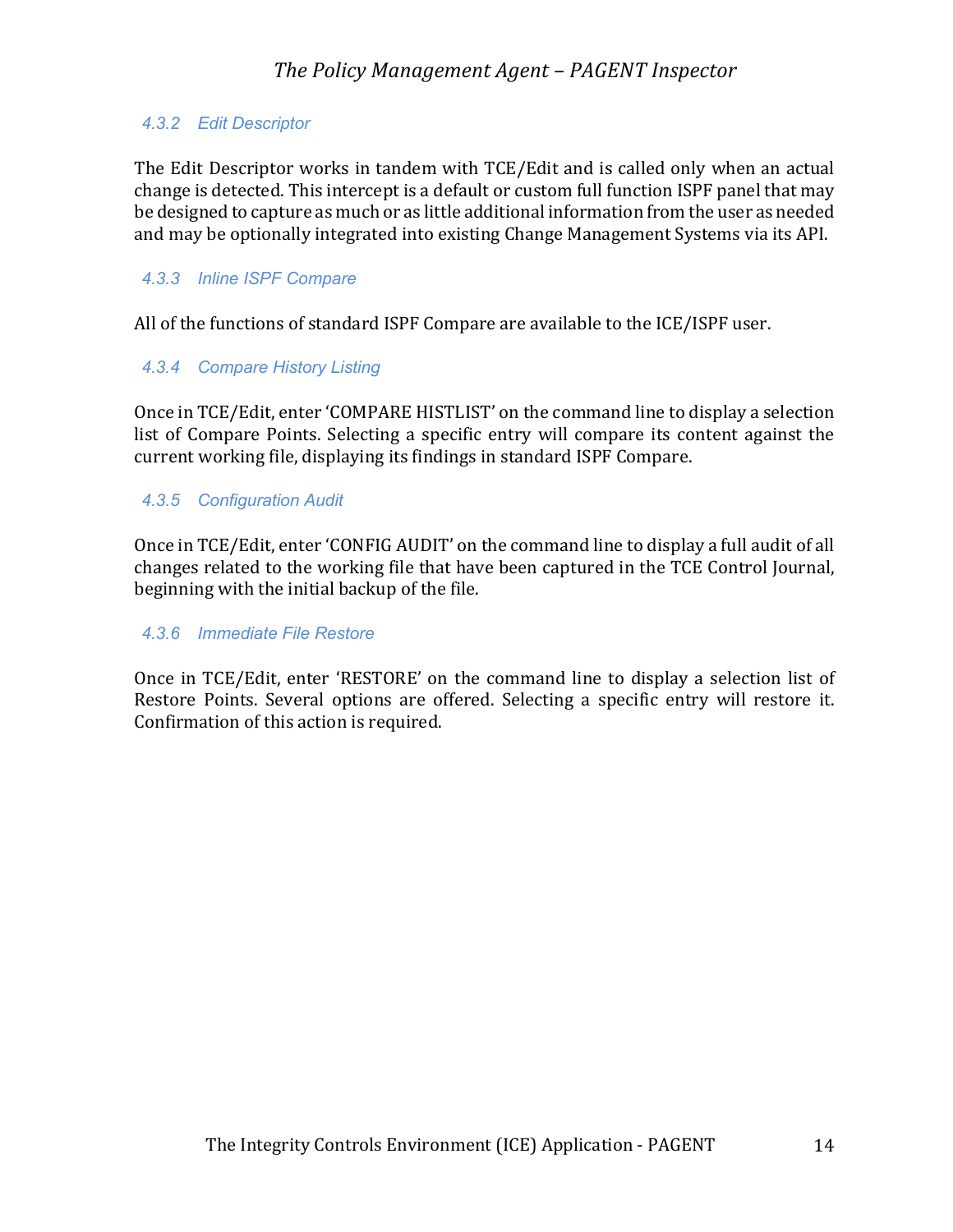## *5 Running as an Interval Detector*

PAGENT and DAEMON Inspections may be optionally run under the control of ICE as Interval Detectors; Daily, Weekly, Monthly or all three simultaneously. The interface necessary to configure and set up an Interval Detector is accessed via the Component Inspector.

### 5.1 *Setting up the Detector*

Once a Component Inspector is set up and operational, enter "DETC" on the command line of the Inline Inspection Summary panel and press enter; this will display the Interval Email interface panel.

#### *5.1.1 Interval Inspection Report*

 POLICY AGENT - PAGENT - INSPECTION - NEWERA SOFTWARE, INC. CONFIGURATION SCOPE - AGENT, IPSEC, ATTLS, IDS & PBR. UPDATE SYSTEM=ADCD23C AT=13:10:07 ON=Y19/M05/D06 BY=IFOS POLICY AGENT JCL PARM - /u/paul/samples/pagent CommonEnviro.config POLICY AGENT TASK DSN - /u/paul/samples/pagent\_CommonMain.config PAGENT INSPECTION SUMMARY - INSPECTION POINTS=3676 TCP/IP IMAGE NAME - ADCD23C OVERALL SUMMARY OF FINDINGS -----Inspections----- --Count-- ------------------Results-------------- --------Names-------- Stmt-Refs Err War Not Inf Unk Ttls Cng Policy Agent Task 12 0 1 2 0 138 0 141 0 Network IPSecurity 140 56 1 1 0 1850 0 1852 3 App Transparent TLS 41 48 0 0 0 613 0 613 0 Intrusion Detection 76 68 2 2 0 854 0 858 0 Policy Based Routing 18 14 0 0 0 212 0 212 0 --------------------- ---- ---- ---- ---- ---- ---- ---- ----- ---- --------Total-------- 287 186 4 5 0 3667 0 3676 3

> FULL FINDING:IFO.TEST.\$PGN.RPTS.\$ADCD23C(\$FINDING) FULL CHANGES:IFO.TEST.\$PGN.CNGS.\$ADCD23C(\$CHANGES)

#### *5.1.2 Interval Email Control Cards*

Optionally the Inspection Summary may be sent via Email when one or more of the following "Action Blocks" is coded in the ICE NSEDETxx and NSEENSxx Parmlib Member:

In the NSEDETxx Member, they would appear as follows:

```
PLCYAGNTDAY ON|OFF
PLCYAGNTDAY CYCLE(DAILY) TIME('DH':'DM') INTERVAL('DI')
PLCYAGNTWKS ON|OFF
PLCYAGNTWKS CYCLE(WEEKLY('WI')) TIME('WH':'WM')
PLCYAGNTMTH ON|OFF
PLCYAGNTMTH CYCLE(MONTHLY('MI')) TIME('MH':'MM')
```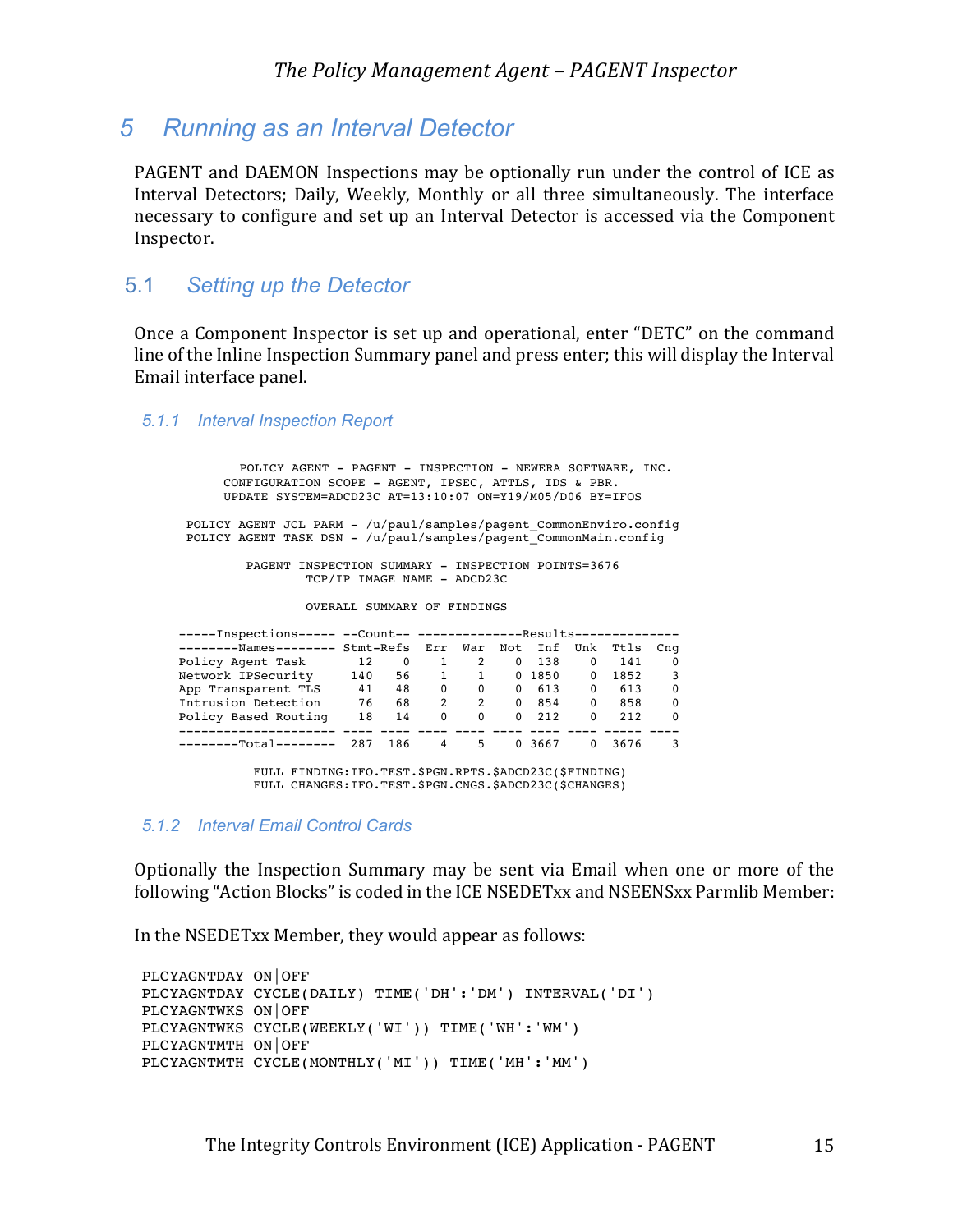IKEDAEMNDAY ON|OFF IKEDAEMNWKS ON|OFF IKEDAEMNMTH ON|OFF NSSDAEMNDAY ON|OFF NSSDAEMNWKS ON|OFF NSSDAEMNMTH ON|OFF DEFMANGRDAY ON|OFF DEFMANGRWKS ON|OFF DEFMANGRMTH ON|OFF TRMDAEMNDAY ON|OFF TRMDAEMNWKS ON|OFF TRMDAEMNMTH ON|OFF

These NSEDETxx "Action Blocks" support, simultaneously, the multiple intervals; day, week and month at any specified  $(24hr)$  time of the day, day of the week and/or month.

In the NSEENSxx Member they would appear as follows:

ACTION DETECTOR(PLCYAGNTDAY) METHOD(EMAIL) SCOPE(REPORT) ACTION .END ACTION DETECTOR(PLCYAGNTWKS) METHOD(EMAIL) SCOPE(REPORT) ACTION .END ACTION DETECTOR(PLCYAGNTMTH) METHOD(EMAIL) SCOPE(REPORT) ACTION .END ACTION DETECTOR(IKEDAEMNDAY) METHOD(EMAIL) SCOPE(REPORT) ACTION .END ACTION DETECTOR(IKEDAEMNWKS) METHOD(EMAIL) SCOPE(REPORT) ACTION .END ACTION DETECTOR(IKEDAEMNMTH) METHOD(EMAIL) SCOPE(REPORT) ACTION .END ACTION DETECTOR(NSSDAEMNDAY) METHOD(EMAIL) SCOPE(REPORT) ACTION .END ACTION DETECTOR(NSSDAEMNWKS) METHOD(EMAIL) SCOPE(REPORT) ACTION .END ACTION DETECTOR(NSSDAEMNMTH) METHOD(EMAIL) SCOPE(REPORT) ACTION .END ACTION DETECTOR(DEFMANGRDAY) METHOD(EMAIL) SCOPE(REPORT) ACTION .END ACTION DETECTOR(DEFMANGRWKS) METHOD(EMAIL) SCOPE(REPORT) ACTION .END ACTION DETECTOR(DEFMANGRMTH) METHOD(EMAIL) SCOPE(REPORT) ACTION .END ACTION DETECTOR(TRMDAEMNDAY) METHOD(EMAIL) SCOPE(REPORT) ACTION .END ACTION DETECTOR(TRMDAEMNWKS) METHOD(EMAIL) SCOPE(REPORT) ACTION .END ACTION DETECTOR(TRMDAEMNMTH) METHOD(EMAIL) SCOPE(REPORT) ACTION .END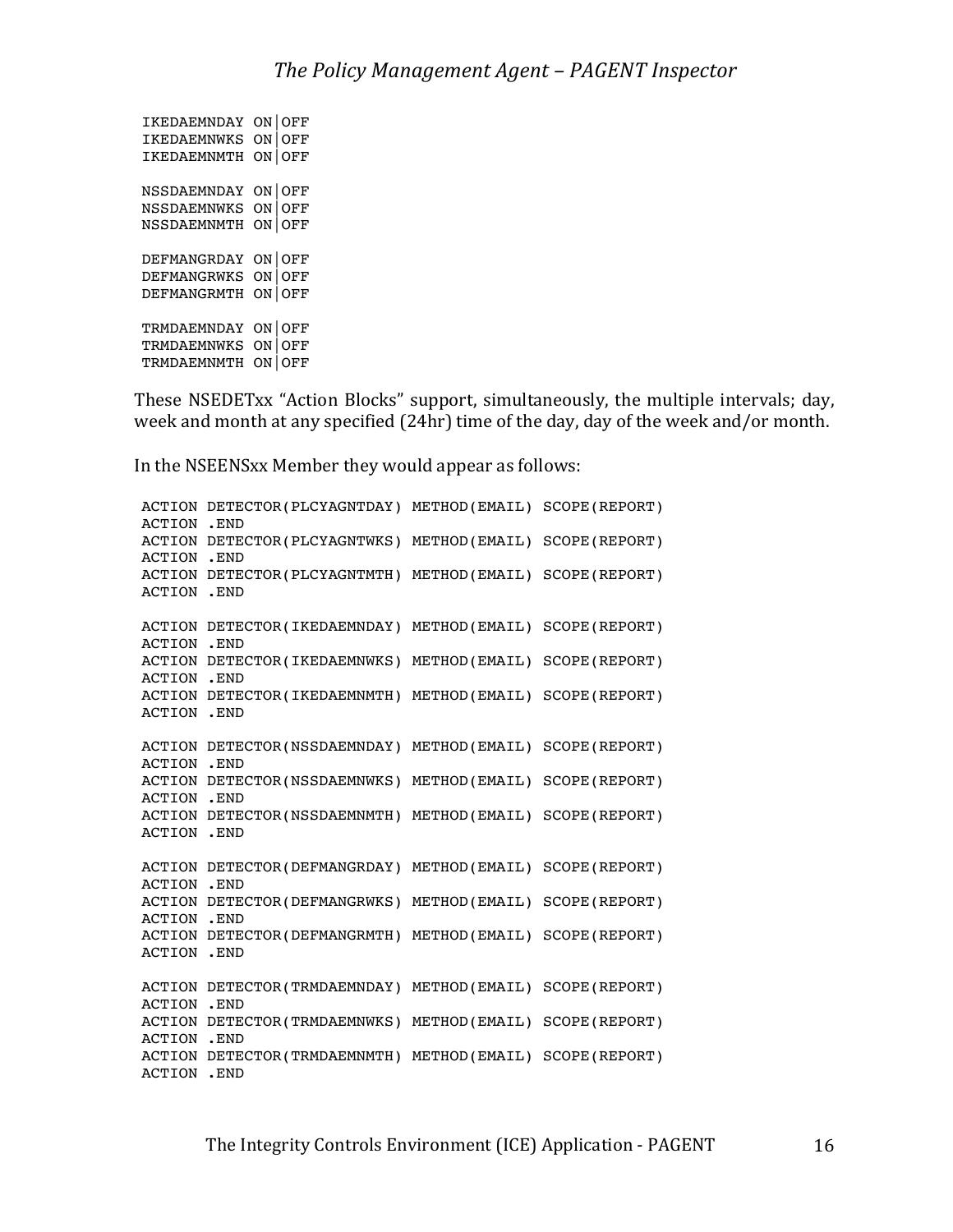These NSEENSxx "Action Blocks" support the full NSEENSxx Control Card Standards, i.e. TO, FROM, COPY, SUBJECT, Etc.

#### *5.1.1 Interval Detector Email Interface*

The "Action Blocks" and Control Cards described above may be (with appropriate permits) added, deleted or modified directly using TSO/ISPF. The same may be accomplished using a direct programmatic panel interface that combines access to NSEENSxx and NSEDETxx. Both methods may be used without concern for either interfering with the other. The panel interface is shown below:

 NSIMLDX 0501 ICE 16.0 - IKE Daemon Event Monitor - IKED /. IKEDAEMONTR IKE Daemon Event Monitors .. Update .. Changes .. Finding <> Select Report Scope - Day, Wks, Mth - Set 24hr Time and Interval <> /. Day - Set Time 10 : 37 and Interval 12 Specify Hourly Interval 24 Hours hh : mm Values 1|2|3|4|6|8|12|24:Use Blank .. Wks - Set Time 16 : 09 and Interval  $FRI$ 24 Hours hh : mm Values SUN, MON, TUE, WED, THR, FRI, SAT .. Mth - Set Time 16 : 10 and Interval 29 24 Hours hh : mm  $V$ alues  $1, 2, 3, 10, 15, 20, 25, 30$  or EOM /. EMAILREPORT Subject IKED Interval /. 1-To PRR@NEWERA.COM  $/$ . 2-To PAT@NEWERA.COM\_  $\ldots$  3-To  $\_\_$  /. From SUPPORT@NEWERA.COM\_\_\_\_\_\_\_\_\_\_\_\_\_\_\_\_\_\_\_\_\_\_\_\_\_\_\_\_\_\_\_\_\_\_\_\_\_\_\_\_ .. AltHLO IFO.TEST  $\qquad$  /. JrlPost Ok /. CngOnly Ok /. ErrOnly Ok .. PROC Name TESTDTA\_ .. Email Method Yes .. Email Note On\_ .. Retain 10 Option  $==->$ 

To reach the panel, you will need to set up a Component Inspector for the targeted Inspector that you wish to run as an Interval Detector. Once you reach the target's Inspection Summary panel, enter "DETC" on the command line and press enter. This displays the Interval Event Notification Via Email setup panel.

If an "Action Block" already exists in NSEENSxx or NSEDETxx, its values will be displayed. Follow the outline of the panel to add or delete Email Addresses or to Change Settings, PFK1 for Help. If there is no existing "Action Block", follow the outline of the panel. Be certain to activate each entry by placing a check '/' on the insertion point shown before it, PFK1 for Help.

When you exit (PFK3) the panel, it will automatically check for updates/changes. If they are discovered, the settings in NSEENSxx and NSEDETxx are automatically updated and the ICE Primary Control Task, IFOM, is cycled and activated.

When the NSEENSxx and NSEDETxx members are updated in this manner, the following notation will appear immediately prior to the updated/new Action Block:

```
* ACTION UPDATE BY TCE/NSIMLDX - USER:USER01 DATE:2019/05/01 TIME:10:23:
```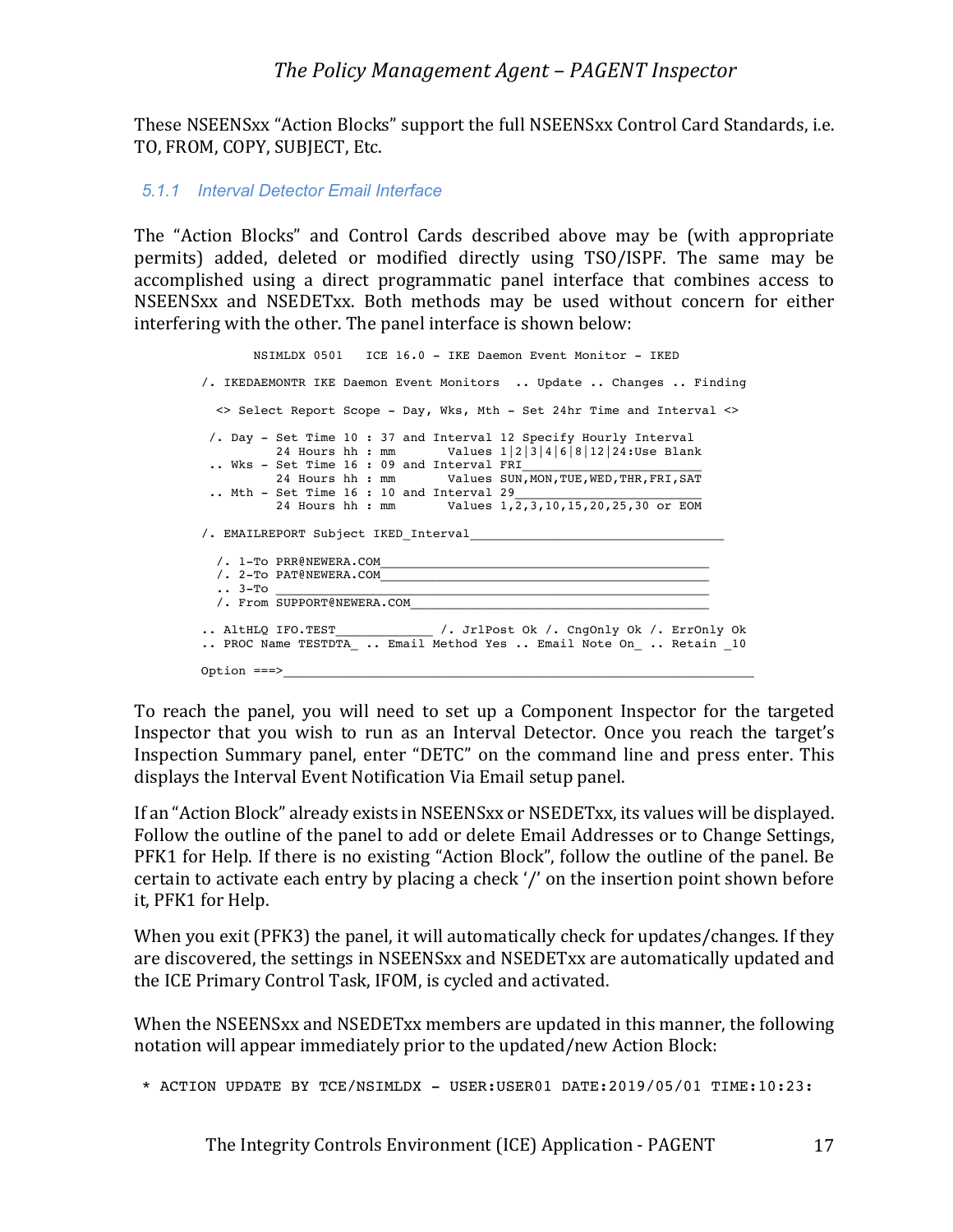All prior "\* ACTION UPDATE" notations are automatically removed.

The Help Panel that supports the Email Notification functions is shown below:

#### ICE 16.0 - Policy Agent Event Monitor - IKED

| Overview ------------------------Description--------               |
|--------------------------------------------------------------------|
| This panel displays controls that are used to configure            |
| settings that manage the ICE Detector task. To activate            |
| a Task and its configuration elements check '/' the                |
| command area  that precedes the Report Name and its                |
| related configuration options, providing a specific Time           |
| and Interval setting for report production. When settings          |
| are as desired select Update to force an update/change.            |
| A message will confirm when update action has completed.           |
| Displays Reports display list of available Reports with findings.  |
| Use Update to reset/update the Interval Settings.                  |
| Select Denials to display a list of recorded Violations.           |
| MailAddr Reports may be sent by email to named recipients. To act- |
| ivate Email Notification, '/' before 'EMAILREPORT', pro-           |
| vide a subject, one/more recipient addresses & a sender.           |
| Each recipient and Sender address must be activated.               |
| Settings Field Checking is automatically provided. When problems   |
| are encountered descriptive messages are displayed. Rep-           |
| orts can be programmed & sent only if new violations are           |
| discovered. Number retained by default is 10, in/decrease          |
| as needed. Post permanent copies to Journal if needed.             |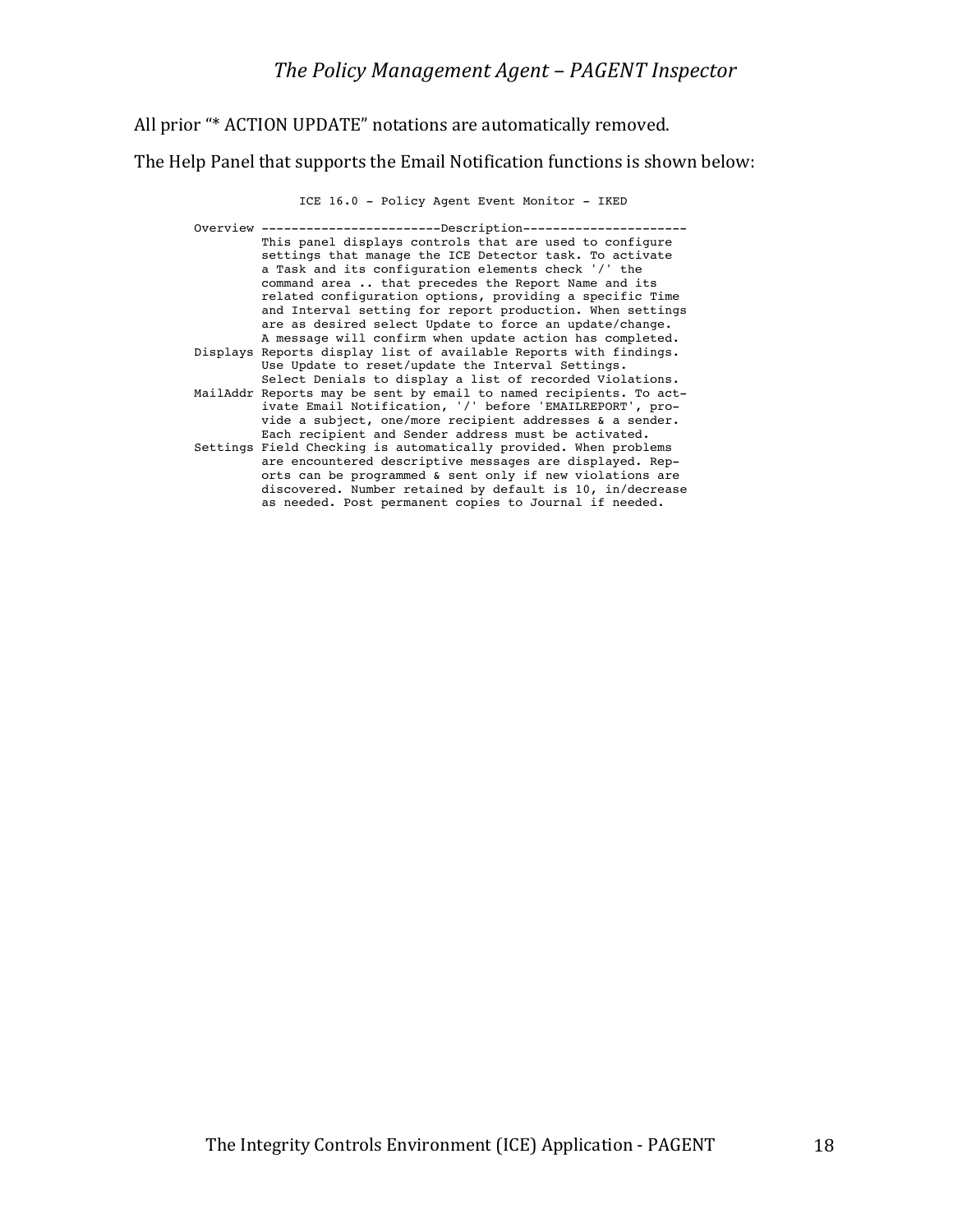## *6 Running as a Health Check*

PAGENT Inspections may be optionally run under the control of the IBM Health Checker for  $z/OS$ .

The Default setting for Health Check Processing is 'OFF'.

When the Health Check setting is 'ON', the check may be activated by issuing the following command from the system console:

/S IPLCHECK

The resulting Inspection Summary posted to the Health Checker queue may be viewed and/or rerun by using either the SDSF CK option or CA SysView. A sample Health Check is shown below:

#### *6.1.1 Health Check Report*

|                      | CHECK DATE: 20190429 CHECK SEVERITY: HIGH                                                                                                                                       |                            |                |  |       |  |            |              |        |
|----------------------|---------------------------------------------------------------------------------------------------------------------------------------------------------------------------------|----------------------------|----------------|--|-------|--|------------|--------------|--------|
|                      | INSPECTION SUMMARY Report                                                                                                                                                       |                            |                |  |       |  |            |              |        |
| Message Text         |                                                                                                                                                                                 |                            |                |  |       |  |            |              |        |
|                      | ICE0000N POLICY AGENT - PAGENT - HEALTH CHECK - NEWERA SOFTWARE, INC.                                                                                                           |                            |                |  |       |  |            |              |        |
| ICE0000N             | CONFIGURATION SCOPE - AGENT, IPSEC, ATTLS, IDS & PBR.                                                                                                                           |                            |                |  |       |  |            |              |        |
| ICE0000N             | UPDATE SYSTEM=ADCD23C AT=07:54 ON=Y19/M05/D04 BY=IFOS                                                                                                                           |                            |                |  |       |  |            |              |        |
| ICE0000N             |                                                                                                                                                                                 |                            |                |  |       |  |            |              |        |
| ICE0000N             | PAGENT HEALTH CHECK SUMMARY - INSPECTION POINTS=3875                                                                                                                            |                            |                |  |       |  |            |              |        |
| ICE0000N             |                                                                                                                                                                                 |                            |                |  |       |  |            |              |        |
| ICE0000N             | POLICY AGENT JCL PARM - /u/pat/pagnt.txt                                                                                                                                        |                            |                |  |       |  |            |              |        |
| ICE0000N             | POLICY AGENT TASK DSN - /u/paul/pagent.config                                                                                                                                   |                            |                |  |       |  |            |              |        |
| ICE0000N             |                                                                                                                                                                                 |                            |                |  |       |  |            |              |        |
| ICE0000N             | OVERALL PAGENT INSPECTION SUMMARY                                                                                                                                               |                            |                |  |       |  |            |              |        |
| ICE0000N             |                                                                                                                                                                                 | TCP/IP IMAGE TASK - TCPIP1 |                |  |       |  |            |              |        |
| ICE0000N             | /u/paul/samples/pagent image tcpipl.conf                                                                                                                                        |                            |                |  |       |  |            |              |        |
| ICE0000N             |                                                                                                                                                                                 |                            |                |  |       |  |            |              |        |
|                      | ICE0000N -----Inspections----- --Count-- --------------Results--------                                                                                                          |                            |                |  |       |  |            |              |        |
|                      | ICE0000N --------Names-------- Stmt-Refs Err War Not Inf Unk Ttls Cng                                                                                                           |                            |                |  |       |  |            |              |        |
|                      | ICE0000N Policy Agent Task 14                                                                                                                                                   |                            | $\overline{0}$ |  | 1 6 0 |  | 156        | $\mathbf{0}$ | 163    |
|                      | ICE0000N TCP/IP Image Task 12 0 4 0 0 180                                                                                                                                       |                            |                |  |       |  |            | $\mathbf{0}$ | 184    |
|                      | ICE0000N Network IPSecurity 141                                                                                                                                                 |                            | 59             |  |       |  | 1 4 0 1859 |              | 0 1864 |
|                      | ICE0000N App Transparent TLS<br>ICE0000N App Transparent TLS $40$ 48 0 0 0 604<br>ICE0000N Intrusion Detection 76 68 2 2 0 854<br>ICE0000N Policy Based Routing 17 12 0 0 0 201 |                            |                |  |       |  |            | 0            | 604    |
|                      |                                                                                                                                                                                 |                            |                |  |       |  |            | $\mathbf{0}$ | 858    |
|                      |                                                                                                                                                                                 |                            |                |  |       |  |            | $\Omega$     | 201    |
|                      | ICE0000N Quality of Service                                                                                                                                                     |                            |                |  |       |  |            | $\mathbf{0}$ | 1      |
|                      | ICE0000N --------------------- -                                                                                                                                                |                            |                |  |       |  |            |              |        |
|                      | ICE0000E -------Total------- 300 187 8 12 1 3854 0 3875 2                                                                                                                       |                            |                |  |       |  |            |              |        |
| ICE0000N             |                                                                                                                                                                                 |                            |                |  |       |  |            |              |        |
| ICE0000N             | FULL FINDING: IFO. TEST. \$PGN. CHKS. \$TCPIP1(\$HLCKALL)                                                                                                                       |                            |                |  |       |  |            |              |        |
| ICE0000N             | FULL CHANGES: IFO. TEST. \$PGN. CNGS. \$TCPIP1 (\$CHANGES)                                                                                                                      |                            |                |  |       |  |            |              |        |
|                      |                                                                                                                                                                                 |                            |                |  |       |  |            |              |        |
| ICE0000N<br>ICE0000N | Email Alerts: IFO. TEST. \$PGN. MCHK. \$TCPIP1                                                                                                                                  |                            |                |  |       |  |            |              |        |

\* High Severity Exception \*

NEZH051E The NEZ\_PAGENT\_INSPECTION check has found one or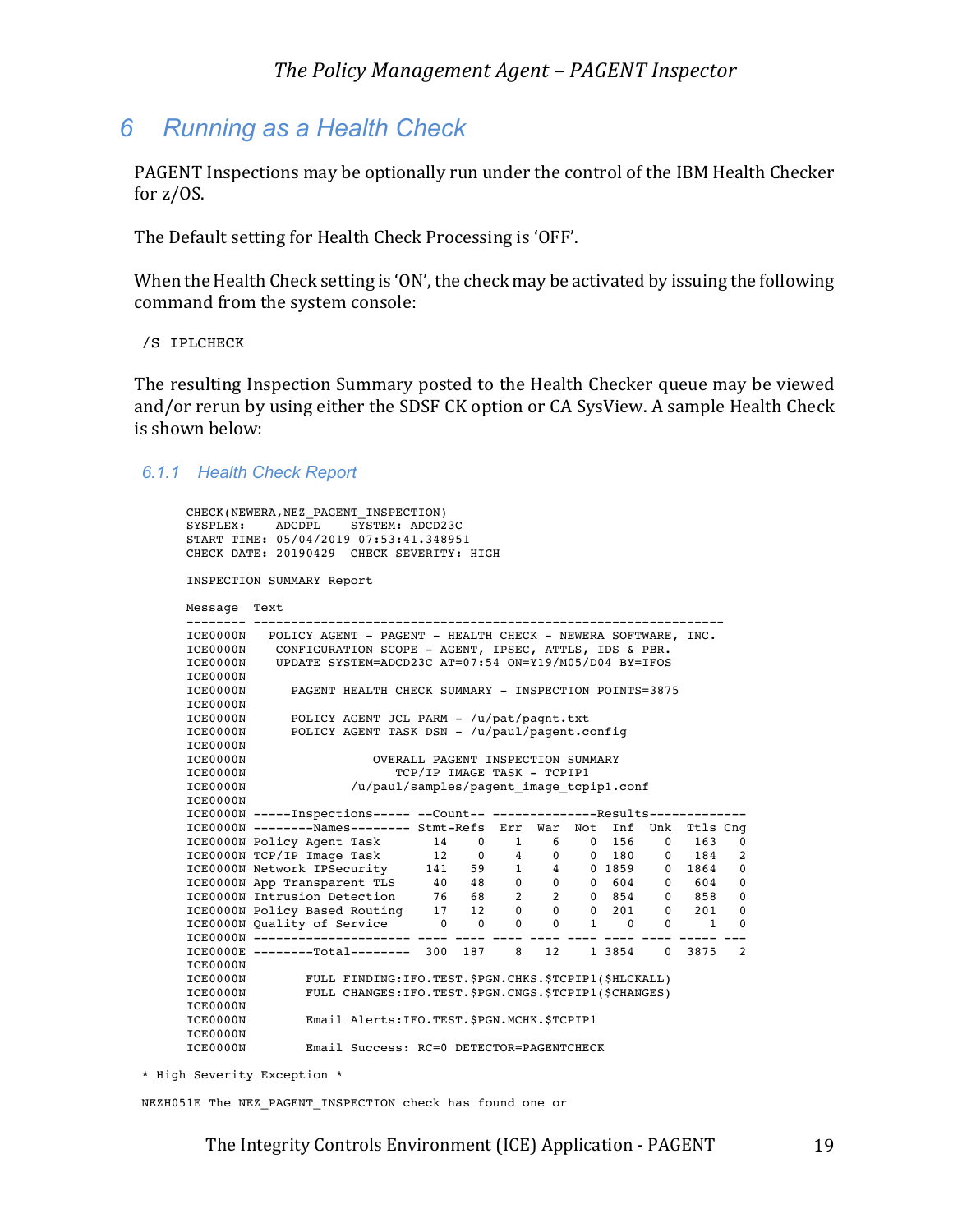### *The Policy Management Agent – PAGENT Inspector*

more potential errors in IPL integrity on this system.

*6.1.2 A view of NewEra Health Checks*

Sample of the Health Checker queue as shown using SDSF CK function:

| NEZ DMD INSPECTION            | NEWERA | ACTIVE (ENABLED)  | EXCEPTION |
|-------------------------------|--------|-------------------|-----------|
| NEZ DYNAMIC CHANGE INSPECTION | NEWERA | ACTIVE (ENABLED)  | SUCCEESS  |
| NEZ IKED INSPECTION           | NEWERA | ACTIVE (ENABLED)  | EXCEPTION |
| NEZ JES2 INSPECTION           | NEWERA | ACTIVE (ENABLED)  | EXCEPTION |
| NEZ JES3 INSPECTION           | NEWERA | ACTIVE (DISABLED) | ENV NOT   |
| NEZ NSSD INSPECTION           | NEWERA | ACTIVE (ENABLED)  | EXCEPTION |
| NEZ OPSYS INSPECTION          | NEWERA | ACTIVE (ENABLED)  | EXCEPTION |
| NEZ PAGENT INSPECTION         | NEWERA | ACTIVE (ENABLED)  | EXCEPTION |
|                               |        |                   |           |

#### *6.1.3 Health Check Email Control Cards*

Optionally the Health Check Summary may be sent via Email when one or more of the following "Action Blocks" appear in the ICE NSEENSxx Parmlib Member:

```
ACTION DETECTOR(PAGENTCHECK) METHOD(EMAIL) SCOPE(REPORT)
ACTION .END
ACTION DETECTOR(IKEDMNCHECK) METHOD(EMAIL) SCOPE(REPORT)
ACTION .END
ACTION DETECTOR(NSSDMNCHECK) METHOD(EMAIL) SCOPE(REPORT)
ACTION .END
ACTION DETECTOR(TRMDMNCHECK) METHOD(EMAIL) SCOPE(REPORT)
ACTION .END
ACTION DETECTOR(DMGDMNCHECK) METHOD(EMAIL) SCOPE(REPORT)
ACTION .END
```
These NSEENSxx "Action Blocks" support the full NSEENSxx Control Card Standards, i.e. TO, FROM, COPY, SUBJECT, Etc. In addition, it supports Control Cards that are specific to PAGENT Inspection Health Check Emails. They are:

HCDELTAONLY (YES/NO)

When this Control Card is specified with a value of 'YES', Email will only be sent when a change in Inspection Finding and/or Configuration Settings is discovered. This means that if the prior report has the same content as the current report, Email will not be sent. A new Email will only be sent when a "New" finding or a "New" change to the configuration has been detected. When the value is set to "NO", or not present in the "Action Block", the default case, Email will be sent with each Health Check interval.

HCAUDITLOG (YES/NO)

When this Control Card is specified with a value of 'YES', a summary record of the Health Check interval report is written to the IPLCHECK SysOut. This AuditLog therefore contains a record of each Health Check interval and its findings.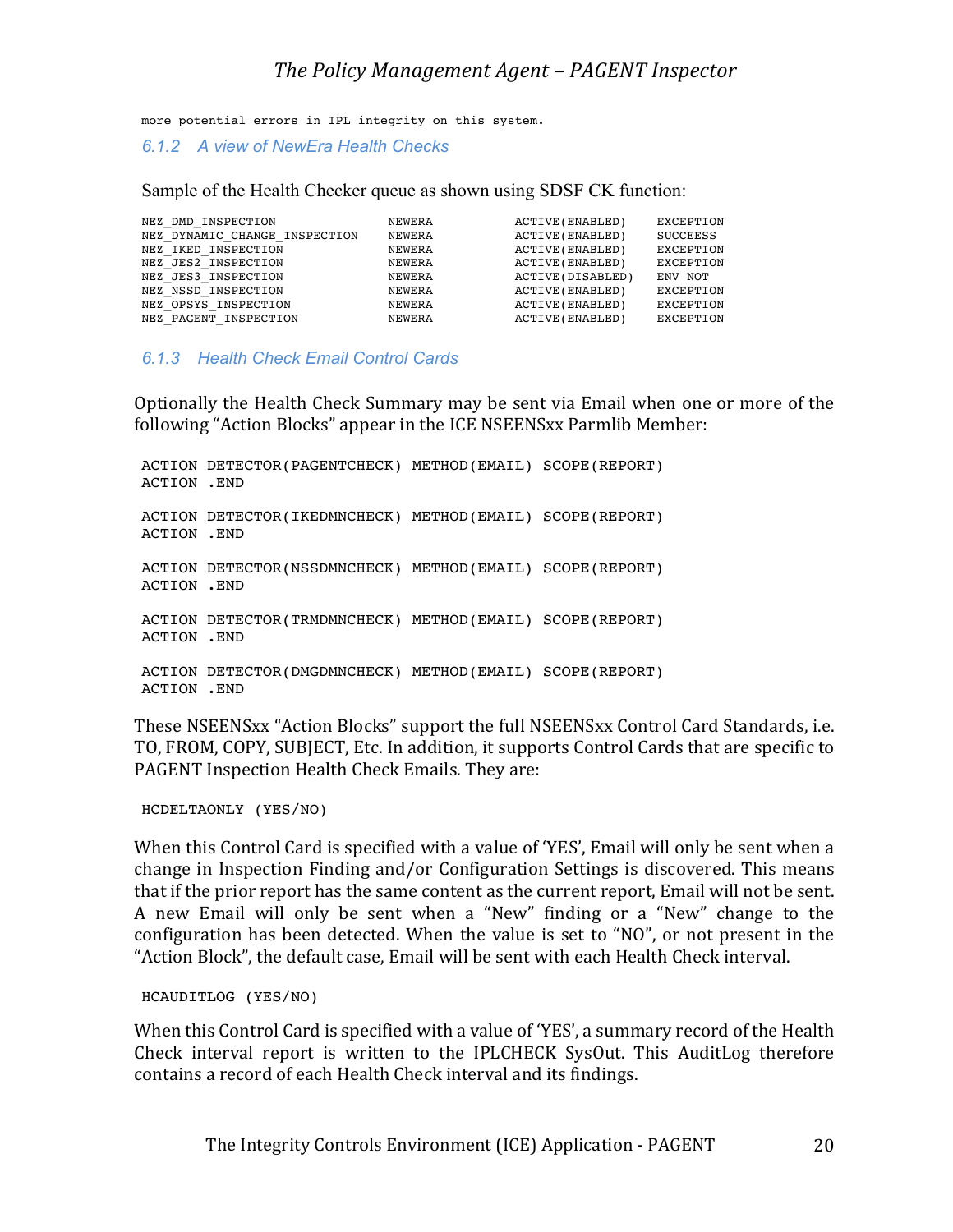#### *6.1.4 Health Check Email Interface*

The "Action Blocks" and Control Cards described above may be (with appropriate permits) added, deleted or modified directly using TSO/ISPF or the same accomplished using a direct programmatic panel interface to NSEENSxx. Both methods may be used without concern for either interfering with the other. The panel interface is shown below:

 NSIMLDX 0501 ICE 16.0 - HealthChecker Notification Via Email /. IKEDMNCHECK IKED HealthChecker Notice Last Run: Tuesday 05D/04M/19Y /. EMAILREPORT Subject: IKED CHECK FINDINGS /. 01-To PRR@NEWERA.COM\_\_\_\_\_\_\_\_\_\_\_\_\_\_\_\_\_\_\_\_\_\_\_\_\_\_\_\_\_\_\_\_\_\_\_\_\_\_\_\_\_\_\_\_\_\_\_\_  $/$ . 02-To PAT@NEWERA.COM  $\cdots$  03-To  $\begin{array}{cccccccccccc}\n \cdot \cdot & 0 & 4 & -\text{To} & & & & \\
 \cdot \cdot & 0 & 5 & -\text{To} & & & & \\
 \end{array}$  $\bullet \bullet$  05-To  $\_\_$  .. 06-To \_\_\_\_\_\_\_\_\_\_\_\_\_\_\_\_\_\_\_\_\_\_\_\_\_\_\_\_\_\_\_\_\_\_\_\_\_\_\_\_\_\_\_\_\_\_\_\_\_\_\_\_\_\_\_\_\_\_\_\_\_\_  $\cdots$  07-To \_  $\cdots$  08-To  $\_\_$  $\cdots 09$ -To  $\cdots$  10-To  $\begin{array}{cl} \ldots & \text{11--To} \ \ldots & \text{12--To} \end{array}$  $\cdots$  12-To  $\_\_$ /. From: SUPPORT@NEWERA.COM .. Email Method Act .. Changes Only No .. Write Audit Log No Option ===>\_\_\_\_\_\_\_\_\_\_\_\_\_\_\_\_\_\_\_\_\_\_\_\_\_\_\_\_\_\_\_\_\_\_\_\_\_\_\_\_\_\_\_\_\_\_\_\_\_\_\_\_\_\_\_\_\_\_\_\_\_\_

To reach the panel, you will need to set up a Component Inspector for the targeted Inspector that you wish to run as a Health Check. Once you reach the target's Inspection Summary panel, enter "HCKR" on the command line and press enter. This displays the Health Checker Notification Via Email setup panel.

If an "Action Block" already exists in NSEENSxx, its values will be displayed. Follow the outline of the panel to add or delete Email Addresses or to Change Settings, PFK1 for Help. If there is no existing "Action Block" follow the outline of the panel. Be certain to activate each entry by placing a check '/' on the insertion point shown before it, PFK1 for Help.

When you exit (PFK3) the panel, it will automatically check for updates/changes. If they are discovered, the settings in NSEENSxx are automatically updated and the ICE Primary Control Task, IFOM, is cycled and activated.

When the NSEENSxx member is updated in this manner, the following notation will appear immediately prior to the updated/new Action Block:

\* ACTION UPDATE BY TCE/NSIMLDX - USER:USER01 DATE:2019/05/01 TIME:10:23:

All prior "\* ACTION UPDATE" notations are automatically removed.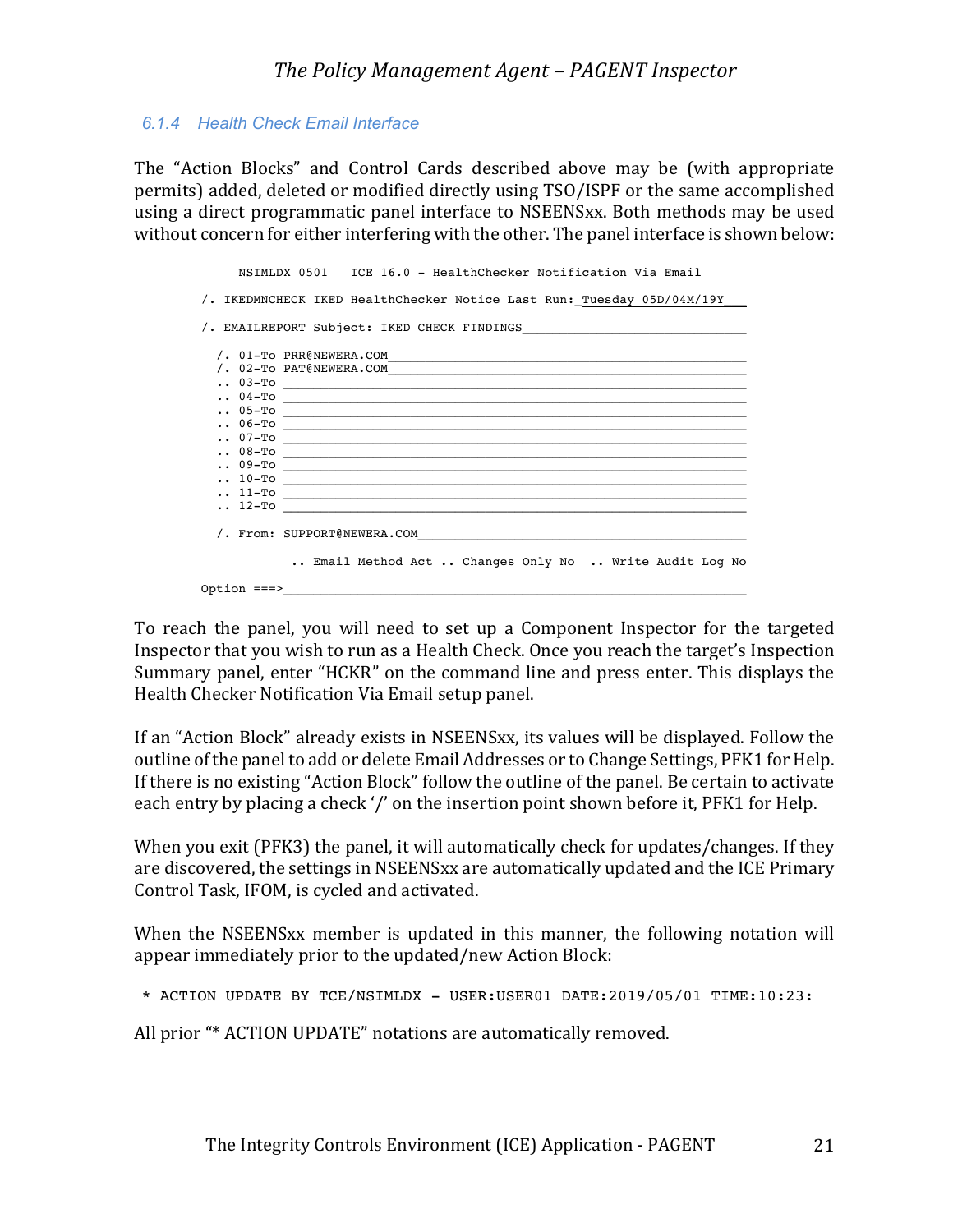The Help Panel that supports the Email Notification functions is shown below:

 ICE 16.0 - HealthChecker Notification Via Email Overview ---------------------------Description----------- When running the selected Inspector as a Health Check you may elect to send Email Notification containing Inspect ion findings and/or configuration changes. These Emails are sent continuously or only when findings/changes are found to have changes from the prior Email Notification. Required Check '/' both the Inspectors Action Block Name & 'EMAIL- REPORT. Failing to do so will turn off the Email Service. Subject - Enter an Email Subject. Enter and Check '/' one or more Email Addresses. Failing to check an Email Address will remove it from the system. Enter and Check '/' the From Email Address. Failing to check the From Address will remove it from the system.<br>Result If you fail to provide the required information you wi If you fail to provide the required information you will be prompted to do so and cycled back to the panel until you do so or uncheck the Inspectors Action Block Name. Method Select 'S' to show the NSEENSxx Email Method Block. Changes Select 'S' to toggle shown value 'Yes/No'. AuditLog Select 'S' to toggle shown value 'Yes/No'. The AuditLog is optionally maintained in IPLCHECK SYSTSPRT. Last Run Cursor under, press enter to show last Summary Report.

If you wish to ABORT your update, type "ABORT" on the panel command line and press enter. This action will return you to the Component Inspector.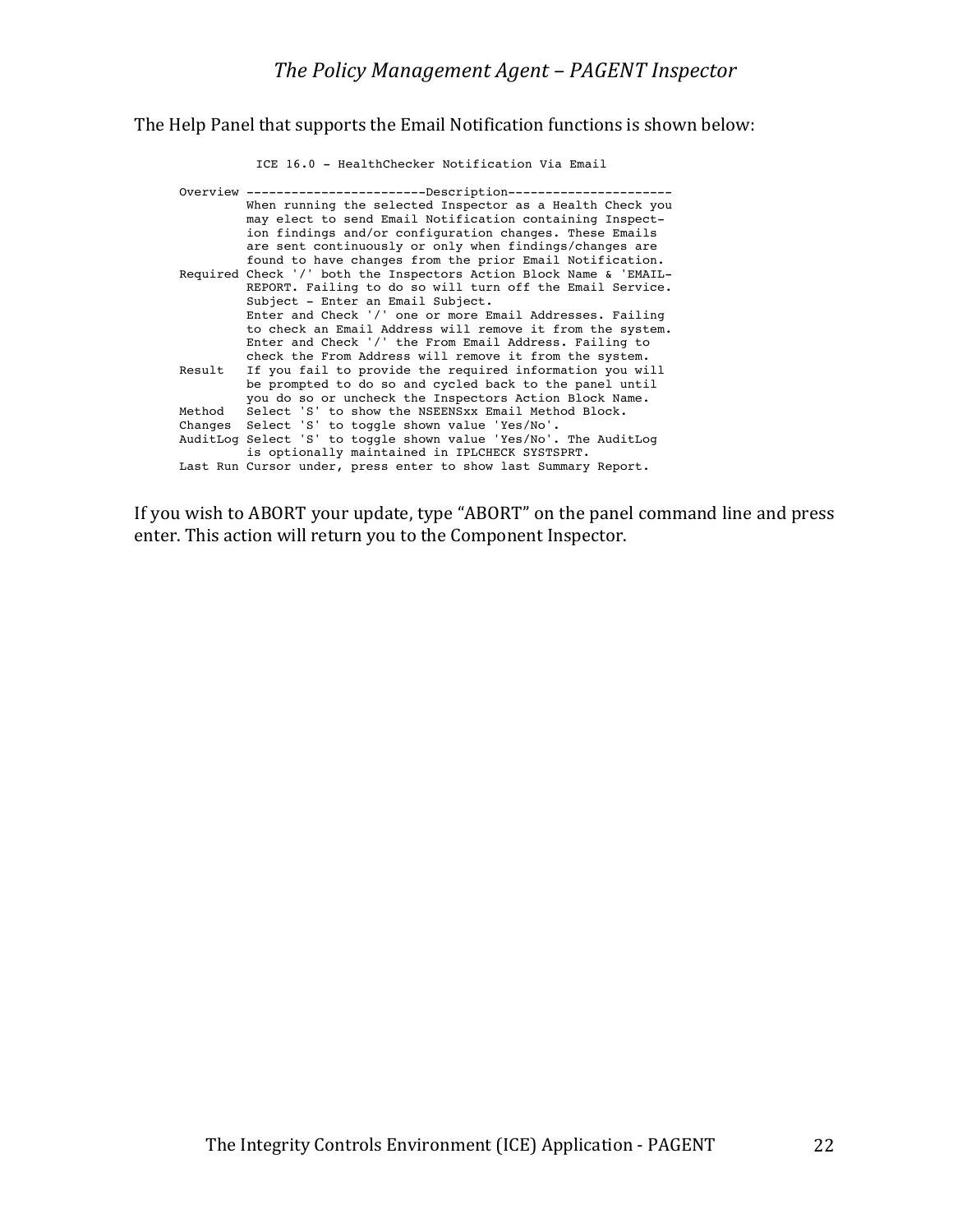# *7 Starting Up of the Inspectors*

The Policy Management Agent (PAGENT), a component of IBM Communication Server (CS) for z/OS TCP/IP, is configured by policy definitions stored in either a Lightweight Directory Access Protocol (LDAP) server or more likely in local configuration flat UNIX files or MVS Datasets. Without regard for their source, these stored policies control network security and traffic prioritization to and from the z/OS environment. Upon initialization, PAGENT reads these configuration files, parses out their policies, and stores them in the TCP/IP stack where they are used for ongoing policy enforcement.

The PAGENT Inspector automatically discovers the JCL that will be used to start the PAGENT task. Parsing it determines the nature of the configuration pointed to by the DD Statements imbedded therein - UNIX File Vs. MVS Dataset and Environmental Source Vs. Configuration Source. It validates each configuration source to identify the starting points for the inspection of TcpImage, AT-TLS, Intrusion Detection, Policy Based Routing, IPSecurity and Quality of Service. Source configurations that cannot be opened or located are reported as inspection "Errors". A sample of both a successful and failed source validation are shown below.

If successful:

PAG1008I LINE 00080 BGINS \* BEGIN POLICYLOAD INSPECTION PAG3108I LINE 00080 DSNAM >..IFO.TEST.PAGEMT PAG3208I LINE 00080 VALID >...SUCCESS - 1066 RECORDS FOUND PAG3008I LINE 00080 ENINS \* END POLICYLOAD INSPECTION If failure: PAG1008I LINE 00085 BGINS \* BEGIN POLICYLOAD INSPECTION PAG3108I LINE 00085 FILES >../u/user1/pagent.remote.ttls PAG3208E LINE 00085 ERROR >...FAILURE - NOT FOUND - RC=4

PAG3008I LINE 00085 ENINS \* END POLICYLOAD INSPECTION

## 7.1 *UNIX Actions Imbedded in the Initialization JCL*

If PAGENT is started with its configuration defined using UNIX Files, the Inspection process will report on two possible imbedded UNIX Commands:

 $(-C/-c)$ , If this command is found, the Inspector will start up using the PAGENT Configuration File as opposed to its Environmental File. If an Environmental File is used, the Inspector will parse it or the source name of the Configuration File.

 $(-I/-I)$ , If this command is found, the Inspector will report it as a Notice that updates to any PAGENT configuration and will immediately be acted on and initialized. If the PAGENT configuration is based on MVS Datasets, such immediate action is not available and, therefore, only becomes effective when the PAGENT main task is restarted. A sample of this reporting is shown below:

PAG9610I <> PAGENT SETTINGS DEFINED IN STARTUP JCL. | PAG9620I (-C/-c) PAGENT INITIALIZED USING A CONFIGURATION FILE. PAG9630N DYNAMIC MONITORING OF UNIX FILE UPDATES IS OFF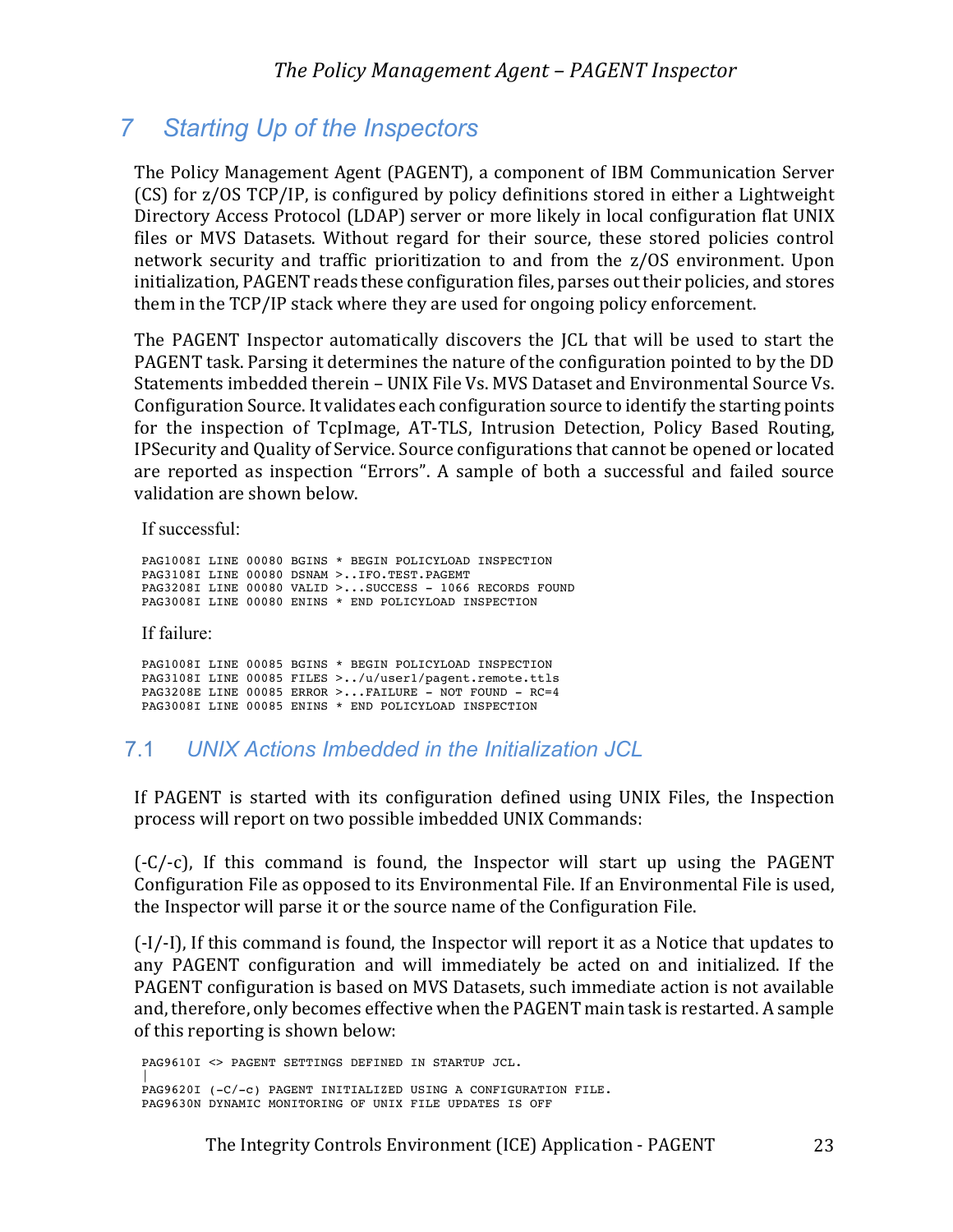## 7.2 *PAGENT Inspection Elements*

Once the PAGENT configuration files/datasets – TcpImage, IPSecurity, AT-TLS, Intrusion Detection, Policy Based Routing - are validated, each is read and processed in that order. Other files referenced in the TcpImage Configuration file  $-$  The TCP/IP Image and the Image Quality of Service  $(QoS) - if found are validated and processed within the TCP/IP$ Image Inspection, Image by Image. The diagram below shows the primary actions taken by the Inspectors as they identify PAGENT and DAEMON configurations for inspection.



Policy Enforcement Points(PEP) - Routers, Firewalls, Hosts - Based on Policies Stating "if then conditional logic".

The Inspection Report is divided into six or eight sections, one each for the five inspectable configuration files and an overall PAGENT Inspection Summary, and if configured, one or more TCP/IP Images and their related QoS configurations.

The Policy Agent Task configuration file/dataset contains base configuration settings as well as points to - TcpImage, IPSecurity, AT-TLS, Intrusion Detection, Policy Based Routing and Quality of Service - configuration files, the major components of these sections.

3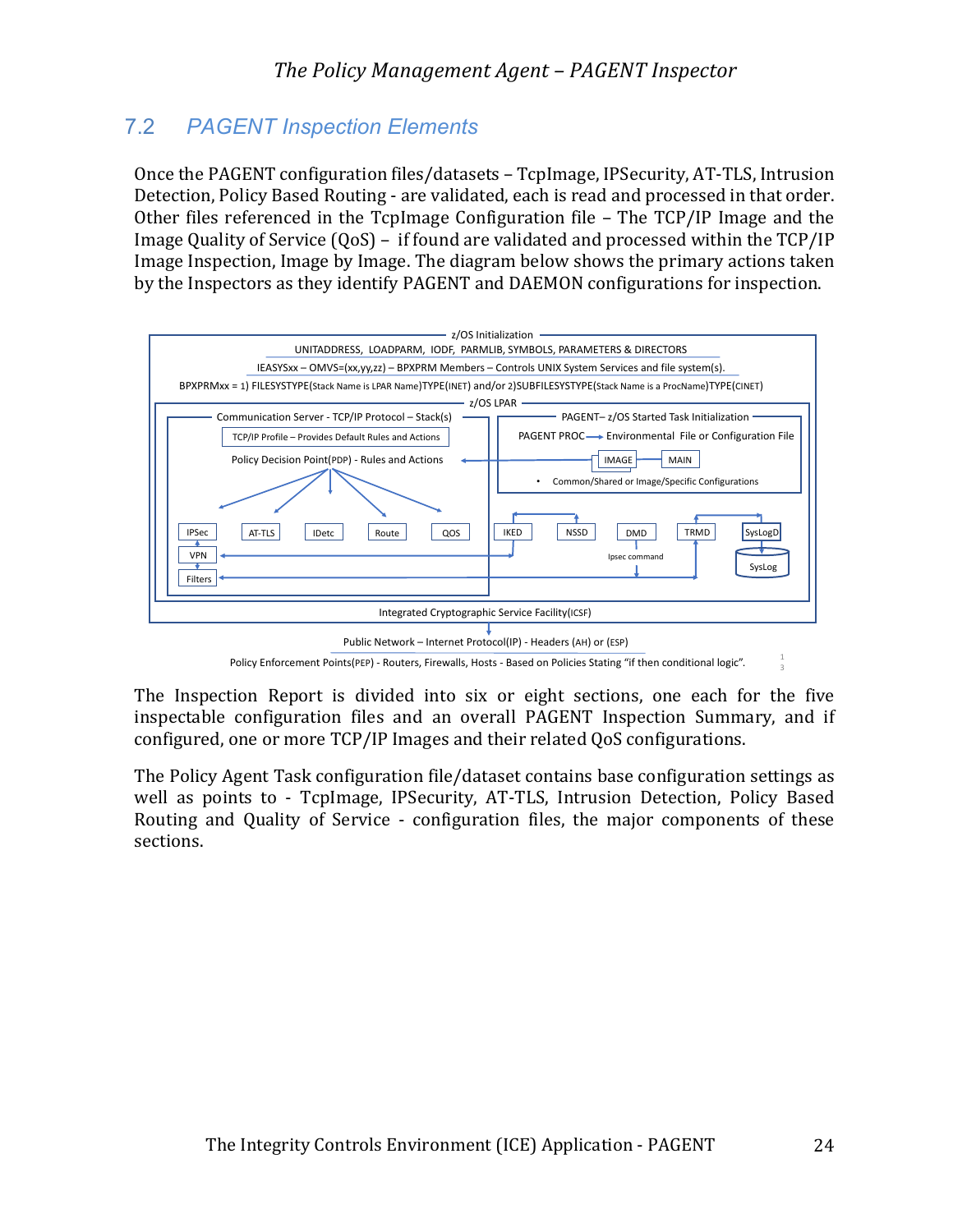#### *7.2.1 The PAGENT Base Configuration*

PAG9850I /\*\*\*\*\*\*\*\*\*\*\*\*\*\*\*\*\*\*\*\*\*\*\*\*\*\*\*\*\*\*\*\*\*\*\*\*\*\*\*\*\*\*\*\*\*\*\*\*\*\*\*\*\*\*\*\*\*\*/ PAG9850I /\* Policy Agent Configuration Inspection is Beginning \*/ PAG9850I /\*\*\*\*\*\*\*\*\*\*\*\*\*\*\*\*\*\*\*\*\*\*\*\*\*\*\*\*\*\*\*\*\*\*\*\*\*\*\*\*\*\*\*\*\*\*\*\*\*\*\*\*\*\*\*\*\*\*/ | PAG1000I PAGENT INSPECTOR STARTED: 15.0 - 05.01.19 - z/OS 2.3 PAG1001I INSPECTION DATE SATURDAY, 4 MAY 2019. PAG1002I INSPECTOR PROCESSING PAGENT FOR z/OS V2R3. PAG1003I INSPECTION RULES SET FOR TARGET z/OS V2R3. | PAG1003I SOURCE TYPE EQUALS CONFIGURATION. PAG1004I SOURCE FILE IS /u/paul/pagent.config. PAG1005I 136 CONFIGURATION RECORDS WERE FOUND. | <> CONFIGURATION SOURCE AND INSPECTION LINES ARE INSERTED BY INSPECTOR HERE <> | PAG4099I PAGENT STATEMENT PARSING COMPLETE. | PAG3006I INSPECTION REPORT SUMMARY: PAG3007I 8 MAIN CONFIGURATION STATEMENTS PROCESSED. | PAG3010I 1 ERRORS. PAG3011I 0 WARNINGS. PAG3012I 0 NOTICES. PAG3013I 151 INFORMATION. PAG3014I 0 UNINSPECTED. |

PAG6099I PAGENT INSPECTOR ENDED.

#### *7.2.2 Individual Images when Multiple are Defined*

IMA9850I /\*\*\*\*\*\*\*\*\*\*\*\*\*\*\*\*\*\*\*\*\*\*\*\*\*\*\*\*\*\*\*\*\*\*\*\*\*\*\*\*\*\*\*\*\*\*\*\*\*\*\*\*\*\*\*\*\*\*/ IMA9850I /\* TCP/IP Image Configuration Inspection is Starting \*/ IMA9850I /\*\*\*\*\*\*\*\*\*\*\*\*\*\*\*\*\*\*\*\*\*\*\*\*\*\*\*\*\*\*\*\*\*\*\*\*\*\*\*\*\*\*\*\*\*\*\*\*\*\*\*\*\*\*\*\*\*\*/  $IMA1000I TCP/IP Image INSPECTOR - 15.0 - 05.01.19 - z/OS 2.4$ IMA1001I INSPECTION DATE SATURDAY, 4 MAY 2019. IMA1002I INSPECTOR PROCESSING PAGENT FOR z/OS V2R3. IMA1003I INSPECTION RULES SET FOR TARGET z/OS V2R3. | IMA1004I TCP/IP IMAGE STACK NAME - TCPIP1 - IS RUNNING. IMA1005I IMAGE CONFIGURATION SOURCE - IMAGE CONFIGURATION: IMA1006I SOURCE FILE IS:<br>IMA1008I UNIX - /u/paul UNIX - /u/paul/samples/pagent\_image\_tcpip1.conf. IMA1007I 115 CONFIGURATION RECORDS WERE FOUND. | <> CONFIGURATION SOURCE AND INSPECTION LINES ARE INSERTED BY INSPECTOR HERE <> | IMA4099I TCPIP1 STATEMENT PARSING COMPLETE. | IMA3006I IMAGE CONFIGURATION SOURCE - INSPECTION SUMMARY: IMA3007I 12 IMAGE CONFIGURATION STATEMENTS PROCESSED. | IMA3010I 4 ERRORS. IMA3011I 0 WARNINGS. IMA3012I 0 NOTICES. IMA3013I 180 INFORMATION. IMA3014I 0 UNINSPECTED. | IMA6099I PAGENT IMAGE INSPECTOR ENDED.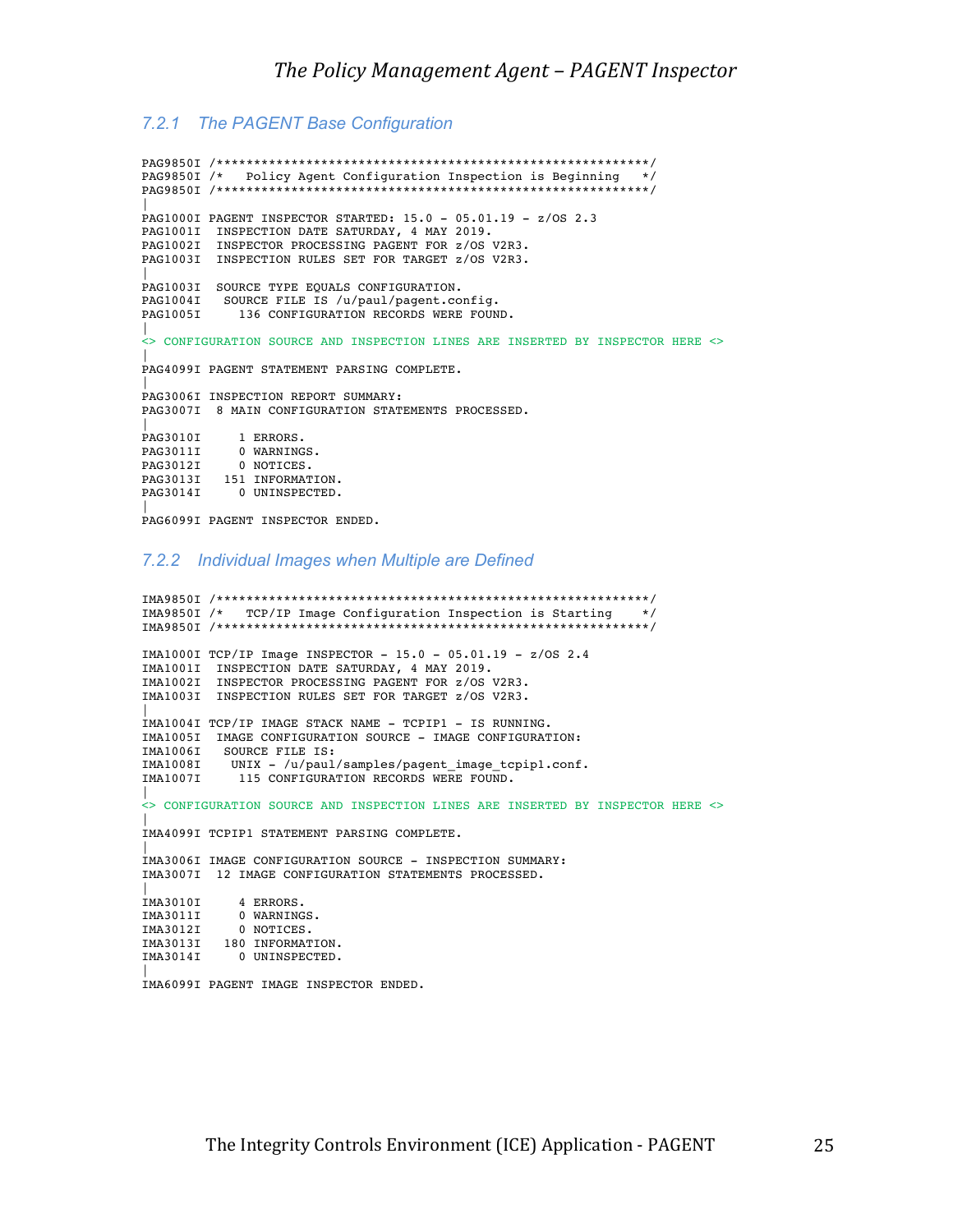#### *7.2.3 Network IPSecurity*

IPS9850I /\*\*\*\*\*\*\*\*\*\*\*\*\*\*\*\*\*\*\*\*\*\*\*\*\*\*\*\*\*\*\*\*\*\*\*\*\*\*\*\*\*\*\*\*\*\*\*\*\*\*\*\*\*\*\*\*\*\*/ IPS9850I /\* Policy Agent IPSEC Configuration Inspection Beginning \*/ IPS9850I /\*\*\*\*\*\*\*\*\*\*\*\*\*\*\*\*\*\*\*\*\*\*\*\*\*\*\*\*\*\*\*\*\*\*\*\*\*\*\*\*\*\*\*\*\*\*\*\*\*\*\*\*\*\*\*\*\*\*/ | IPS1000I IPSEC INSPECTOR STARTED: 15.0 - 05.01.19 - z/OS 2.3 IPS1001I INSPECTION DATE SATURDAY, 4 MAY 2019. IPS1002I INSPECTOR PROCESSING PAGENT FOR z/OS V2R3. IPS1003I INSPECTION RULES SET FOR TARGET z/OS V2R3. | IPS1003I SOURCE TYPE EQUALS CONFIGURATION. IPS1004I SOURCE FILE IS /u/paul/samples/pagent\_CommonIPSec.conf. 1000 CONFIGURATION RECORDS WERE FOUND. | <> CONFIGURATION SOURCE AND INSPECTION LINES ARE INSERTED BY INSPECTOR HERE <> | IPS4099I IPSEC STATEMENT PARSING COMPLETE. | IPS3006I INSPECTION REPORT SUMMARY: IPS3007I 140 IPSEC CONFIGURATION STATEMENTS PROCESSED. | IPS3010I 1 ERRORS. IPS3011I 1 WARNINGS. IPS3012I 0 NOTICES. IPS3013I 1836 INFORMATION. IPS3014I 0 UNINSPECTED. | IPS6099I IPSEC INSPECTOR ENDED.

#### *7.2.4 Application Transparent TLS*

TLS9850I /\*\*\*\*\*\*\*\*\*\*\*\*\*\*\*\*\*\*\*\*\*\*\*\*\*\*\*\*\*\*\*\*\*\*\*\*\*\*\*\*\*\*\*\*\*\*\*\*\*\*\*\*\*\*\*\*\*\*/ TLS9850I /\* Policy Agent AT-TLS Configuration Inspection Beginning \*/ TLS9850I /\*\*\*\*\*\*\*\*\*\*\*\*\*\*\*\*\*\*\*\*\*\*\*\*\*\*\*\*\*\*\*\*\*\*\*\*\*\*\*\*\*\*\*\*\*\*\*\*\*\*\*\*\*\*\*\*\*\*/ | TLS1000I AT-TLS INSPECTOR STARTED: 15.0 - 05.01.19 - z/OS 2.3 TLS1001I INSPECTION DATE SATURDAY, 4 MAY 2019. TLS1002I INSPECTOR PROCESSING PAGENT FOR z/OS V2R3. TLS1003I INSPECTION RULES SET FOR TARGET z/OS V2R3. | TLS1003I SOURCE TYPE EQUALS CONFIGURATION. TLS1004I SOURCE FILE IS /u/paul/samples/pagent\_TTLS.conf. TLS1005I 371 CONFIGURATION RECORDS WERE FOUND. | <> CONFIGURATION SOURCE AND INSPECTION LINES ARE INSERTED BY INSPECTOR HERE <> | TLS4099I AT-TLS STATEMENT PARSING COMPLETE. | TLS3006I INSPECTION REPORT SUMMARY: TLS3007I 40 AT-TLS CONFIGURATION STATEMENTS PROCESSED. | TLS3011I 0 WARNINGS. TLS3012I 0 NOTICES. TLS3013I 492 INFORMATION. TLS3014I 0 UNINSPECTED. | TLS6099I AT-TLS INSPECTOR ENDED.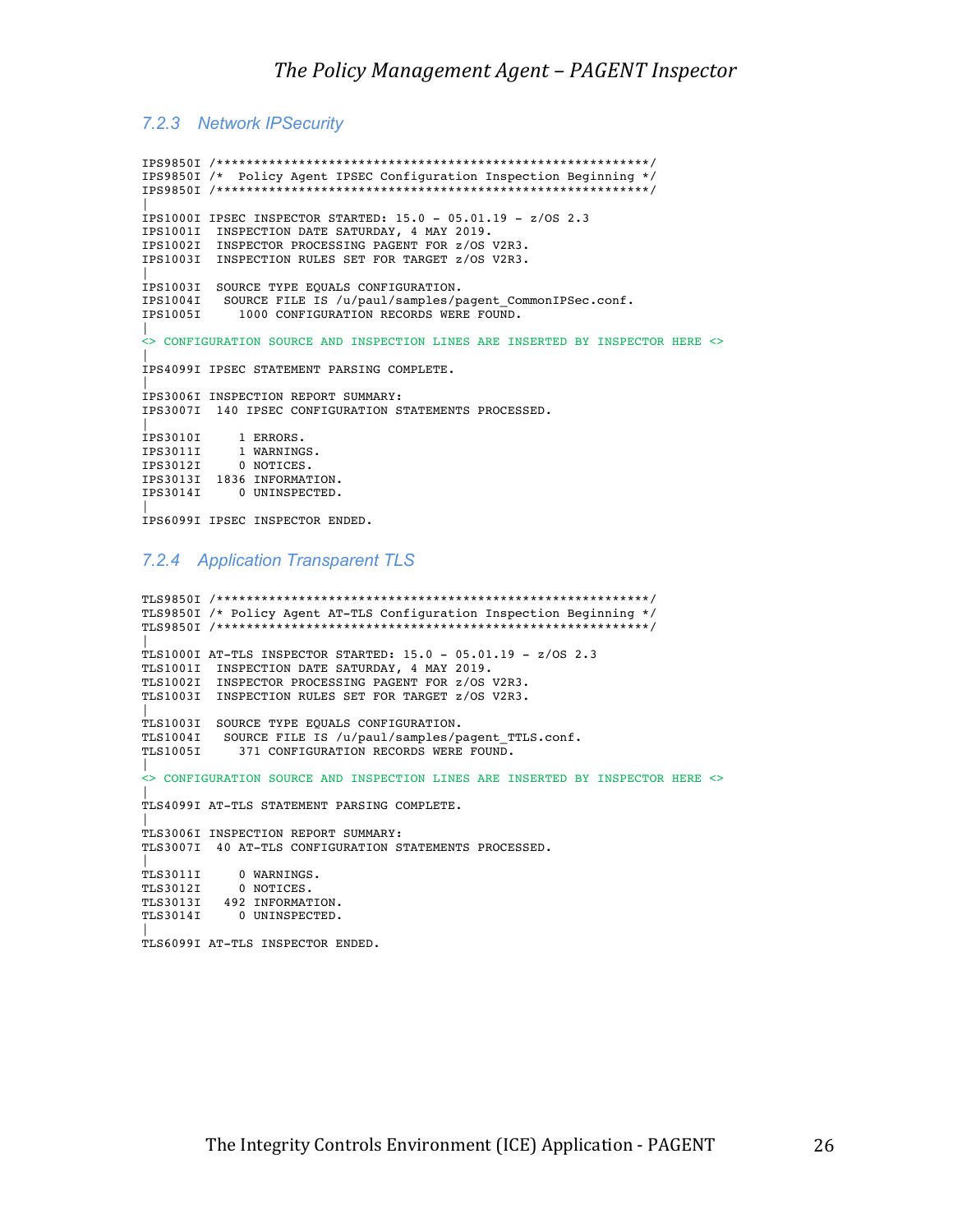#### *7.2.5 Intrusion Detection*

IDS9850I /\*\*\*\*\*\*\*\*\*\*\*\*\*\*\*\*\*\*\*\*\*\*\*\*\*\*\*\*\*\*\*\*\*\*\*\*\*\*\*\*\*\*\*\*\*\*\*\*\*\*\*\*\*\*\*\*\*\*/ IDS9850I /\* Policy Agent IDS Configuration Inspection Beginning \*/ IDS9850I /\*\*\*\*\*\*\*\*\*\*\*\*\*\*\*\*\*\*\*\*\*\*\*\*\*\*\*\*\*\*\*\*\*\*\*\*\*\*\*\*\*\*\*\*\*\*\*\*\*\*\*\*\*\*\*\*\*\*/ | IDS1000I IDS INSPECTOR STARTED: 15.0 - 05.01.19 - z/OS 2.3 IDS1001I INSPECTION DATE SATURDAY, 4 MAY 2019. IDS1002I INSPECTOR PROCESSING PAGENT FOR z/OS V2R3. IDS1003I INSPECTION RULES SET FOR TARGET z/OS V2R3. | IDS1003I SOURCE TYPE EQUALS CONFIGURATION. IDS1004I SOURCE FILE IS /u/paul/samples/pagent\_IDS.conf. IDS1005I 528 CONFIGURATION RECORDS WERE FOUND. | <> CONFIGURATION SOURCE AND INSPECTION LINES ARE INSERTED BY INSPECTOR HERE <> | IDS4099I INTDETC STATEMENT PARSING COMPLETE. | IDS3006I INSPECTION REPORT SUMMARY: IDS3007I 66 INTRUSION DETECTION STATEMENTS PROCESSED. | IDS3010I 0 ERRORS. IDS3011I 1 WARNINGS. IDS3012I 0 NOTICES. IDS3013I 825 INFORMATION. IDS3014I 0 UNINSPECTED. | IDS6099I INTDETC INSPECTOR ENDED.

#### *7.2.6 Policy Based Routing*

```
PBR9800I /**********************************************************/
PBR9800I /* Prevailing, Active & Resolved ROUTING Configuration */
PBR9800I /**********************************************************/
|
PBR9811N ------DISPLAY OF ROUTING CONFIGURATION RECORDS IS OFF------
|
PBR9850I /**********************************************************/
PBR9850I /* Policy Based Routing Configuration Inspection Beginning*/
PBR9850I /**********************************************************/
|
PBR1000I ROUTEING INSPECTOR STARTED: 15.0 - 05.01.19 - z/OS 2.3 
PBR1001I INSPECTION DATE SATURDAY, 4 MAY 2019.
PBR1002I INSPECTOR PROCESSING PAGENT FOR z/OS V2R3.
PBR1003I INSPECTION RULES SET FOR TARGET z/OS V2R3.
|
PBR1003I SOURCE TYPE EQUALS CONFIGURATION.
PBR1004I SOURCE FILE IS /u/paul/samples/pagent_Routing.conf.<br>PBR1005I 118 CONFIGURATION RECORDS WERE FOUND.
             118 CONFIGURATION RECORDS WERE FOUND.
|
<> CONFIGURATION SOURCE AND INSPECTION LINES ARE INSERTED BY INSPECTOR HERE <>
|
PBR4099I ROUTING STATEMENT PARSING COMPLETE.
PBR3007I 18 POLICY BASED ROUTING STATEMENTS PROCESSED.
|
PBR3010I 0 ERRORS.
PBR3011I 0 WARNINGS.
PBR3012I 0 NOTICES.
PBR3013I 210 INFORMATION.
PBR3014I 0 UNINSPECTED.
|
PBR6099I ROUTING INSPECTOR ENDED.
```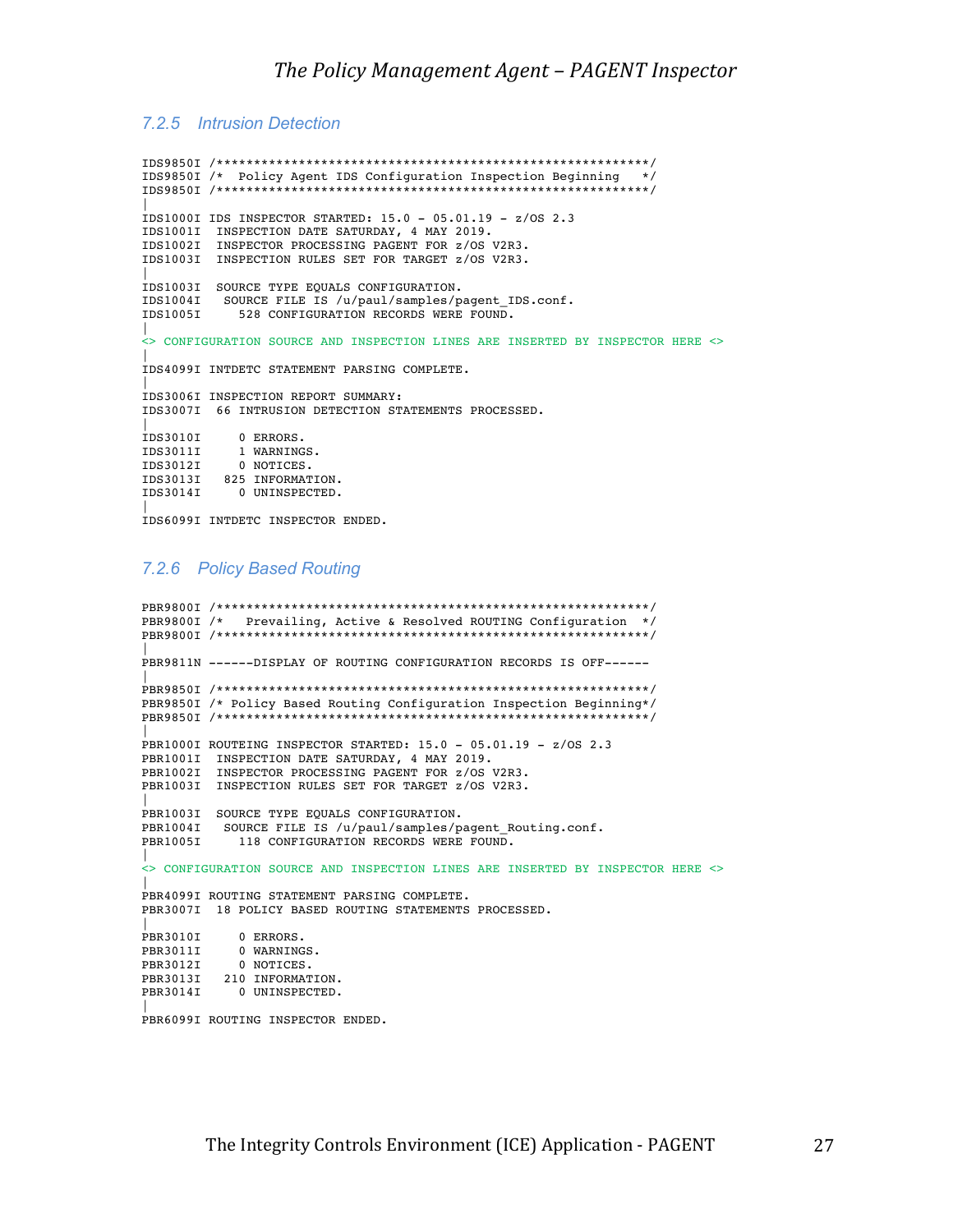QOS9850I /\*\*\*\*\*\*\*\*\*\*\*\*\*\*\*\*\*\*\*\*\*\*\*\*\*\*\*\*\*\*\*\*\*\*\*\*\*\*\*\*\*\*\*\*\*\*\*\*\*\*\*\*\*\*\*\*\*\*/ QOS9850I /\* Quality of Service Configuration Inspection Beginning \*/ QOS9850I /\*\*\*\*\*\*\*\*\*\*\*\*\*\*\*\*\*\*\*\*\*\*\*\*\*\*\*\*\*\*\*\*\*\*\*\*\*\*\*\*\*\*\*\*\*\*\*\*\*\*\*\*\*\*\*\*\*\*/ | QOS1000I QUALITY OF SERVICE INSPECTOR - 15.0 - 05.01.19 - z/OS 2.3 QOS1001I INSPECTION DATE SATURDAY, 4 MAY 2019. QOS1002I INSPECTOR PROCESSING PAGENT FOR z/OS V2R3. QOS1003I INSPECTION RULES SET FOR TARGET z/OS V2R3. | QOS1004I SOURCE TYPE EQUALS CONFIGURATION. QOS1005I SOURCE FILE IS /u/paul/samples/pagent\_qos\_tcpip1.config. QOS1006I 72 CONFIGURATION RECORDS WERE FOUND. | <> CONFIGURATION SOURCE AND INSPECTION LINES ARE INSERTED BY INSPECTOR HERE <> | QOS4099I TCPIP1 QoS STATEMENT PARSING COMPLETE. | QOS3006I INSPECTION REPORT SUMMARY: QOS3007I 4 QUALITY OF SERVICE STATEMENTS PROCESSED. | QOS3010I 0 ERRORS. QOS3011I 1 WARNINGS. QOS3012I 1 NOTICES. QOS3013I 141 INFORMATION. QOS3014I 0 UNINSPECTED. | QOS6099I QoS INSPECTOR ENDED.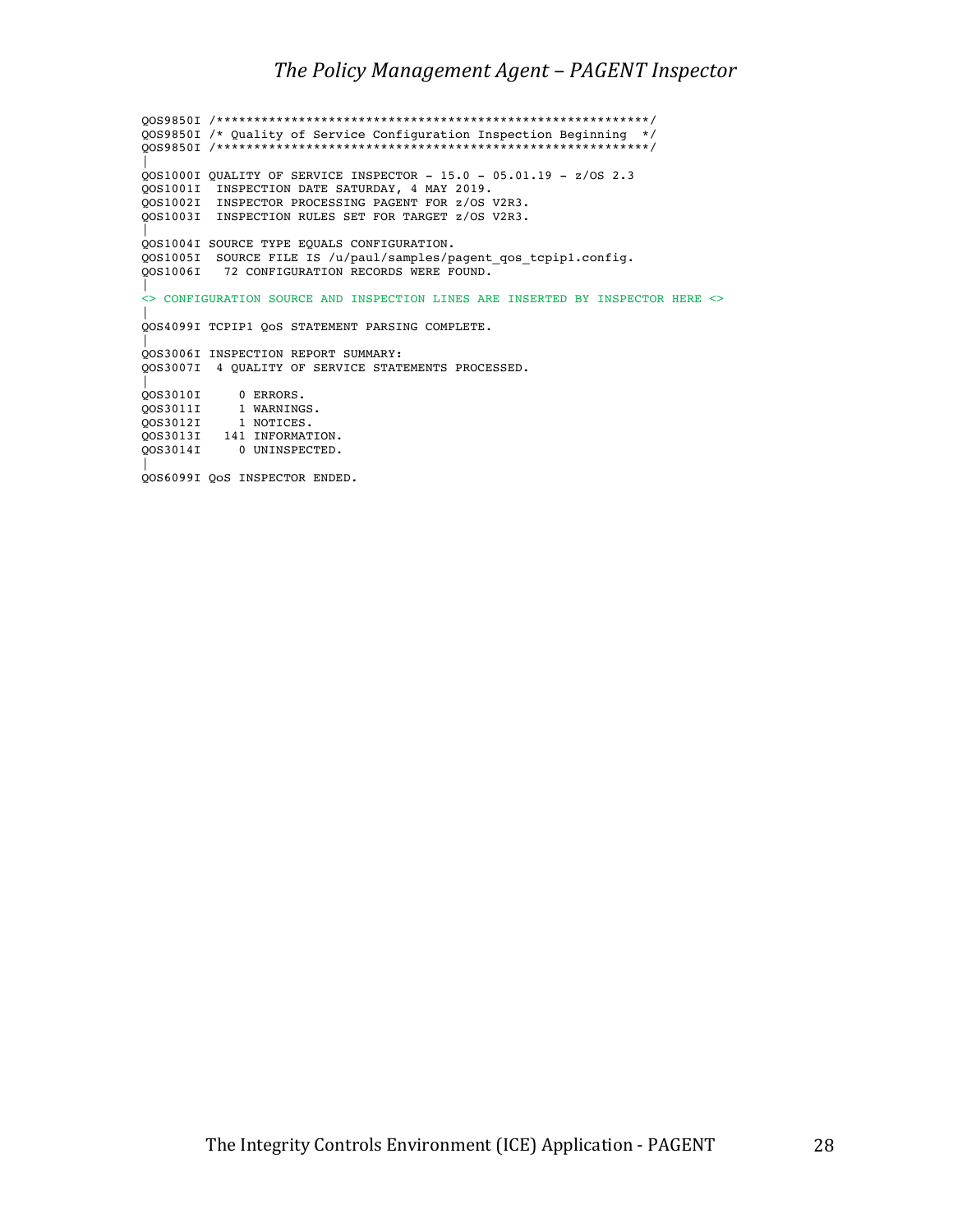## 7.3 *PAGENT Inspection Summary – Single TCP/IP Stack*

At the conclusion of the inspection, a summary of the five configurations - Policy Agent Task, IPSecurity, AT-TLS, Intrusion Detection, Policy Based Routing - is presented, as shown below:

| ALL2000I |                                                                      |     | OVERALL SUMMARY OF FINDINGS |                |                |              |              |              |      |                 |
|----------|----------------------------------------------------------------------|-----|-----------------------------|----------------|----------------|--------------|--------------|--------------|------|-----------------|
|          | -----Inspections----- --Count-- ---------------Results-------------- |     |                             |                |                |              |              |              |      |                 |
|          | ALL2010I --------Names-------- Stmt-Refs Err War Not                 |     |                             |                |                |              |              | Inf Unk      | Ttls | C <sub>nq</sub> |
|          | ALL2020I Policy Agent Task 12                                        |     | $\overline{0}$              | $\overline{1}$ | 3              | $\mathbf{0}$ | 137          | $\Omega$     | 141  | $\Omega$        |
|          | ALL2030I Network IPSecurity                                          | 140 |                             | 56 1 1         |                |              | 0 1850       | $\Omega$     | 1852 | $\mathbf 0$     |
|          | ALL2040I App Transparent TLS 41                                      |     |                             | 48 0           | $\overline{0}$ |              | 0 613        | $\Omega$     | 613  | 0               |
|          | ALL2050I Intrusion Detection 76                                      |     |                             | 68 2           |                | $2^{\circ}$  | 0 854        | $\mathbf{0}$ | 858  | $\mathbf 0$     |
|          | ALL2060I Policy Based Routing 18                                     |     | 14                          | $\mathbf 0$    | $\Omega$       |              | $0\quad 212$ | $\Omega$     | 212  | $\Omega$        |
|          |                                                                      |     |                             |                |                |              |              |              |      |                 |
|          | ALL2080E --------Total-------- 287 186                               |     |                             | 4              | 6              |              | 0, 3666      | $\Omega$     | 3676 | $\Omega$        |
| ALL0000I | FULL FINDING: IFO. TEST. \$PGN. RPTS. \$ADCD23C(\$9050411)           |     |                             |                |                |              |              |              |      |                 |
|          | IFO0746I PAGENT PROCESS COMPLETED WITH ERRORS.                       |     |                             |                |                |              |              |              |      |                 |
|          | IFO0783I PAGENT PROCESSING ENDED.                                    |     |                             |                |                |              |              |              |      |                 |
|          | IFO1002I END OF REPORT.                                              |     |                             |                |                |              |              |              |      |                 |

Within the summary, the fully qualified name of the Inspection Report Dataset and Member are shown. The dynamic member name is assigned using the format  $$YMMDDHH, where Y = the last digit of the current year, MM = digits representing the$ current month,  $DD =$  digits representing the current day of the current month, and  $HH =$ digits representing the current hour of the current day.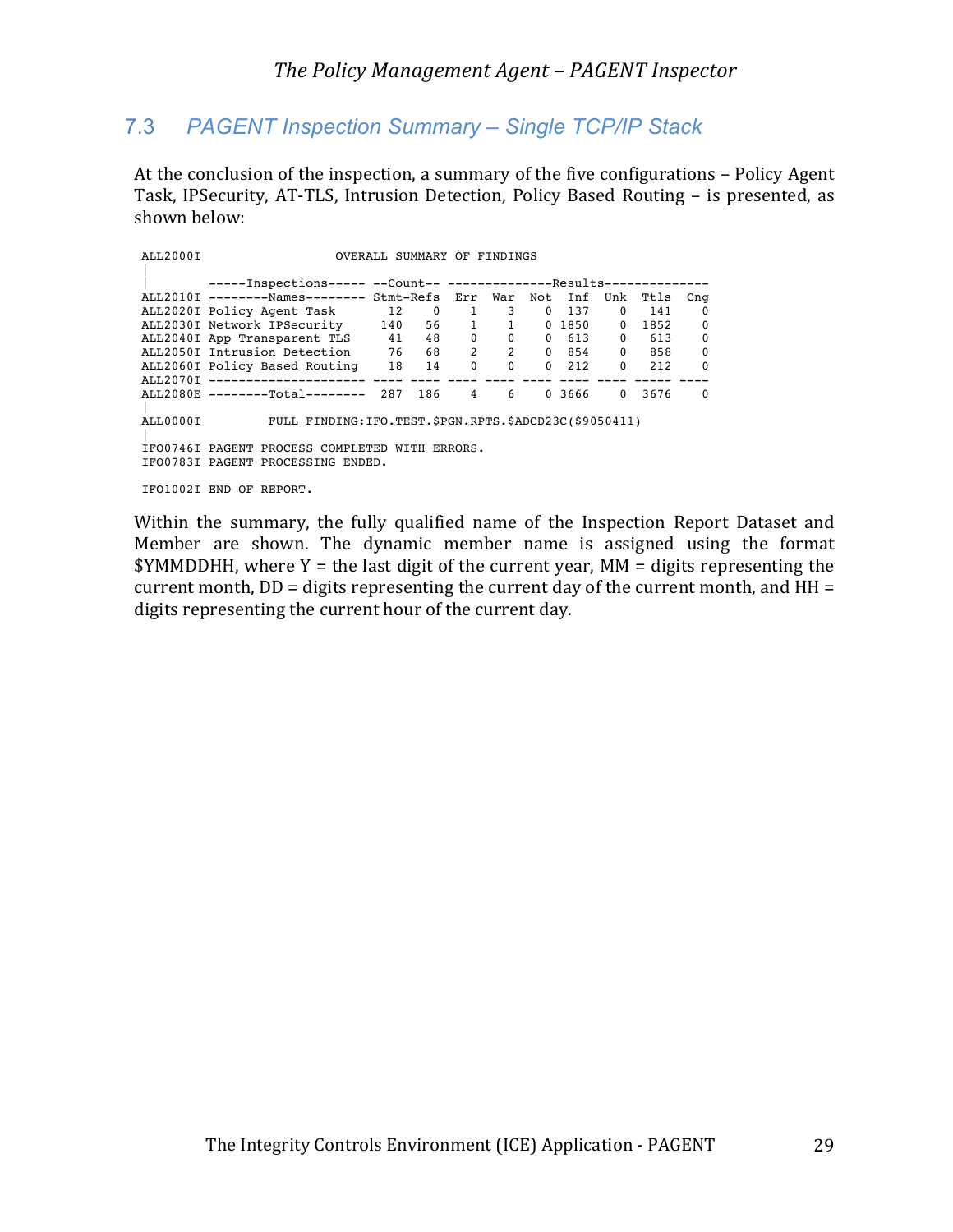## 7.4 *PAGENT Inspection Summary – Multi-TCP/IP Stacks*

ALL2000I TCP/IP IMAGE TCPIP1 OVERALL SUMMARY OF FINDINGS

| -----Inspections----- --Count-- ---------------Results------------  |     |     |                                   |                   |                               |        |                   |            |                 |
|---------------------------------------------------------------------|-----|-----|-----------------------------------|-------------------|-------------------------------|--------|-------------------|------------|-----------------|
| ALL2010I --------Names-------- Stmt-Refs Err War                    |     |     |                                   |                   | Not                           | Inf    | Unk               | Ttls       | C <sub>nq</sub> |
| ALL2020I Policy Agent Task 14                                       |     |     | $0 \qquad \qquad$<br>$\mathbf{1}$ |                   | $5^{\circ}$<br>$\Omega$       | 160    | $0 \qquad \qquad$ | 166        | $\mathbf{1}$    |
| ALL2030I TCP/IP Image Task 13                                       |     |     | $0\quad 4$                        | $\mathbf 0$       | $\mathbf{0}$                  | 186    |                   | $0 \t 190$ | $\mathbf 0$     |
| ALL2040I Network IPSecurity                                         | 141 |     | $\mathbf{1}$<br>59                |                   | $2^{\sim}$                    | 0 1859 | $\mathbf{0}$      | 1862       | $\mathbf 0$     |
| ALL2050I App Transparent TLS                                        | 40  | 48  |                                   | $0 \qquad \qquad$ | $0 \qquad \qquad$<br>$\Omega$ | 604    |                   | 0 604      | $\Omega$        |
| ALL2060I Intrusion Detection 76                                     |     | 68  | 2                                 |                   | $2^{\circ}$<br>$\Omega$       |        |                   | 854 0 858  | $\mathbf{0}$    |
| ALL2070I Policy Based Routing 17 12                                 |     |     | $\Omega$                          |                   | $\Omega$<br>$\Omega$          | 201    |                   | $0\ 201$   | $\Omega$        |
| ALL2080I Quality of Service 4 2                                     |     |     | $\Omega$                          |                   | $1 \quad \blacksquare$        | 1 141  |                   | $0 \t 143$ | $\Omega$        |
|                                                                     |     |     |                                   |                   |                               |        |                   | ----       |                 |
| ALL2100E --------Total-------- 305                                  |     | 189 | 8                                 | 10                |                               | 1 4005 | $\Omega$          | 4024       | $\mathbf{1}$    |
|                                                                     |     |     |                                   |                   |                               |        |                   |            |                 |
| ALL0000I FULL FINDING: IFO.TEST. \$PGN.RPTS. \$TCPIP1(\$9050411)    |     |     |                                   |                   |                               |        |                   |            |                 |
| ALL0000I CHNG DETAILS: IFO. TEST. \$PGN. CNGS. \$TCPIP1 (\$CHANGES) |     |     |                                   |                   |                               |        |                   |            |                 |
|                                                                     |     |     |                                   |                   |                               |        |                   |            |                 |
| ALL9999I TCP/IP IMAGE CONFIGURATION INSPECTIONS HAVE ENDED.         |     |     |                                   |                   |                               |        |                   |            |                 |
|                                                                     |     |     |                                   |                   |                               |        |                   |            |                 |
| IFO0746I PAGENT PROCESS COMPLETED WITH ERRORS.                      |     |     |                                   |                   |                               |        |                   |            |                 |
|                                                                     |     |     |                                   |                   |                               |        |                   |            |                 |
|                                                                     |     |     |                                   |                   |                               |        |                   |            |                 |
| ALL2000I TCP/IP IMAGE TCPIP2 OVERALL SUMMARY OF FINDINGS            |     |     |                                   |                   |                               |        |                   |            |                 |
|                                                                     |     |     |                                   |                   |                               |        |                   |            |                 |
| -----Inspections----- --Count-- ---------------Results------------  |     |     |                                   |                   |                               |        |                   |            |                 |
| ALL2010I --------Names-------- Stmt-Refs Err War Not                |     |     |                                   |                   |                               | Inf    | Unk               | Ttls       | Cnq             |
| ALL2020I Policy Agent Task 14                                       |     |     | $0 \t 1$                          |                   | $5^{\circ}$<br>$\Omega$       | 160    | $\mathbf{0}$      | 166        | $\Omega$        |
| ALL2030I TCP/IP Image Task 10 0 1 0 0 51 0                          |     |     |                                   |                   |                               |        |                   | 52         | $\Omega$        |
| ALL2040I Network IPSecurity 141                                     |     |     | 59                                | $1 \quad \Box$    | $2^{\sim}$                    | 0 1859 | $\Omega$          | 1862       | $\mathbf 0$     |

ALL2050I App Transparent TLS 40 48 0 0 0 604 0 604 2 ALL2060I Intrusion Detection 76 68 2 2 0 854 0 858 0 ALL2070I Policy Based Routing 17 12 0 0 0 201 0 201 0

ALL2090I --------------------- ---- ---- ---- ---- ---- ---- ---- ----- ---- ALL2100E --------Total-------- 302 187 6 9 0 3751 0 3766 2

CHNG DETAILS: IFO.TEST. \$PGN.CNGS. \$TCPIP2(\$CHANGES)

ALL0000I FULL FINDING:IFO.TEST.\$PGN.RPTS.\$TCPIP2(\$9050411)<br>ALL0000I CHNG DETAILS:IFO.TEST.\$PGN.CNGS.\$TCPIP2(\$CHANGES)

ALL9999I TCP/IP IMAGE CONFIGURATION INSPECTIONS HAVE ENDED.

IFO0746I PAGENT PROCESS COMPLETED WITH ERRORS.

ALL2080I Quality of Service

|

|

|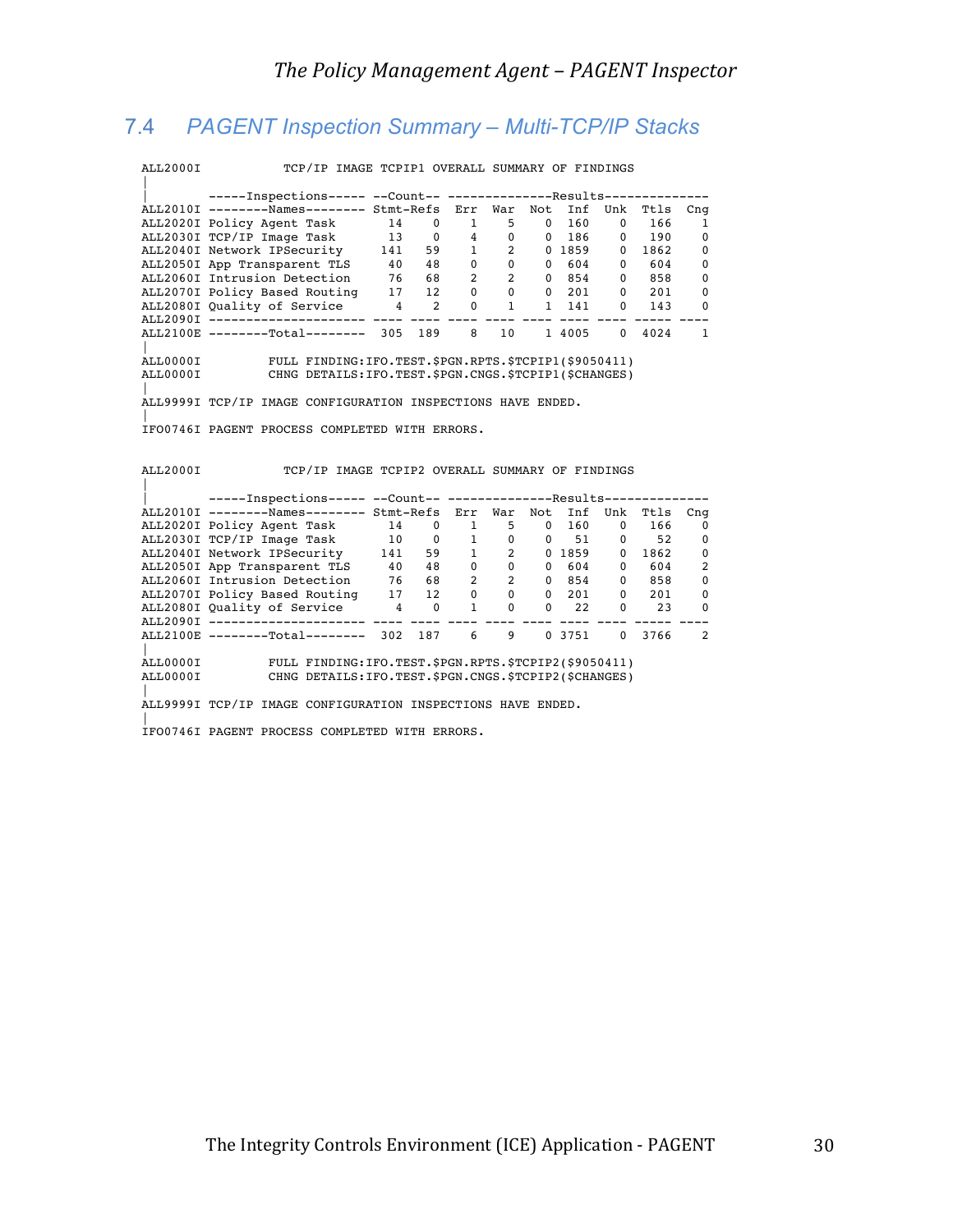# *8 The Scope of Inspection*

PAGENT and its DAEMONs may be configured in a number of unique ways. In certain z/OS TCP/IP installations, there may be only one TCP/IP Image, as illustrated in the diagram below, by "PAGENT01" supporting Image ADCD23C, while in others there may be multiple Stacks within the same LPAR or in remote host as illustrated by "PAGENT02" supporting Images TCPIP1 and TCPIP2. Each illustration, including the "DAEMONS", shows all possible configuration elements. Not all are needed and not all will likely be configured in support of your specific Network Security needs.

Further, in certain cases PAGENT may be configured as a "Server" supporting remote PAGENT "Clients". Whatever the configuration, the PAGENT Inspector will support them.



*PAGENT Inspector Demo Configuration – Image FOCUS Component Inspection*

## 8.1 *Processing Options*

PAGENT Inspection is an integral part of the overall, optional, inspection of TCP/IP for  $z/OS$  – Profile, Resolver, Data, FTP, Telnet – within the ICE application Image FOCUS. By default, PAGENT Inspection is 'ON'. Alternatively, along with its various options, it can be turned 'OFF' by entering the following KEYWORD Values as comments in the PAGENT Configuration File/Dataset:

To control PAGENT Inspection:

# \*NEWERA\*PAGENT INSPECT=ON # ON|OFF - DEFAULT OFF - PAGENT INSPECTION

To control PAGENT Inspection Options: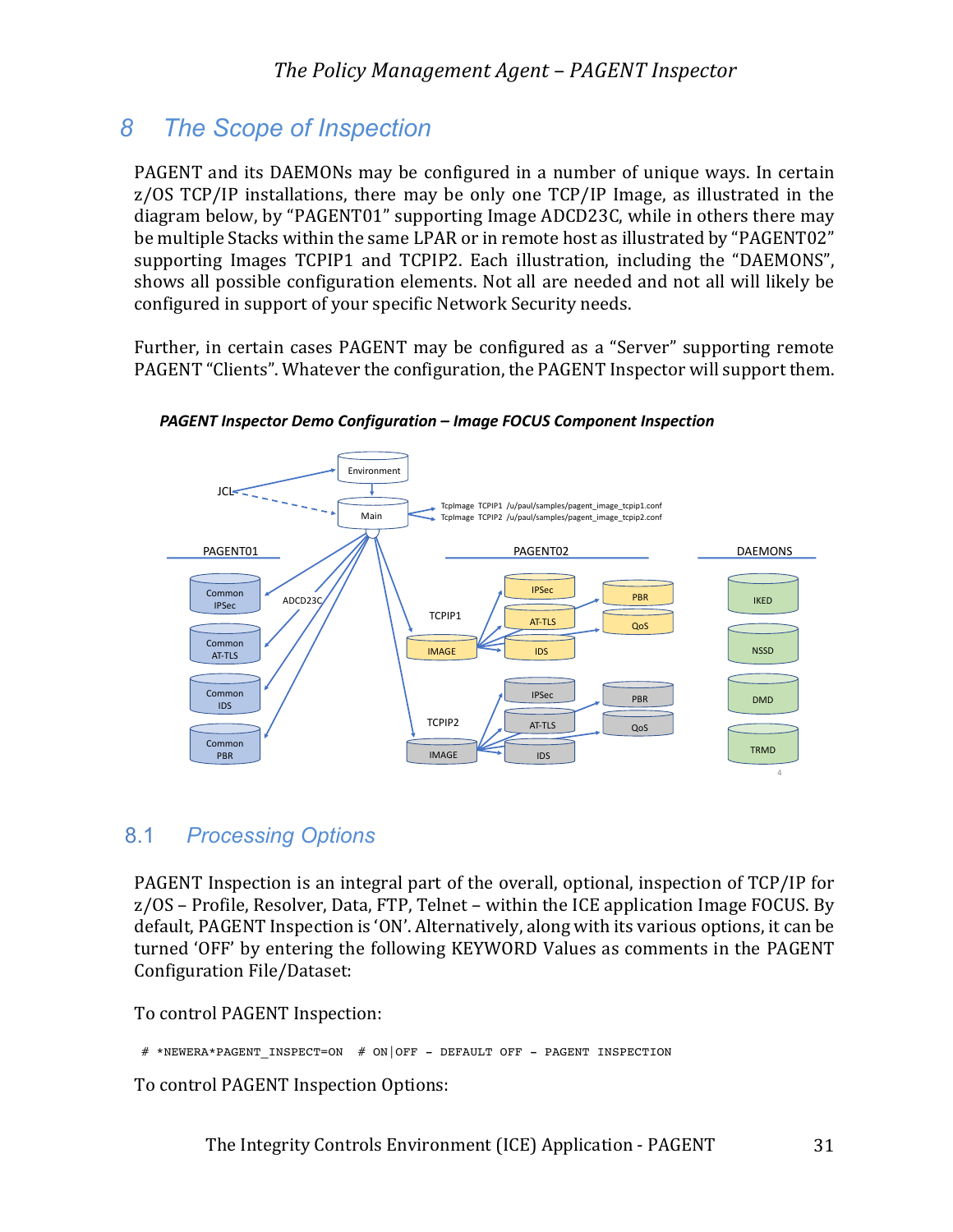# \*NEWERA\*CHKREF\_PROCESS=ON # ON|OFF - DEFAULT ON - VALIDATE REFERENCE # \*NEWERA\*SOURCE\_DISPLAY=ON # ON|OFF - DEFAULT ON - SHOW SOURCE IN REPORT # \*NEWERA\*RESULT DISPLAY=ON # ON|OFF - DEFAULT ON - SHOW DETAIL IN REPORT # \*NEWERA\*HLTCHK\_PROCESS=ON # ON OFF - DEFAULT OFF- ENABLE AS HEALTH CHECK  $#$  \*NEWERA\*NOTICE\_PROCESS=ON  $#$  ON|OFF - DEFAULT OFF- ENABLE EMAIL NOTICES # \*NEWERA\*BASELN PROCESS=ON # ON OFF, FIXED MOVING - DEFAULT OFF/FIXED, MOVING

Whether they appear as comments in the configuration or not, the settings of these options are reported early on in the PAGENT Inspection Report, as follows:

```
 PAG9760I PAGENT INSPECTION APPLICATION CONFIGURATION SETTINGS.
 PAG9761I *NEWERA*PAGENT_INSPECT=ON.
 PAG9761I *NEWERA*CHKREF_PROCESS=ON.
 PAG9761I *NEWERA*SOURCE_DISPLAY=ON.
    PAG9762I *NEWERA*RESULT_DISPLAY=ON.
 PAG9762I *NEWERA*NOTICE_PROCESS=ON.
 PAG9763I *NEWERA*HTLCHK_PROCESS=ON.
   PAG9764I *NEWERA*BASELN PROCESS=ON, MOVING.
```
Each of these options is explained in the text that follows:

## 8.2 *RACF, its Database and SERVAUTH Class Standing*

The  $TCP/IP$  Image is a vital  $z/OS$  resource defining and enforcing the controls and policies that are used to protect the host, transactions and their endpoints. The good standing of RACF, its Database and the SERVAUTH Class are critical to the overall inspection results presented by the PAGENT and DAEMON Inspectors. In this evaluation the Inspectors do the following:

First, the External Security Manager (ESM) must be RACF. If it is not, this inspection step is skipped.

Second, if the ESM is RACF, a check is made of its Database to determine if a profile exists to protect it and if it does, what is the UACC. If no profile exists, or if the UACC is not set to "NONE", a warning is issued.

Third, the ZEB.INITSTACK and ZEB.PAGENT are examined to determine if they have existing SERVAUTH profiles, if each of the profiles is enforced in the appropriate Class assignment and finally the standing of each profiles assigned UACC. If no profile exists, if an existing profile in not assigned to the following classes - Audit, Active, RacList, Generic – or if the profile's UACC is not equal to "NONE", a warning is issued.

Example of the The RACF, SERVAUTH Inspection:

```
 PAG9640I MAIN CONFIGURATION SOURCE - EXTERNAL SECURITY:
 PAG9641I EXTERNAL SECURITY MANAGER IS IBM/RACF - RELEASE:7791.
PAG9642I ACTIVE RACF DATABASE: SYS1. RACFDS
 PAG9643W RESOURCE PROFILE:RACF DATASET HAS NO PROFILE.
 PAG9644I PROFILE UACC:RACF PROFILE HAS NO UACC.
\perp
```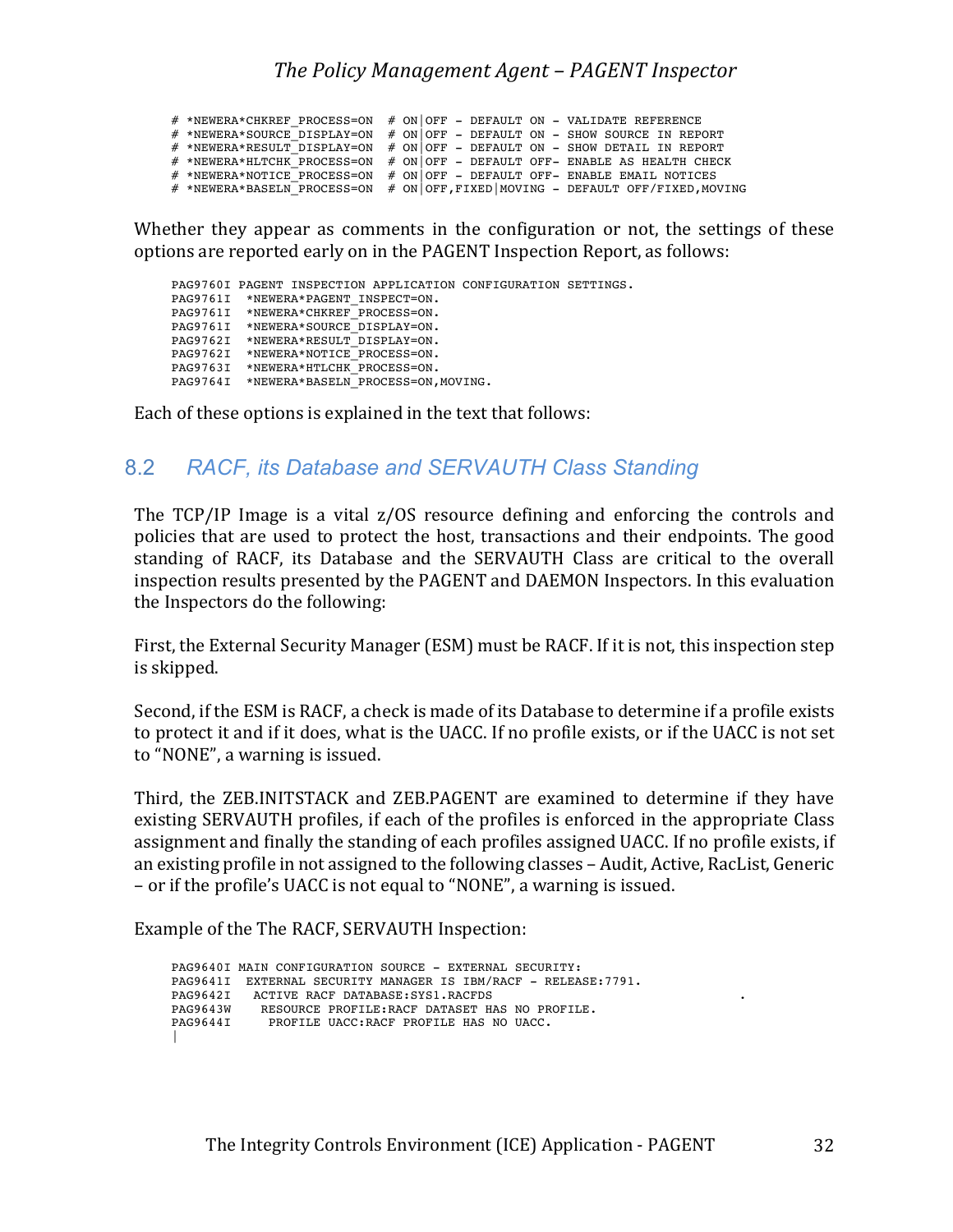PAG9650I /\*\*\*\*\*\*\*\*\*\*\*\*\*\*\*\*\*\*\*\*\*\*\*\*\*\*\*\*\*\*\*\*\*\*\*\*\*\*\*\*\*\*\*\*\*\*\*\*\*\*\*\*\*\*\*\*\*\*/ PAG9650I /\* The SERVAUTH Class is use to protect TCP/IP features, \*/ PAG9650I /\* functions and products. Failure to activate this RACF \*/ PAG9650I /\* class will result in unprotected resources. This may \*/ PAG9650I /\* threaten the integrity of the operating system & data. \*/ PAG9650I /\*\*\*\*\*\*\*\*\*\*\*\*\*\*\*\*\*\*\*\*\*\*\*\*\*\*\*\*\*\*\*\*\*\*\*\*\*\*\*\*\*\*\*\*\*\*\*\*\*\*\*\*\*\*\*\*\*\*/ | PAG9660I +----------+-----------+-----------+-----------+-----------+ PAG9660I | Class | Audit | Active | Raclist | Generic | PAG9660I +----------+-----------+-----------+-----------+-----------+ PAG9660W | SERVAUTH | --- | YES | YES | YES PAG9660I +----------+-----------+-----------+-----------+-----------+ PAG9660I | Selected Profiles | UACC | Discrete | Generic | PAG9660I +----------------+-Ttl-+-Read+Othr-+-Read+Othr-+-Read+Othr-+ PAG9660I | EZB.INITSTACK | 3 | 0 | 3 | 0 | 1 | 9 | 2 | PAG9660I | EZB.PAGENT | 3 | 0 | 3 | 1 | 0 | 1 | 1 | PAG9660I +----------------+-----+-----+-----+-----+-----+-----+-----+ | PAG9660I EZB.INITSTACK PROFILES - RESTRICT ACCESS DURING INITIALIZATION. | PAG9660I EZB.INITSTACK.ADCD223.TCPIP.DISCRETE UACC:NONE PAG9660I EZB.INITSTACK.\*.TCPIP UACC:NONE PAG9660I EZB.INITSTACK.\*\* PAG9660I EZB.INITSTACK.\*\* | PAG9660I EZB.PAGENT PROFILES - RESTRICT ACCESS TO "PASEARCH" COMMAND. | PAG9660I EZB.PAGENT.ADCD223.TCPIP.GENERIC UACC:NONE PAG9660I EZB.PAGENT.\*\*.TCPIP.GENERIC UACC:NONE PAG9660I EZB.PAGENT.\*\* PAG9660I EZB.PAGENT.\*\*

### 8.3 *PAGENT/DAEMON Inspection*

The default setting for PAGENT/DAEMON Inspection is 'ON".

Inspection of a PAGENT configuration (after filtering out all comments) includes an examination of a file/dataset for valid statements and keywords, the construction of the file/dataset for matching braces '{}', the positioning of each statement and keyword on a separate line, the unique naming of statements, the appropriate assignment of values, ranges, and ranges and/or values to a keyword.

If unmatched braces:

IPS1006I <> CONFIGURATION HAS UNBALANCED OPENING/CLOSING BRACE(S): | IPS1007E LINE 00018 SNAME >.IpServiceGroup FTPServer

If a keyword value is not valid:

IPS1020I LINE 00149 BGINS \* BEGIN IPSERVICE INSPECTION IPS2020I LINE 00149 SNAME >.IpService IS A VALID STATEMENT. IPS2020I LINE 00149 VALUE >..SecureWeb IPS2020I LINE 00151 POS01 >...SourcePortRange IPS2020E LINE 00151 VALUE >....443000 (Should be 0 or between 1 and 65535) IPS2020I LINE 00152 POS02 >...Protocol IPS2020I LINE 00152 VALUE >....tcp IPS2020I LINE 00153 POS03 >...Direction IPS2020I LINE 00153 VALUE >....bidirectional IPS2020I LINE 00154 POS04 >...Routing IPS2020I LINE 00154 VALUE >....local IPS2020I LINE 00155 POS05 >...SecurityClass IPS2020I LINE 00155 VALUE >....0 IPS3020I LINE 00155 ENINS \* END IPSERVICE INSPECTION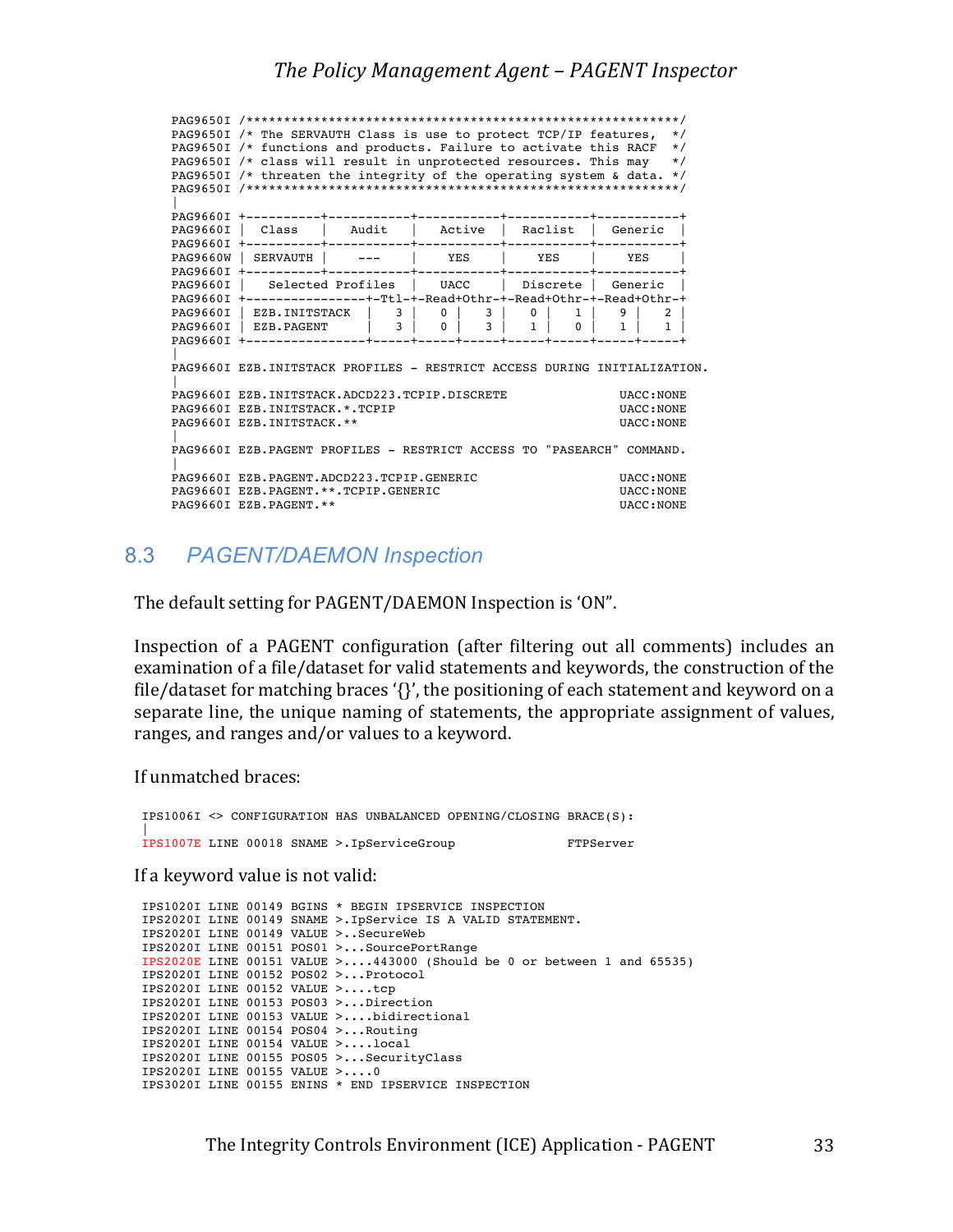### *The Policy Management Agent – PAGENT Inspector*

Invalid statements (and related keywords) and keywords (and their related values) are ignored at PAGENT initialization and reported in the inspection as follows.

If statement unknown:

```
IPS0906I <> IPSEC CONFIGURATION CONTAINS UNKNOWN STATEMENT. BRACE(S):
|
IPS0907E IpServiceGroPU SecureFTPServer
```
If keyword unknown:

```
IPS1002I LINE 00025 BGINS * BEGIN IPSERVICEGROUP INSPECTION
IPS2002I LINE 00025 SNAME >.IpServiceGroup IS A VALID STATEMENT.
IPS2002I LINE 00025 VALUE >..SecureFTPServer
IPS2002E LINE 00027 UNKNW >..IpServiceRfe Secure-FTPServer-Control
IPS2002I LINE 00028 POS02 >...IpServiceRef
IPS2002I LINE 00028 VALUE >....Secure-FTPServer-Data
IPS2002I LINE 00029 POS03 >...IpServiceRef
IPS2002I LINE 00029 VALUE >....Secure-FTPServer-Data-Passive
IPS3002I LINE 00029 ENINS * END IPSERVICEGROUP INSPECTION
```
### 8.4 *Statement Reference Processing*

The default setting for Reference Processing in 'ON'.

Each PAGENT Statement is (generally) assigned a unique statement name (NAMEVALUE) as a statement is configured. That name may be specifically called (Referenced) by a 'Keyword Reference'; all such keywords end with 'Ref'. When such a keyword reference does not match with a statement name, it is ignored and will result in a loss of an expected rule/monitoring/control. When such a mismatched or orphan statement is detected, it is reported as follows:

```
IDS9754I <> IDS REFERENCES THAT ARE NOT RESOLVEABLE TO NAMEVALUE:
|
IDS9755E LINE 00097 IDSActionRef Attack-action-dallas
```
#### 8.5 *Source Display*

The Default setting for Source Display is 'ON'.

Once the source files/datasets are validated, they are stripped of all comments and optionally displayed inline within the Inspection Report.

When Source Display is 'ON':

```
IDS9751I INCLUDED COMMONIDSCONFIG AS A UNIX FILE.
IDS9752I /u/paul/samples/pagent_IDS.conf
IDS9753I FROM IT IFO EXTRACTED 528 CONFIGURATION RECORDS.
|
IDS9800I /**********************************************************/
IDS9800I /* Prevailing, Active & Resolved IDS Configuration */
IDS9800I /**********************************************************/
|
IDS9811I ---------ACTIVE/RESOLVED IDS CONFIGURATION RECORDS---------
\perp
```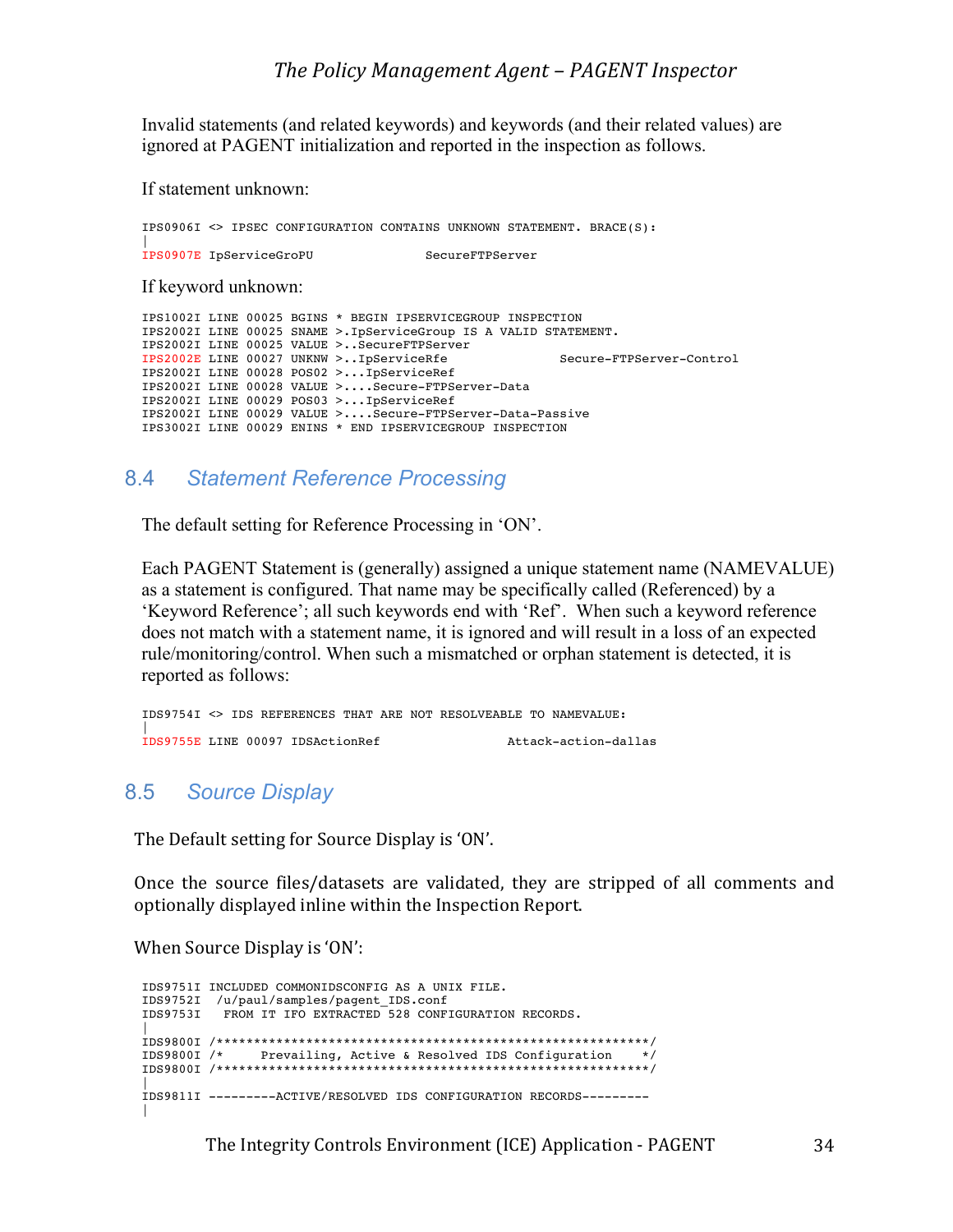|                |                    | AttackMalformed-rule                       |
|----------------|--------------------|--------------------------------------------|
|                |                    |                                            |
| IDS9811I 00025 | ConditionType      | Attack                                     |
| IDS9811I 00026 | Priority           | 2                                          |
| IDS9811I 00027 | IDSAttackCondition |                                            |
| IDS9811I 00028 |                    |                                            |
| IDS9811I 00029 | AttackType         | MALFORMED PACKET                           |
| IDS9811I 00030 |                    |                                            |
| IDS9811I 00031 | IDSActionRef       | Attack-action                              |
| IDS9811I 00032 |                    |                                            |
|                |                    | IDS9811I 00023 IDSRule<br>IDS9811I 00024 { |

When Source Display is 'OFF':

```
TLS9750I INCLUDED COMMONTTLSCONFIG AS A UNIX FILE.
TLS9750I /u/paul/samples/pagent_TTLS.conf
TLS9751I FROM IT IFO EXTRACTED 371 CONFIGURATION RECORDS.
|
TLS9800I /**********************************************************/
TLS9800I /* Prevailing, Active & Resolved AT-TLS Configuration */
TLS9800I /**********************************************************/
|
TLS9811N -------DISPLAY OF AT-TLS CONFIGURATION RECORDS IS OFF-------
```
### 8.6 *Result Display*

The Default setting for Results Display is 'ON'.

When the Results Display setting is 'ON', all inspection steps and detail are shown in the Inspection Report as shown below:

```
PAG9850I /**********************************************************/
PAG9850I /* Policy Agent Configuration Inspection is Beginning */
PAG9850I /**********************************************************/
|
PAG1000I PAGENT INSPECTOR STARTED: 15.0 - 12.16.18 - z/OS 2.3 Support - Beta
PAG1001I INSPECTION DATE TUESDAY, 18 DEC 2018.
PAG1002I INSPECTOR PROCESSING PAGENT FOR z/OS V2R3.
PAG1003I INSPECTION RULES SET FOR TARGET z/OS V2R3 - Beta.
|
PAG1003I SOURCE TYPE EQUALS CONFIGURATION.
PAG1004I SOURCE FILE IS /u/paul/pagent.config.
PAG1005I 136 CONFIGURATION RECORDS WERE FOUND.
|
PAG1001I LINE 00012 BGINS * BEGIN AUTOMONITORAPPS INSPECTION
PAG2001I LINE 00012 SNAME >.AutoMonitorApps IS A VALID STATEMENT.
PAG3001I LINE 00014 POS01 >..AppName IS A VALID KEYWORD.
PAG3101I LINE 00014 POS01 >...IKED IS VALID APPLICATION NAME.
PAG3001I LINE 00016 POS02 >...Procname IS A VALID KEYWORD.
PAG3101I LINE 00016 POS02 >....POLPROC IS VALID PROCEDURE NAME.
PAG3001I LINE 00018 POS03 >..AppName IS A VALID KEYWORD.
PAG3101I LINE 00018 POS03 >...TRMD IS VALID APPLICATION NAME.
PAG3001I LINE 00020 POS04 >..TcpImageName IS A VALID KEYWORD.
PAG3101I LINE 00020 POS04 >....TCPIP1 IS VALID SYSTEM/IMAGE NAME.
PAG3001I LINE 00022 POS05 >...Procname IS A VALID KEYWORD.
PAG3101I LINE 00022 POS05 >....POLPROC IS VALID PROCEDURE NAME.
PAG3001I LINE 00023 POS06 >...Jobname IS A VALID KEYWORD.
PAG3101I LINE 00023 POS06 >....TRMD1 IS VALID JOB/TASK NAME.
PAG3001I LINE 00025 POS07 >..TcpImageName IS A VALID KEYWORD.
PAG3101I LINE 00025 POS07 >....TCPIP3 IS VALID SYSTEM/IMAGE NAME.
PAG3001I LINE 00027 POS08 >...Procname IS A VALID KEYWORD.
PAG3101I LINE 00027 POS08 >....POLPROC IS VALID PROCEDURE NAME.
PAG3001I LINE 00028 POS09 >...Jobname IS A VALID KEYWORD.
PAG3101I LINE 00028 POS09 >....TRMD3 IS VALID JOB/TASK NAME.
PAG3001I LINE 00028 ENINS * END AUTOMONITORAPPS INSPECTION
|
PAG1008I LINE 00053 BGINS * BEGIN COMMONIDSCONFIG INSPECTION
PAG3108I LINE 00053 FILES >../u/paul/samples/pagent_IDS.conf
```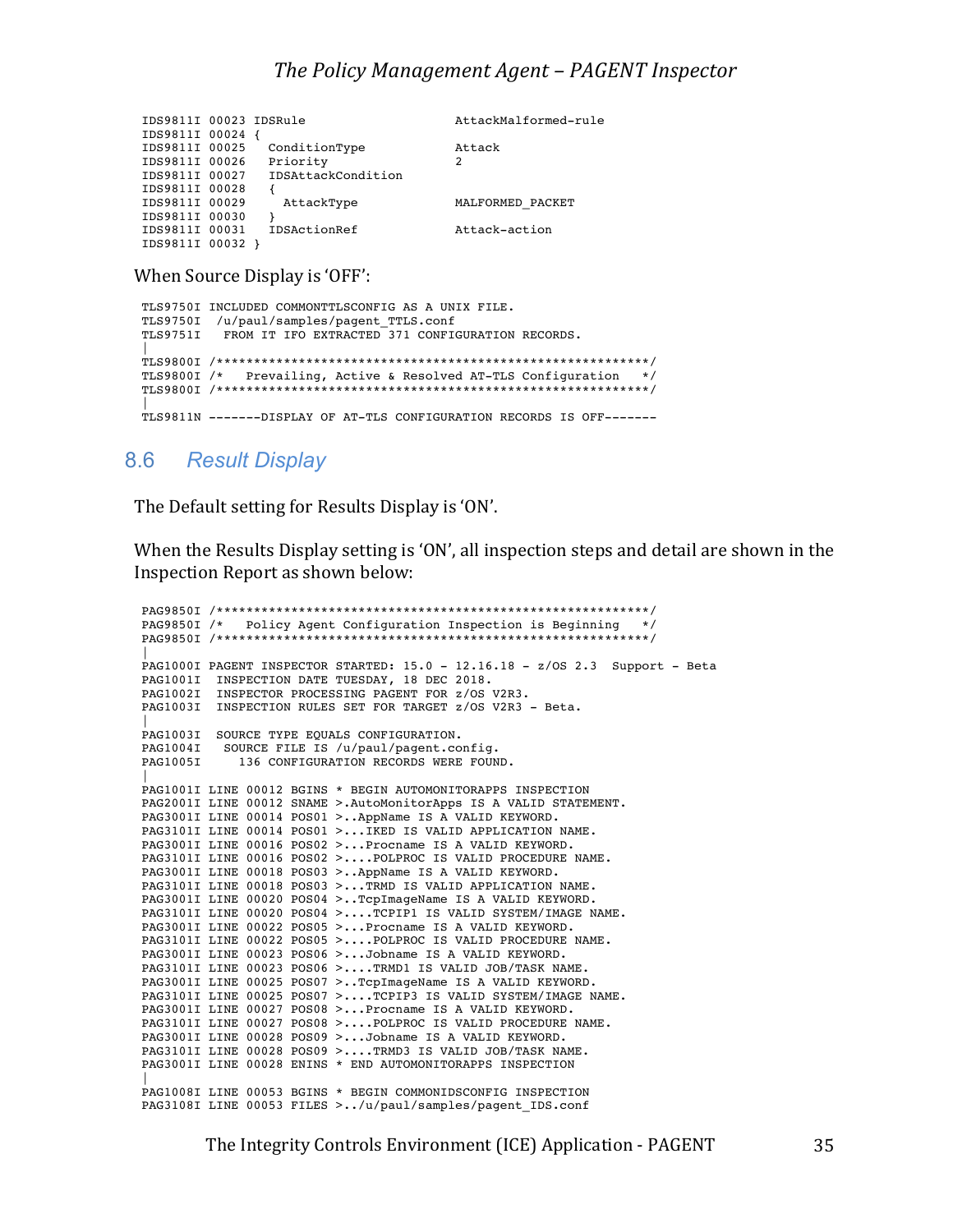PAG3208I LINE 00053 VALID >...SUCCESS - 636 RECORDS FOUND PAG3008I LINE 00053 ENINS \* END COMMONIDSCONFIG INSPECTION | PAG1008I LINE 00059 BGINS \* BEGIN COMMONIPSECCONFIG INSPECTION PAG3108I LINE 00059 FILES >../u/paul/samples/pagent\_CommonIPSec.conf PAG3208I LINE 00059 VALID >...SUCCESS - 1212 RECORDS FOUND PAG3008I LINE 00059 ENINS \* END COMMONIPSECCONFIG INSPECTION | PAG1008I LINE 00085 BGINS \* BEGIN POLICYLOAD INSPECTION PAG3108I LINE 00085 FILES >../u/user1/pagent.remote.ttls PAG3208E LINE 00085 ERROR >...FAILURE - NOT FOUND - RC=4 PAG3008I LINE 00085 ENINS \* END POLICYLOAD INSPECTION | PAG4099I PAGENT STATEMENT PARSING COMPLETE.

When the Results Display setting is 'OFF', only Errors and Warnings are displayed in the Inspection Report as shown below:

When Files and/or Datasets cannot be found or located:

PAG1008I LINE 00085 BGINS \* BEGIN POLICYLOAD INSPECTION PAG3108I LINE 00085 FILES >../u/user1/pagent.remote.ttls PAG3208E LINE 00085 ERROR >...FAILURE - NOT FOUND - RC=4 PAG3008I LINE 00085 ENINS \* END POLICYLOAD INSPECTION

When Statement Referenced by NameValue cannot be resolved:

IDS9754I <> IDS REFERENCES THAT ARE NOT RESOLVEABLE TO NAMEVALUE: |

|  | IDS9755E LINE 00097 IDSActionRef | Attack-action-PAUL  |
|--|----------------------------------|---------------------|
|  | IDS9755E LINE 00211 IDSActionRef | ScanEventLow-action |

When a configuration contains unknown statements:

IDS0906I <> IDETC CONFIGURATION CONTAINS UNKNOWN STATEMENT.

IDS0907E IDSActiOn

ScanEventLow-action

When Keywords are unknown:

IDS2023E LINE 00285 UNKNW >..IDSActi0n ScanEventLow-action<br>IDS2023E LINE 00287 UNKNW >..ActionTypes ScanEvent count  $IDS2023E$  LINE 00287 UNKNW >..ActionTypes

### 8.7 *Notice Processing*

The Default setting for Notice Processing is 'OFF'.

When the Notice Processing setting is 'ON', and the Inspection ends with the discovery of Errors or Warnings, only then will an Email or SMS Text be sent in the format shown below:

|          |                                                              | -----Inspections----- Statement --------------Results-------------- |              |          |          |        |          |      |     |  |
|----------|--------------------------------------------------------------|---------------------------------------------------------------------|--------------|----------|----------|--------|----------|------|-----|--|
|          | ALL2010I --------Names-------- --Count-- Err War Not Inf Unk |                                                                     |              |          |          |        |          | Ttls | Cnq |  |
|          | ALL2020I Policy Agent Task                                   | 8                                                                   |              | $\Omega$ | $\Omega$ | 151    | $\Omega$ | 210  | n/a |  |
|          | ALL2030I Network IPSecurity                                  | 140                                                                 | $\mathbf{1}$ |          |          | 0 1836 | $\Omega$ | 1838 | n/a |  |
|          | ALL2040I App Transparent TLS                                 | 40                                                                  | $\Omega$     | $\Omega$ | $\Omega$ | 492    | $\Omega$ | 492  | n/a |  |
|          | ALL2050I Intrusion Detection                                 | 66                                                                  | $\Omega$     |          | $\Omega$ | 825    | $\Omega$ | 826  | n/a |  |
|          | ALL2060I Policy Based Routing                                | 18                                                                  | $\Omega$     | $\Omega$ | $\Omega$ | 210    | $\Omega$ | 210  | n/a |  |
|          | ALL2070I ---------------------                               |                                                                     |              |          |          |        |          |      |     |  |
|          | ALL2080E --------Total--------                               | 272                                                                 | $2^{\circ}$  | 2        |          | 0 3514 | $\Omega$ | 3518 | n/a |  |
|          |                                                              |                                                                     |              |          |          |        |          |      |     |  |
| ALL0000I | Full Finding: IFO. TEST. \$PGN. RPTS. \$ADCD23C(\$8121812)   |                                                                     |              |          |          |        |          |      |     |  |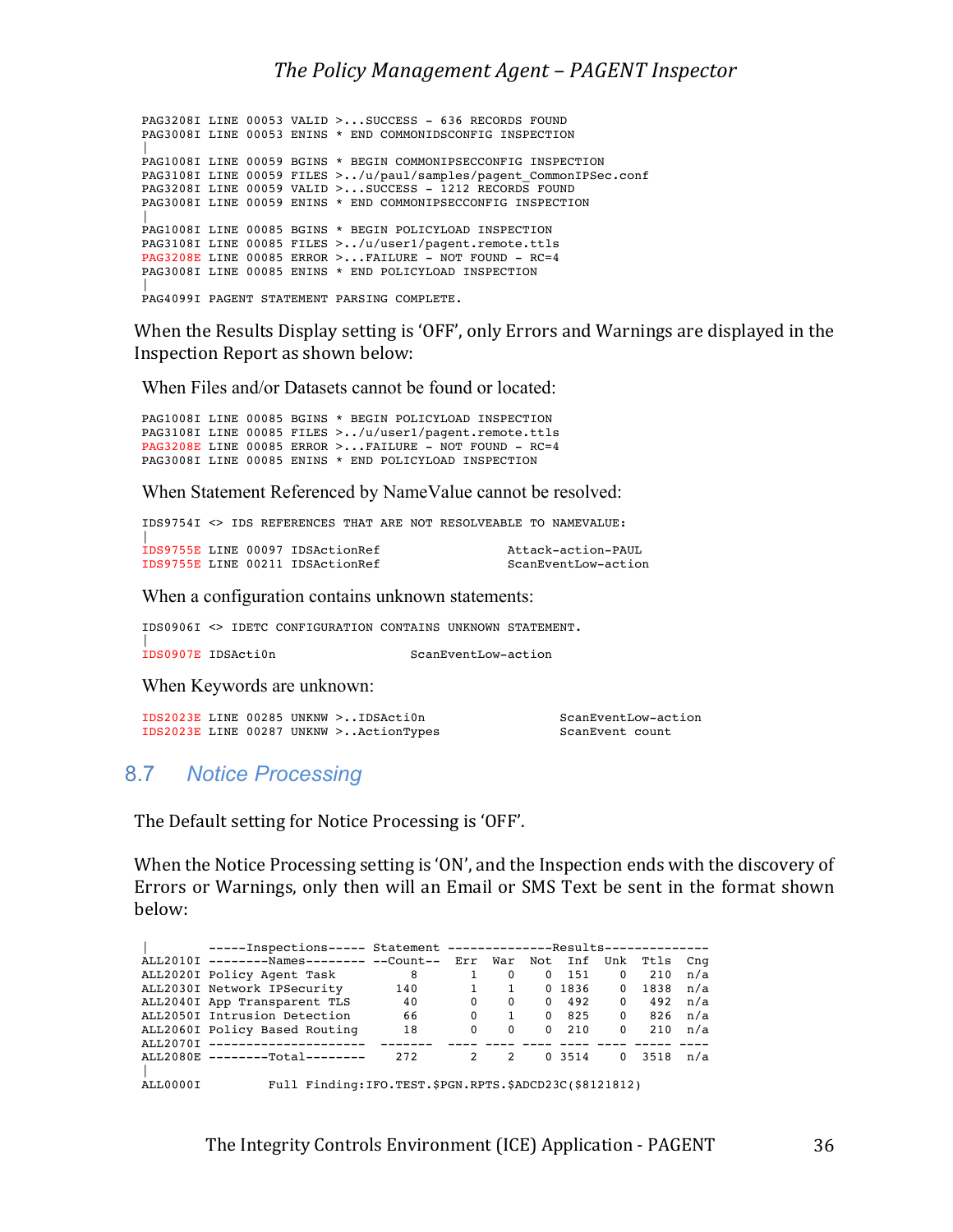To activate Notice Processing, the additional step of defining a notification Action Block in the ICE Parmlib Member NSEENSxx is necessary. A sample is shown below:

```
ACTION DETECTOR(PAGENTCHECK) METHOD(EMAIL) SCOPE(REPORT)
TO PRR@NEWERA.COM
TO PAT@NEWERA.COM
FROM SUPPORT@NEWERA.COM
SUBJECT 'PAGENT FINDINGS'
ACTION .END
```
In addition, this Action Block must be paired with an NSEENSxx Method Block. If you have questions about activating notification, NewEra Technical Support will assist in setting up the needed controls components.

### 8.8 *Baseline Processing*

The PAGENT Inspector may also be used to maintain a Baseline of the Policy Agent configuration definitions, comparing them with the configuration discovered during background, batch, or full foreground - inspections in order to detect configuration changes. The default setting for Baseline Processing is 'ON'.

When Baseline Processing is 'ON', a baseline PDSE Dataset is allocated using the following naming convention:

ice\_hlq.\$PGN(\$IKD,\$NSS,\$DMD,\$TRM).BASE.\$image\_name

The members in the Baseline Dataset may represent both static (FIXED) members and dynamic (MOVING) members that will be used for detecting configuration changes. The single fixed member is named \$BSELINE. Dynamic member names are assigned using the format  $$YMMDDHH$ , where  $Y =$  the last digit of the current year,  $MM =$  digits representing the current month,  $DD =$  digits representing the current day of the current month, and  $HH =$  digits representing the current hour of the current day.

#### *8.8.1 The Baseline File*

Each Baseline File is identified by System, Time, Date, and Update UserId as shown in the sample below:

```
PAGENT CONFIGURATION BASELINE:
LAST UPDATE ON SYSTEM=ADCD23C AT=12:26:58 ON=Y18/M12/D06 BY=PROBI1
-------ATTLS CONFIGURATION STATEMENTS, NAMES, KEYWORDS & VALUES-------
ATT.+.TTLSGroupAction grp_Production<br>ATT.1.TTLSEnabled on On
ATT.|..TTLSEnabled On
ATT.|..Trace 2
ATT. + TTT.SGroupActionATT. | ..TTLSEnabled 0n<br>ATT. | ..Trace 6
ATT...Trace<br>ATT. + TTTSGrounaction
                                    grp_Diagnostic
ATT. | ..TTLSEnabled 0n<br>ATT. | ..Trace 30
ATT...Trace
ATT.+.TTLSEnvironmentAction Generic_Server_Env<br>ATT.|..HandshakeRole Server Server
ATT.|..HandshakeRole Server
ATT. ..TTLSKeyRingParms
```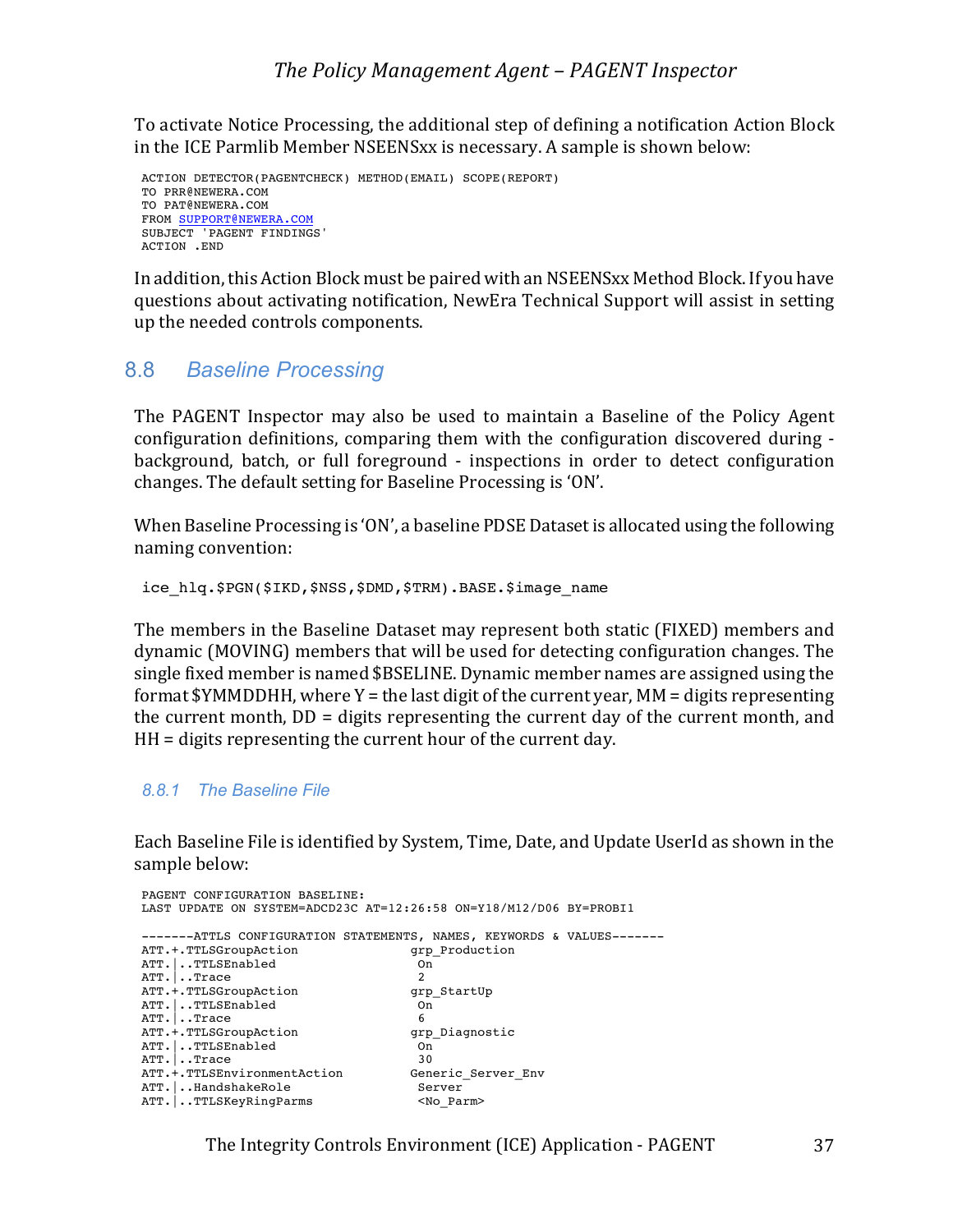ATT.|..Keyring Server\_Ring ATT.|..LocalPortRange 21 ATT.|..Direction Outbound ATT.|..TTLSGroupActionRef grp\_Production ATT.|..TTLSEnvironmentActionRef Secure\_Ftp\_Client\_Env ATT.+.TTLSRule Secure\_Ftpd

Secure\_Ftp\_client<br>21

When Baseline Processing is 'OFF', no baseline file is created. However, if baselines exist when processing is turned off, they will persist in the Baseline Dataset.

*8.8.2 The Baseline Change Report*

The following is a sample Change Report:

PAGENT CONFIGURATION CHANGES: THIS UPDATE ON SYSTEM=ADCD23C AT=12:26:58 ON=Y18/M12/D06 BY=PROBI1 CONFIGURATION CHANGES WERE DETECTED AFTER: LAST UPDATE ON SYSTEM=ADCD23C AT=12:24:37 ON=Y18/M12/D06 BY=PROBI1 ----------CHANGES DETECTED BETWEEN BASELINE DATES SHOW ABOVE---------- <> PRIME CONFIGURATION STATEMENTS, NAMES, KEYWORDS & VALUES. STATEMENTS ADDED: NO STATEMENTS ADDED. STATEMENTS DELETED: NO STATEMENTS DELETED. STATEMENTS CHANGED: +.AutoMonitorApps Del|..AppName IKED-dallas Add | ..AppName IKED <> IPSEC CONFIGURATION STATEMENTS, NAMES, KEYWORDS & VALUES. STATEMENTS ADDED: +.KeyExchangePolicy |..KeyExchangeRuleRef | Admin KeyExRule1 |..KeyExchangeRuleRef ZoneA KeyExRule1 |..KeyExchangeRuleRef ZoneB KeyExRule1 |..KeyExchangeRuleRef ZoneC KeyExRule1 |..KeyExchangeRuleRef ZoneN KeyExRule1 STATEMENTS DELETED: NO STATEMENTS DELETED. STATEMENTS CHANGED: +.IpFilterPolicy Add | ..FilterLogging on Add|..AllowOnDemand no<br>Add|..IpFilterGroupRef Admin Add|..IpFilterGroupRef Admin Add .. IpFilterGroupRef <> ATTLS CONFIGURATION STATEMENTS, NAMES, KEYWORDS & VALUES. NO STATEMENT, KEYWORD OR VALUE CHANGES DETECTED. <> IDETC CONFIGURATION STATEMENTS, NAMES, KEYWORDS & VALUES. NO STATEMENT, KEYWORD OR VALUE CHANGES DETECTED. <> ROUTE CONFIGURATION STATEMENTS, NAMES, KEYWORDS & VALUES. NO STATEMENT, KEYWORD OR VALUE CHANGES DETECTED.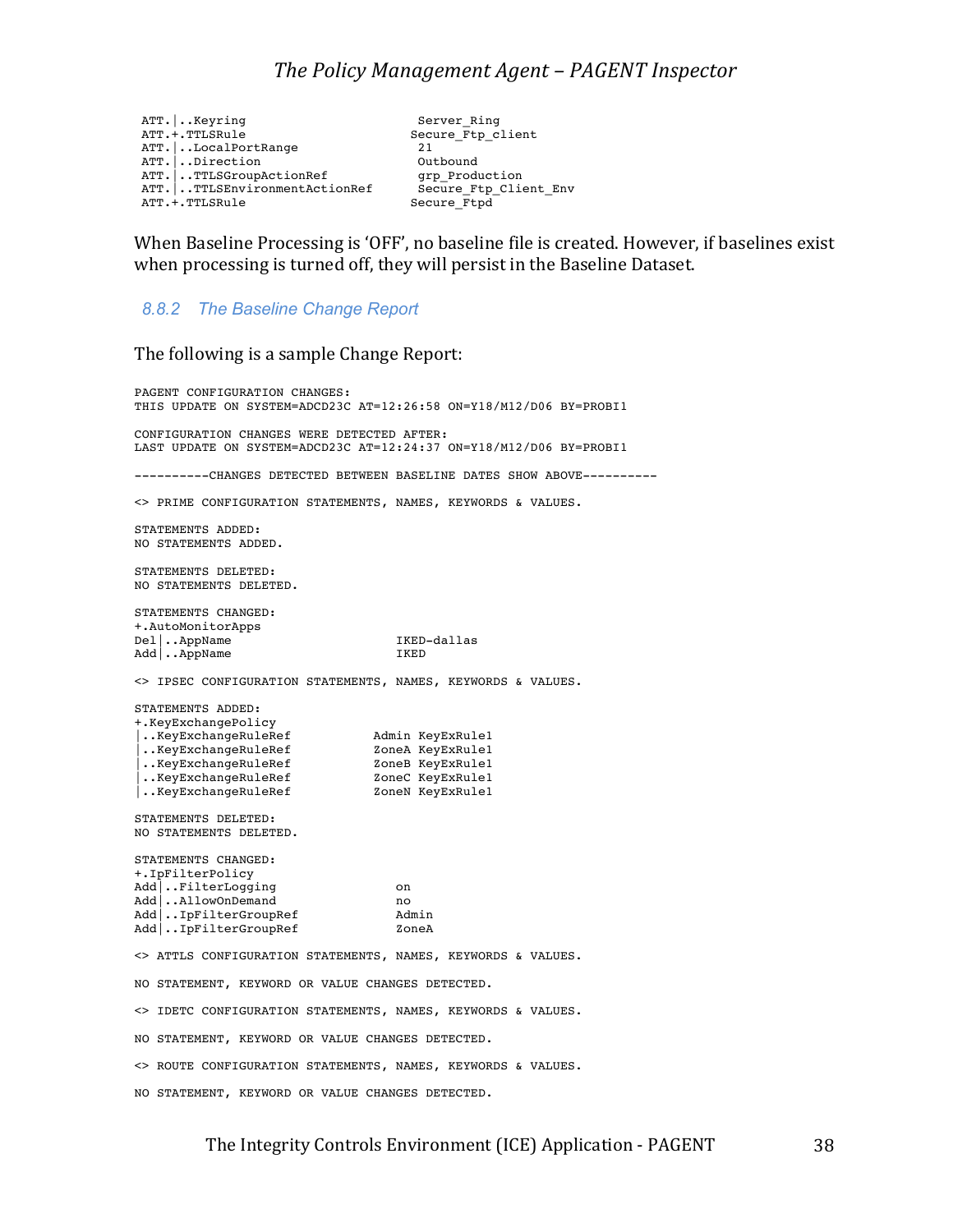# *9 Reporting Problems*

Any problem, real or suspected, should be immediately reported to NewEra Technical Support, **support@newera.com.** In doing so, consider what your support team might need to move things along quickly.

## 9.1 *What Support May Need*

- A copy of the full Inspection Report if any was produced.
- A screen of any offending Panel or displayed message.
- $\bullet$  A copy of the related configuration file, if possible.
- If a Health Check issue, a copy of the IPLCHECK SYSTSPRT.
- If a Workbench issue, a copy of the IFO Started TASK.

The PAGENT and DAEMON Inspectors are configured as ReXX applications designed to run specifically in the NewEra Integrity Controls Environment (ICE). As such, as problems are reported and resolved, you will have the option to receive an update that may be installed immediately, not having to wait for the next formal patch.

## 9.2 *Immediate Updates*

If you do elect to receive an immediate update, it will come as a TEXT file Email Attachment. To install the update, take control of the file by saving it to your desktop, then allocate at least a two meg sequential dataset - your\_userid.inspector\_name.

Inspector\_names include:

- XIPAGNT
- XIIKED
- XINSSD
- XIDMD
- XITRMD

Next, move (FTP) the file to your mainframe host in BINARY using the newly allocated file as the target. Finally, rename the file from your userid.inspector name to simply the inspector name and then copy the renamed, uploaded file to hlq.SISPCLIB.

Please Email or TEXT support of your post-update findings.